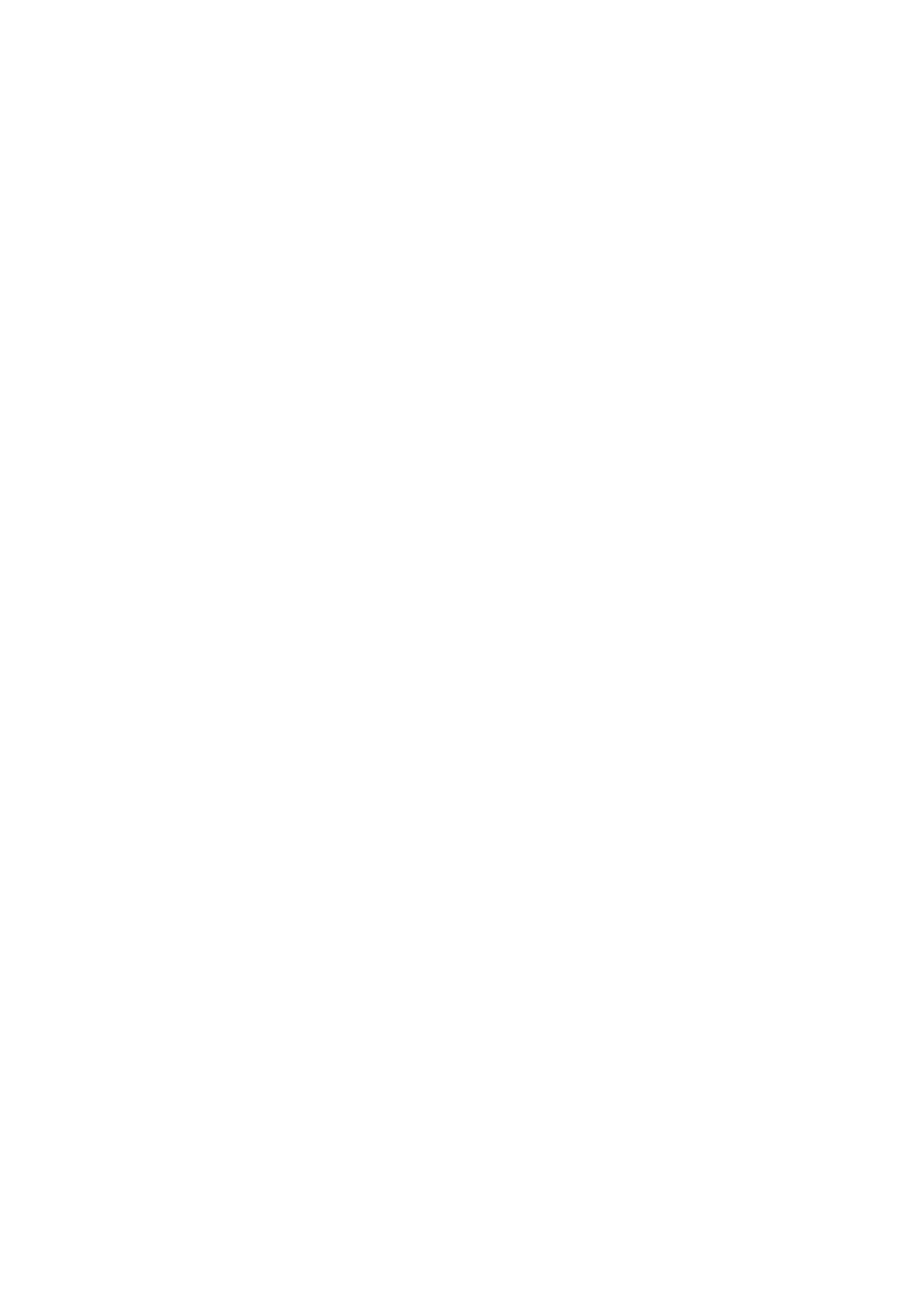# **BIPM Mass Department Director: A. Picard (1 July 2010 to 31 December 2011)**

# **1.1 Calibrations**

#### 1.1.1 Certificates (P. Barat, H. Fang and A. Picard)

From 1 July 2010 to 31 December 2011, certificates were issued for the following 1 kg prototypes in platinumiridium: Nos. 4, 20 and 92 (USA), No. 23 (Finland), No. 3 (Norway), No. 58 (Egypt), No. 74 (Canada), No. 95 (Kenya) and No. 96 (Mexico). These were the first calibrations of No. 95 and No. 96, which were newly fabricated. Calibrations were completed for prototypes No. 93 (Pakistan) and No. 97 (BIPM). Calibration of a prototype for Denmark is under way.

Certificates for 1 kg standards in stainless steel were issued: three for NIMT (Thailand), two for NIS (Egypt), one for BIM (Bulgaria), two for VSL (Netherlands), one for MSL (New Zealand), two for JV (Norway), one for LATU (Uruguay) and three for NMC, A\*STAR (Singapore). Calibrations are under way for 1 kg standards in stainless steel: one for SMD, SPF Economie (Belgium) and two for VSL (Netherlands).

Determinations of magnetic susceptibility were made for 1 kg standards in stainless steel: one for BIM (Bulgaria), one for LATU (Uruguay), three for NMC, A\*STAR (Singapore), one for SMD, SPF Economie (Belgium) and one for CESMEC (Chile).

#### 1.1.2 Mass calibration laboratory (P. Barat and A. Picard)

The previous Director's Report (2010) reported that, a complete renovation of room 104, normally used for 1 kg mass calibrations began in February 2010. The renovation was completed in July 2010. The Metrotec balance, which had been moved to room 105, was reinstalled in room 104 in August 2010 with the help of Mettler-Toledo (Greifensee, Switzerland). The balance has been re-commissioned in its new location: monitoring of masses of BIPM 1 kg prototypes and BIPM working standards in platinum iridium were made before and after the relocation. Results agreed to within 1.3 µg, with a standard uncertainty  $u_c = 2 \mu$ g; which indicates, as for the first relocation, that the transfer of the Metrotec balance from room 105 to room 104 was carried out successfully.

To replace the HK1000 MC balance, the BIPM acquired, in 2010, a M-One 6V-LL mass comparator from Mettler-Toledo. This new mass comparator was installed in room 104 in December 2010.

#### 1.1.3 Air density determination (P. Barat and A. Picard)

The previous Director's Report (2010) reported that, following the renovation of room 105 in late 2006, some discrepancies were observed in the air density as determined by an equation of state. Measurement of the air density using artefacts (gravimetric method) and by comparing this result to the CIPM-2007 formula for air density determination, enabled the air density difference between the two methods to be tracked. After renovation of room 104, the same study was carried out, the mean relative difference inside the Metrotec balance was determined as  $1.0 \times 10^{-5}$ , which is negligible. Calibrations requiring significant correction for air buoyancy can be made with confidence in room 104.

#### 1.1.4 Automated 100 g balance to support BIPM mass calibrations (C. Goyon-Taillade)

This facility was introduced in the BIPM Quality Management System in September 2010, following peer review by an expert from the NPL (UK).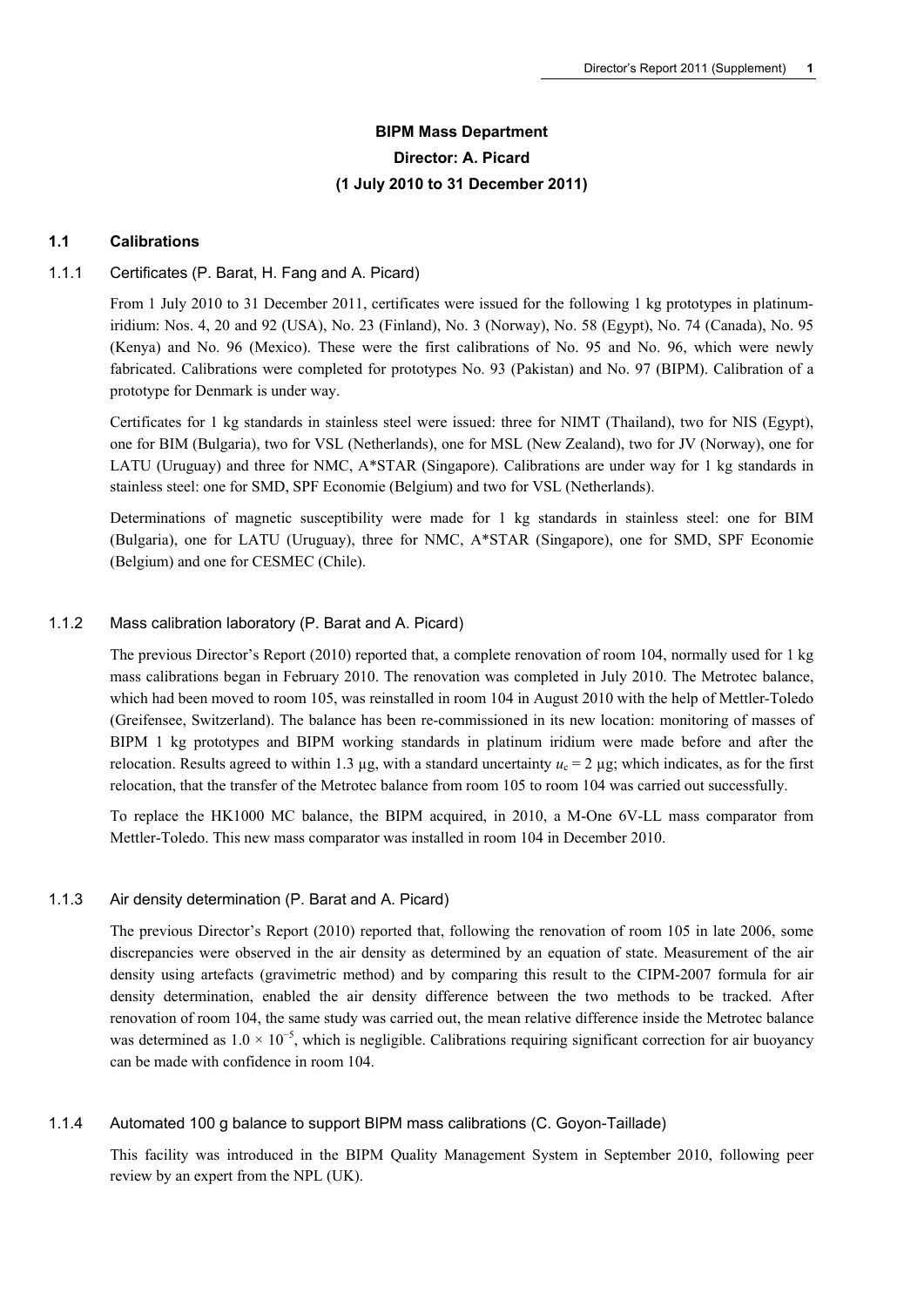Mass calibrations were performed for the two 25 g in copper for the BIPM watt balance project and for a set of masses RD1 (50 g to 10 g) and the set ZW3 (5 g to 1 g). The set ZW3 was especially designed for use in subsequent calibrations, performed manually, using the Mettler-Toledo balance UMT5. With an uncertainty of 2 µg on the 100 g mass reference used, the automated 100 g balance provides calibration uncertainty of 0.4 µg for 1 g mass.

# 1.1.5 Volume of mass standard above 300 g (C. Goyon-Taillade)

Within the framework of calibration services offered to National Metrology Institutes (NMIs), during the reporting period, densities were determined for one mass standard in stainless steel belonging to LATU (Uruguay) and three mass standards in stainless steel belonging to NMC, A\*STAR (Singapore).

To prepare the ensemble of mass standards for the future *mise en pratique* for the new definition of the kilogram, calibrations were performed for Pt/Ir and stainless steel sets constituted by 4 cylinders and one stack of 8 disks for each set.

Fabrication of a new prototype dedicated to a BIPM working standard, is under way in the BIPM workshop. Its density was determined during 2011. Its mass is currently 13 g above 1 kg.

# 1.1.6 Volume of mass standard less 100 g (C. Goyon-Taillade and F. Idrees)

Volumes were determined for the two masses of 1 g and 95 mg used to determine the sensitivity scale for the new M-One mass comparator from Mettler-Toledo. For the watt balance project, the volumes of two 25 g masses in copper were determined.

# **1.2 BIPM susceptometer (H. Fang)**

The Mass department provided a susceptometer, including three magnets and two calibrated magnetic transfer standards, to INTI (Argentina). The Excel program used for measurement data computing and uncertainty evaluation was revised to improve the understanding of the data evaluation method and to facilitate data storage.

# **1.3 Pressure (P. Barat, C. Goyon-Taillade)**

Calibrations of BIPM manometers, with respect to the pressure balance maintained in the Mass Department, were conducted every three months. Forty-six internal certificates were issued during the period 1 July 2010 to 31 December 2011. In addition, seven study notes were issued during this period.

# **1.4 Balances to support development programmes (P. Barat and A. Picard)**

As mentioned in the previous Director's Report (2010), a new mass comparator has been purchased to replace the HK1000 MC balance which was obsolete. Installation of the new M-One 6V-LL mass comparator from Mettler-Toledo was carried out in December 2010. Testing and characterization of some parameters of the mass comparator (position errors in air and under vacuum, linearity, etc) had to be postponed due to delays in the delivery of certain devices from different suppliers. These have been now installed on the new mass comparator and some measurements have been carried out. The first measurements in air of two mass standards in platinum iridium and two in stainless steel have been undertaken. Air density artefacts have been used to determine the air density inside the enclosure of the mass comparator. The results show that there is no discrepancy between the air density calculated from the CIPM-2007 formula and that determined using the air density artefacts. Comparison of the results obtained between the Metrotec and the M-One mass comparators on Pt-Ir and stainless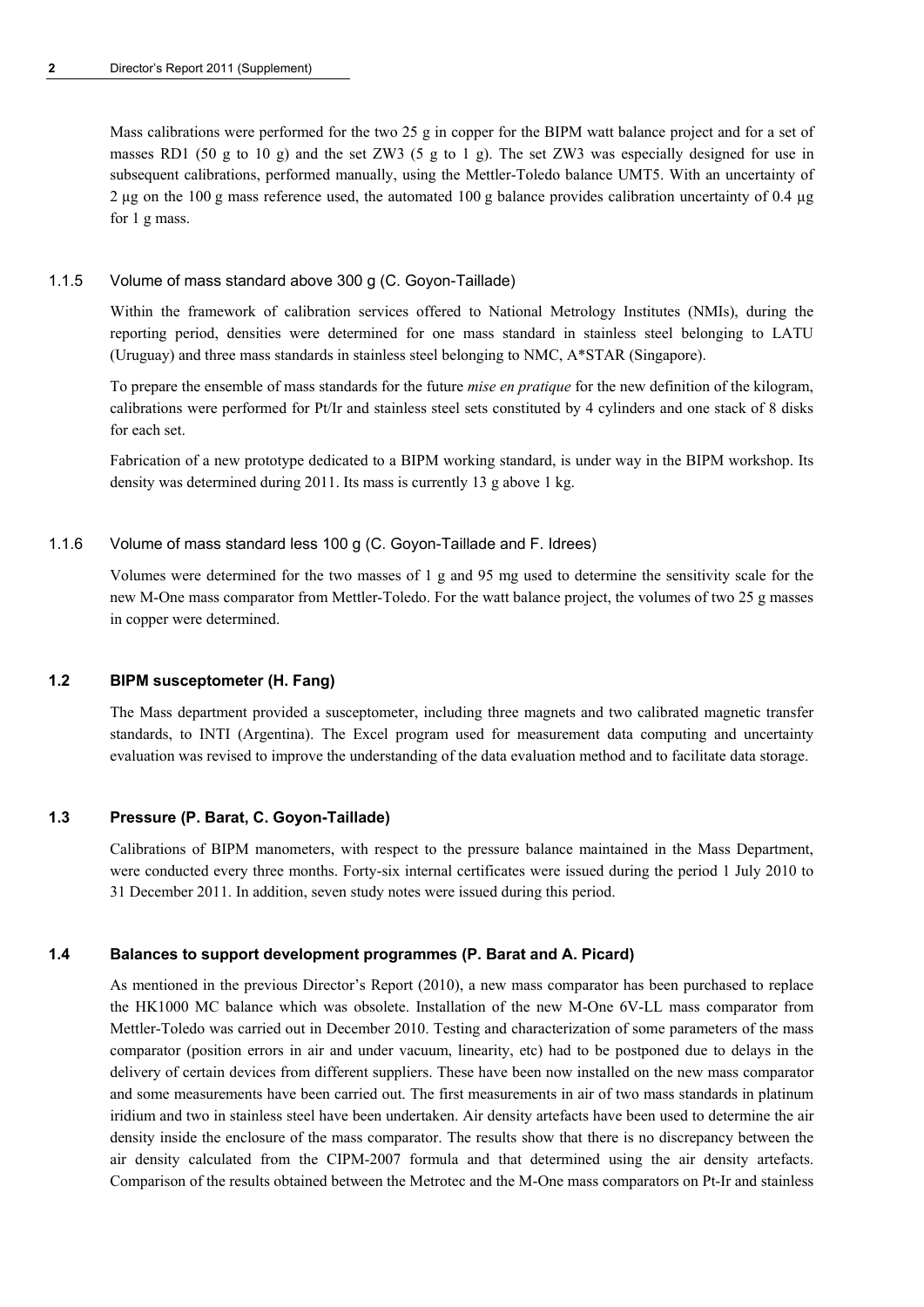steel mass standards shows good agreement within 2.1  $\mu$ g with a standard uncertainty of  $u_c = 4 \mu$ g. This uncertainty is larger than the one usually obtained due to the fact that characterization of the new mass comparator has not yet been carried out.

These initial results indicate that the new mass comparator will be a good replacement for the HK1000 MC balance.

#### **1.5 International Avogadro Coordination project (P. Barat and A. Picard)**

Within the framework of the Avogadro project, a special study was conducted to estimate the amount of water adsorbed or desorbed between air-vacuum cycles on a silicon-based material. Physical and chemical water sorption effects occurred on the silicon sphere during air-vacuum cycles. The amount of water on the surface of the mass artefact, due to the physical water sorption, can be removed by placing the mass under vacuum (1 mPa). However, to remove the water due to chemical water sorption, more energy is required. This can be done by baking the artefact under vacuum. PTB provided a 1 kg natural silicon sphere "Silo02" which has been etched and covered by a 0.2 µm thermal oxide layer. The Mass Department is using this sphere to distinguish between chemical and the physical sorption.

Firstly, the physical sorption effect was determined by weighing the sphere in moist air followed by measurements under vacuum (1mPa). From these two weighing conditions it was possible to deduce the physical sorption coefficient, which is about 10 ng cm<sup>-2</sup>. The next step was to transfer the sphere located in the mass comparator under vacuum to the dry glove box  $(<0.1$  ppm of water and oxygen) without any contact with moist air, by using an automatic loadable container. The sphere was baked at 400 °C for 2 hours in a vacuum oven attached to the glove box. After this thermal treatment the sphere was transferred back (again without contact with moist air) to the mass comparator, remaining under vacuum. Additional weighing under vacuum was carried out to deduce the mass difference of the sphere under vacuum before and after baking, and therefore to determine the chemical sorption coefficient. After baking the sphere became so dry that large electrostatic charges were present which distorted the results. The study is ongoing.

# **1.6 Study of gravity gradient (P. Barat and A. Picard)**

A study was conducted to evaluate the feasibility to deduce the gradient of the local acceleration due to gravity by using a set of four stainless steel artefacts belonging to CENAM (Mexico). The centre of mass of these 1 kg masses are at different heights due to their shape. As a function of the combination of the masses weighed under vacuum (2 mPa) and their orientations (face up or down) it should be possible to determine the gradient of local gravity acceleration. The relative local gravity gradient (1/*g*)(∂*g*/∂*h*) measured by using a relative gravimeter is equal to  $-0.265 \times 10^{-7}$  m<sup>-1</sup> i.e. for one kilogram 0.265 µg / mm. The results obtained so far do not agree with the measured gradient and the sources of the discrepancy were investigated. The centre of mass of each artefact was controlled; the results obtained do not explain the discrepancy observed. A customs deadline meant that the artefacts were returned to CENAM before the discrepancy was resolved. Further measurements are required to complete this study.

#### **1.7 Ensemble of mass standards (P. Barat, F. Idrees, E. de Mirandes, and A. Picard)**

Considerable progress has been made since the last Director's Report was published towards the establishment of a new ensemble of mass standards, known as "the BIPM ensemble of mass standards" (BEMS). The ensemble will play a crucial role in the dissemination of the mass unit following the forthcoming redefinition of the kilogram. The ensemble will be composed of sixteen 1 kg mass standards of different materials (Pt-Ir, stainless steel and silicon) stored under different conditions (in a pure argon flow, in a pure nitrogen flow, in vacuum and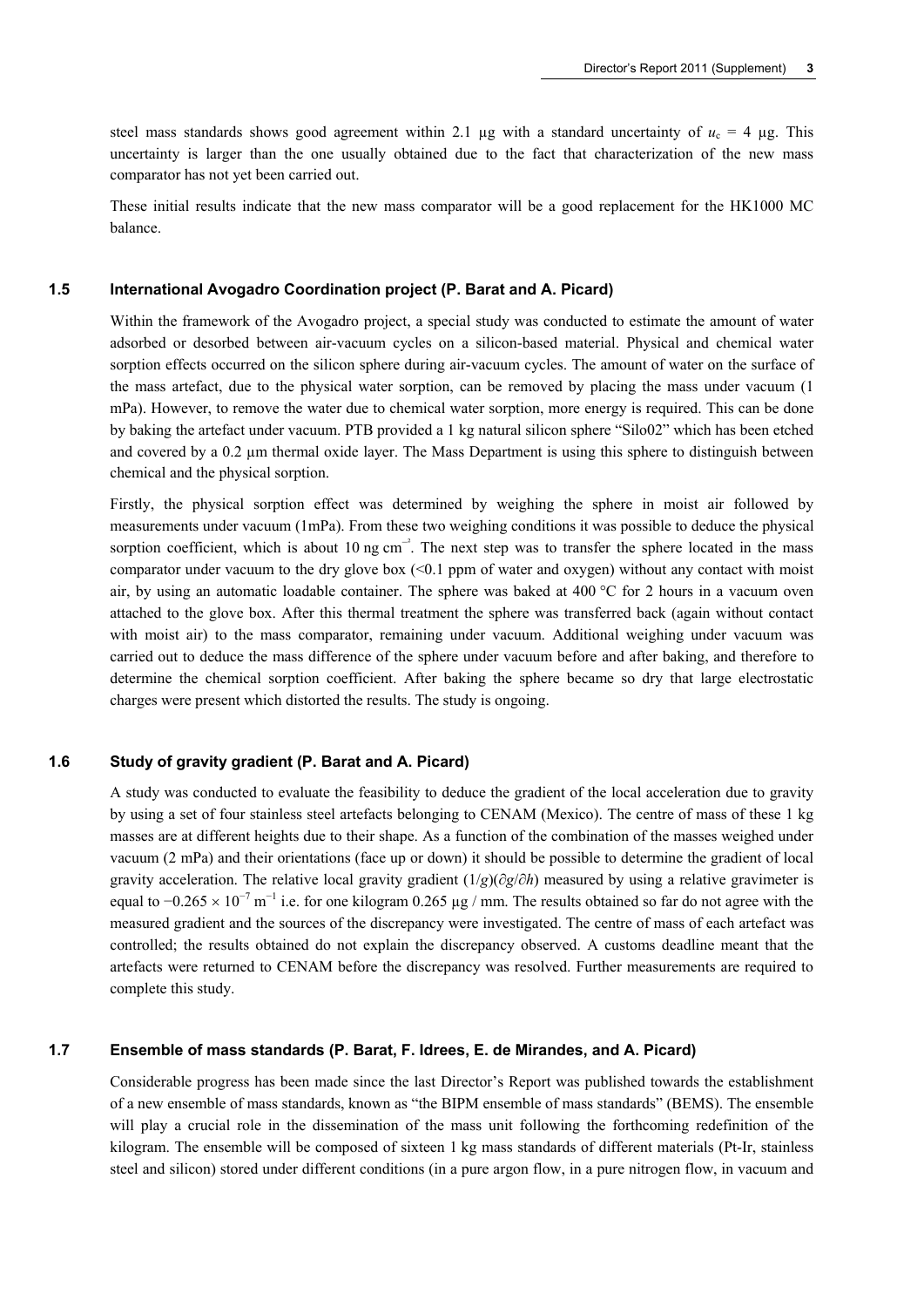in air). Storage of the BEMS requires an unpolluted environment, which will ensure better long-term stability of the mass of the standards. In the near future, a weighted average mass of the standards will be computed regularly by choosing the statistical weight of each standard to be proportional to the stability of the standard.

At present, the BIPM has fourteen new 1 kg mass standards, which constitute its ensemble of mass standards: four Pt-Ir, four stainless steel, four natural crystal silicon spheres and two surface artefacts (stack of discs in Pt-Ir and in stainless steel). The first characterization measurements of the standards, volume and mass in air, are almost complete. A dedicated room for the storage of the ensemble has been prepared. A thermally isolated cabin has been designed to isolate the ensemble from outside temperature fluctuations. A storage network has been carefully designed. Each mass standard will be stored in an electro-polished stainless steel container. The containers have been manufactured by the BIPM workshop. The argon gas storage network has been completed. The ultrapure argon and nitrogen gases (less than 50 ppb of impurities) are currently supplied from gas bottles. A nitrogen generator has been installed to supply a continuous flow of gas (0.1 l/min) through the containers.

The gas of each container will be continuously analysed to detect changes in the concentration of impurities which could be related to a fluctuation of the mass of the standard stored inside. Analysers have been purchased to measure the oxygen and water content in the argon and nitrogen gases. The first measurements to evaluate the background purity of the gas sources have been made. A preliminary vacuum storage network has been built and has been connected to a mass spectrometer, which will identify and quantify vacuum impurities. First measurements to characterize the vacuum in the network have been carried out.

The Mass Department has developed a mathematical algorithm to compute the weighted average of the mass of the elements of the ensemble in order to optimize the stability and the robustness of the average mass. This algorithm is currently operational. It has been satisfactorily tested using measurements from historical mass comparisons made at the BIPM over a 20 year period.

The next steps in the project will be to complete the nitrogen and vacuum storage networks and fully automate measurement of gas and vacuum impurities of each container.

# **1.8 Trilateral cooperation among NPL, METAS and BIPM (S. Davidson (NPL), P. Fuch (METAS) and A. Picard)**

In the last Director's Report (2010), it was stated that a trilateral cooperation was launched to provide sufficient resources to support the preparation for the *mise en pratique* of the future new definition of the kilogram by the BIPM Mass Department during 2009–2012. Allocation of resources given by physicists from NPL and METAS are unchanged at 60 % and 50 % of a full-time equivalent, respectively. This cooperation covers the following main activities: The methodology of air-vacuum mass comparisons, surface analysis of contamination on the surface of the artefacts, and the effectiveness of the cleaning method employed on the various materials used (Pt-Ir, silicon stainless steel and gold alloy). BIPM provided the Pt-Ir and gold alloy samples, while NPL provided the silicon samples.

METAS has invested in: a XPS X-Ray Photoemission Spectrometer (operational); a UHV Storage chamber for 3 × 8 1 kg standards; a 1 kg vacuum mass comparator; and a Contact Angle Measurement (CAS) system. The CAS system measures surface wettability; hydrophobic properties depend on surface conditions. The CAS is calibrated by XPS and contact angle measurement can be used in parallel with XPS as a "Quick test" of surface quality. The suitability of a quartz crystal microbalance to monitor cleaning (and contamination) processes is being investigated. METAS demonstrated that H<sub>2</sub>-plasma removes contaminant carbon leaving only carbides; it is non-abrasive and does not change the mass of an artefact. All storage and cleaning methods are suitable except O2 plasma cleaning with storage in vacuum. The recontamination after cleaning is apparently not continuous (self-limiting to 1-2 atomic layers). The  $O_2$  plasma oxidation of metal can be removed via  $H_2$  plasma exposure and possible change in morphology with oxidation.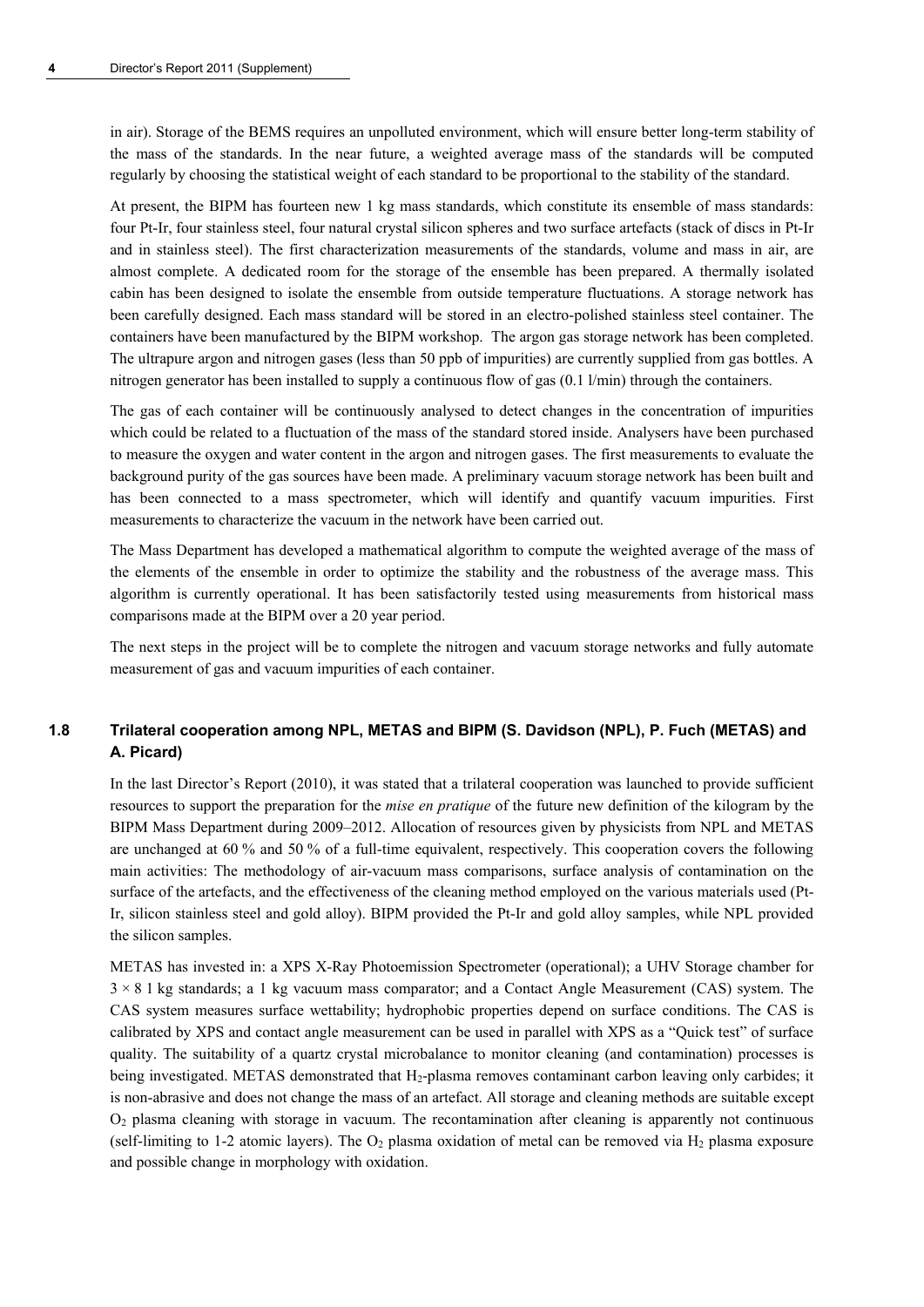NPL Sorption artefacts of Pt-Ir, stainless steel and silicon were used to evaluate the effect of vacuum pressure between 10<sup>-3</sup> Pa and 100 Pa. Results identified a hysteresis in the sorption effects, dependent on the pressure history of the artefacts. For all materials sorption effects were consistent for pressures below 0.1 Pa, however sorption characteristics varied between materials with Pt-Ir artefacts giving  $0.08 \mu g/cm^3$ , stainless steel 0.16  $\mu$ g/cm<sup>3</sup> and silicon 0.63  $\mu$ g/cm<sup>3</sup>. Additionally, silicon gave unexpected results at vacuum pressures in the region 1 Pa to 100 Pa. Further investigation of the silicon artefacts is planned. A method for evaluating the cleaning of artefacts has been developed which uses reliably deposited hydrocarbon contamination on weights. The method involved the use of a cold cathode vacuum gauge at a pressure of about 4 Pa. A deposition rate of 0.15 nm/h was achieved. The process allowed artificial contamination of weights to a depth of 5 nm to 10 nm (typical build up for carefully stored weights over a period of years) in a few hours and will facilitate further work to evaluate various cleaning procedures.

NPL and METAS evaluated the transfer (to vacuum) and storage of artefacts in argon and air. The results showed that storage and transfer to vacuum under an argon atmosphere significantly reduced the contamination build up on the standards used.

Within the framework of this cooperation, BIPM purchased materials in order to constitute the ensemble of reference mass standards (BEMS) and to develop a storage facility to maintain the ERMS under vacuum or inert gas conditions (see §7).

The BIPM appreciates and thanks METAS and NPL, and other participants in this collaboration, which permitted the BIPM Mass Department to undertake its programme of work, particularly for the forthcoming redefinition of the kilogram. The cooperation will continue in 2012, providing more results for use in the preparation of the *mise en pratique*.

# **1.9 Humidity generator (C. Goyon-Taillade and F. Idrees)**

The development of a humidity generator based on two water vapour saturators was suspended because the resistance bridge used to monitor the temperatures of the saturators, by means of standard platinum resistance thermometers (SPRTs), malfunctioned and was sent for repair. The humidity bench will be dedicated to internal calibration services for secondary instruments that measure the humidity or dew point of ambient air. All other components are ready for the generator when the resistance bridge is repaired.

#### **1.10 Publications**

#### **External publications**

- 1. Berry J., Davidson S., Barat P., Davis R., Comparison of UV/ozone cleaning of platinum/iridium kilogram mass standards with nettoyage-lavage cleaning, *Metrologia*, 2011, **48**[\(3\), 181–186.](http://stacks.iop.org/0026-1394/48/181)
- 2. Andreas B., Azuma Y., Bartl G., Becker P., Bettin H., Borys M., Busch I., Gray M., Fuchs P., Fujii K., Fujimoto H., Kessler E., Krumrey M., Kuetgens U., Kuramoto N., Mana G., Manson P., Massa E., Mizushima S., Nicolaus A., Picard A., Pramann A., Rienitz O., Schiel D., Valkiers S., Waseda A*.*, Determination of the Avogadro Constant by Counting the Atoms in a <sup>28</sup>Si Crystal, *[Phys. Rev. Lett.](http://prl.aps.org/abstract/PRL/v106/i3/e030801)*, 2011, **106**[\(3\), 030801.](http://prl.aps.org/abstract/PRL/v106/i3/e030801)
- 3. Andreas B., Azuma Y., Bartl G., Becker P., Bettin H., Borys M., Busch I., Fuchs P., Fujii K., Fujimoto H., Kessler E., Krumrey M., Kuetgens U., Kuramoto N., Mana G., Massa E., Mizushima S., Nicolaus A., Picard A., Pramann A., Rienitz O., Schiel D., Valkiers S., Waseda A., Zakel S., Counting the atoms in a <sup>28</sup>Si crystal for a new kilogram definition, *Metrologia*, 2011, **48**[\(2\), S1–S13.](http://stacks.iop.org/0026-1394/48/S1)
- 4. Picard A., Barat P., Borys M., Firlus M., Mizushima S., State-of-the-art mass determination of <sup>28</sup>Si spheres for the Avogadro project, *Metrologia*, 2011, **48**[\(2\), S112–S119.](http://stacks.iop.org/0026-1394/48/S112)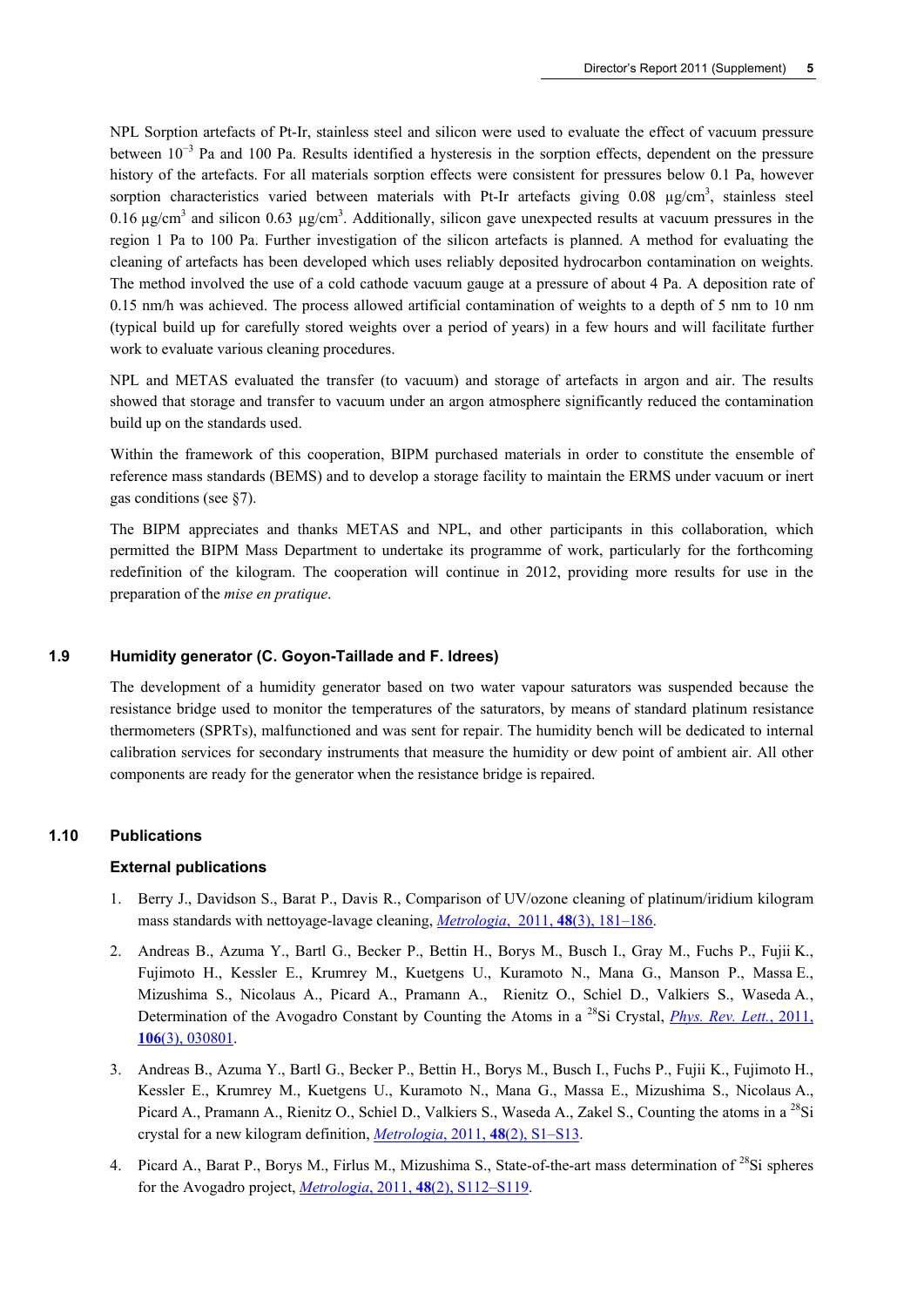# **1.11 Activities related to the work of Consultative Committees**

- R. Davis was Executive Secretary of the CCM and the CCT and a member of several working groups and task groups of these CCs until end October 2010.
- A. Picard was promoted to Director of the Mass Department on 1 November 2010 and therefore nominated Executive Secretary of the CCM and the CCT. At the same time he became a member of several working groups and task groups of these CCs. In addition A. Picard is coordinator for mass measurements in the former International Avogadro Coordination project/CCM Working Group on the Avogadro Constant.

# **1.12 Activities related to external organizations**

A Picard acts as the BIPM liaison with IAC, IMEKO TC3 and Euramet TC-M and TC-T.

# **1.13 Travel (conferences, lectures and presentations, visits)**

A. Picard to:

- NPL, Teddington (UK), 27-28 October 2010, to attend to the New Kelvin Dissemination Workshop.
- NPL, Teddington (UK), 29 October 2010, for a meeting of the NPL, BIPM, METAS Trilateral Comparison on the preparation of a *mise en pratique* for the redefined kilogram.
- PTB, Braunschweig (Germany), 3-5 November 2010, to attend an IAC meeting.
- IMEKO 2010, Pattaya (Thailand), 21-25 November 2010, TC3, TC5 & TC22 Joint Conference; to attend meeting as member of the technical committee (TC3) and to give invited key presentation on the redefinition of the kg.
- NMIJ, Tsukuba (Japan), 29-30 November 2010, to give an invited talk on the redefinition of the kg and to visit the laboratories.
- London (UK), 24-25 January 2011, to attend the Royal Society Discussion Meeting on "The new SI: units of measurement based on fundamental constants".
- Euramet TC-M meeting, San Anton (Malta), 2-4 March 2011, to attend the satellite meetings and to give a talk on the new definition of the kg and its *mise en pratique*.
- NIM CCM-WG Force and torque, Beijing (China), 28-31 March 2011, to attend the meeting as Executive Secretary of the CCM, to give a presentation on the forthcoming new definition of the kilogram and to visit the NIM joule balance.
- iMERA-Plus meeting, Prague (Czech Republic), 4-5 July 2011, to participate in the elaboration of the JRP S06 and JRP S07.
- International Congress of Metrology, Paris (France), 4 October 2011, to attend the ICM.
- Euramet TC-T workshop, Brussels (Belgium), 27-28 October; to attend the meeting on the Uncertainties in thermometric fixed points & SPRT calibrations.
- University Paris VII, France, 25 November 2011, *Journée discussion sur le SI*, to give a lecture on « *Vers une nouvelle définition du kilogramme : définition, réalisation et dissémination* ».
- Bureau des Longitudes, Paris (France), 7 December 2011, to attend the conference on: *Le Système International et la nouvelle définition du kilogramme*.

P. Barat to:

 NPL, Teddington (UK), 29 October 2010, for meeting of NPL, BIPM, METAS Trilateral Comparison on the preparation of a *mise en pratique* for the redefined kilogram.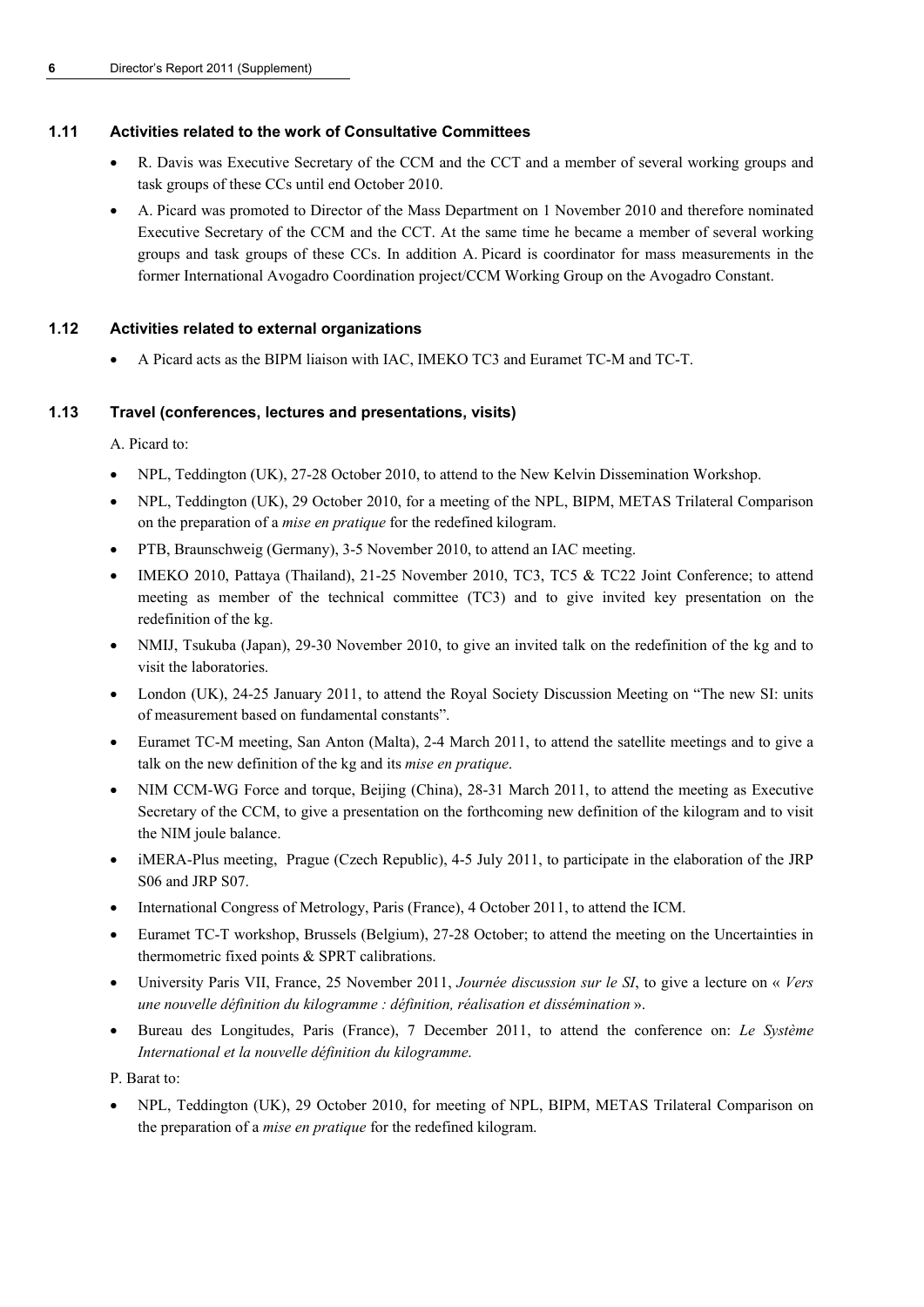C. Goyon-Taillade to:

 LNE, Paris (France), 7-10 June 2011, to attend a training course on "*Management qualité dans les laboratoires selon la norme 17025 vs 2005*"

E. de Mirandes to :

- London (UK), 24-25 January 2011: to attend the Royal Society Discussion Meeting "The new SI: units of measurement based on fundamental constants".
- Euramet TC-M meeting, San Anton (Malta), 2-4 March 2011, to attend the satellite meetings and give talk on the BIPM ensemble of mass standards.

# **1.14 Visitors**

- Mr J. Soullard, MBraun France (Orsay, France), to replace some components of the glove box, 13 and 19 July 2010;
- Mr J. Soullard, MBraun France (Orsay, France); V. Petitbon-Thévenet and C.-O. Bacri, Institut de Physique Nucléaire d'Orsay, to give a presentation on the BIPM glove box, 23 July 2010;
- Mrs R. Sukhon (NIMT), for technical discussions and to collect three 1 kg mass standards following their calibration, 4-5 and 12 August 2010;
- Mrs J. Pereira, Mettler-Toledo (Viroflay, France), to give a presentation on a new balance and to replace the one used for centre of gravity measurements, 5 August 2010;
- Mr M. Kliebenschädel, Mettler-Toledo (Greifensee, Switzerland), to move the Metrotec balance from room 105 to room 104, 23-26 August 2010;
- Messrs D. Heydenbluth and M. Schreiber, Sartorius AG, to replace some parts of the CCL1007 mass comparator, 30 August and 1-2 September 2010;
- Mr D. Newell (NIST), to deliver prototypes No. 20 and No. 92 for calibration, 12 September 2010;
- Mr S. Davidson (NPL), for an external audit of the mass activities, 23-24 September 2010;
- Mrs D. Heikens (VSL), to collect two 1 kg mass standards following calibration, 1 December 2010;
- Mr M. Kliebenschädel, Mettler-Toledo (Greifensee, Switzerland) and Mr M. Baumeler, Metrotec Engineering AG (Nänikon, Switzerland), to install the new M-One mass comparator, 6-10 December 2010;
- Mr D. Milon, Mettler-Toledo (Viroflay, France), to visit the new mass calibration laboratory following the installation of the new M-One mass comparator, 8 December 2010;
- Mr R. Steiner (NIST), to collect prototypes No. 20 and No. 92 following calibration, 16 December 2010;
- Mr A. Manninen (MIKES), to deliver prototype No. 23 for calibration, 11 January 2011;
- Messrs F. Gauthé and M. Charland, Embassy of Canada in France, to collect prototype No. 74 following calibration, 19 January 2011;
- Mr E. Auvray, Swagelok (Courtaboeuf, France), for technical discussions, 20 January 2011;
- Mr H. Kolbjørnsen (JV), to deliver prototype No. 36 and two 1 kg mass standards for calibration, 25 January 2011;
- Messrs D. Heydenbluth and M. Schreiber, Sartorius AG, to make some adjustments to the CCL1007 mass comparator, 22 February 2011;
- Mrs T. Garberg (JV), to collect prototype No. 36 and two 1 kg mass standards following calibration, 10 March 2011;
- Mr A. Hashadme (NIS), to collect prototype No. 58 following calibration, 17 March 2011;
- Messrs P. Girault and S. Cantelou, Mettler-Toledo (Viroflay, France), to deliver the antistatic device which will be used on the glove box, 8 April 2011;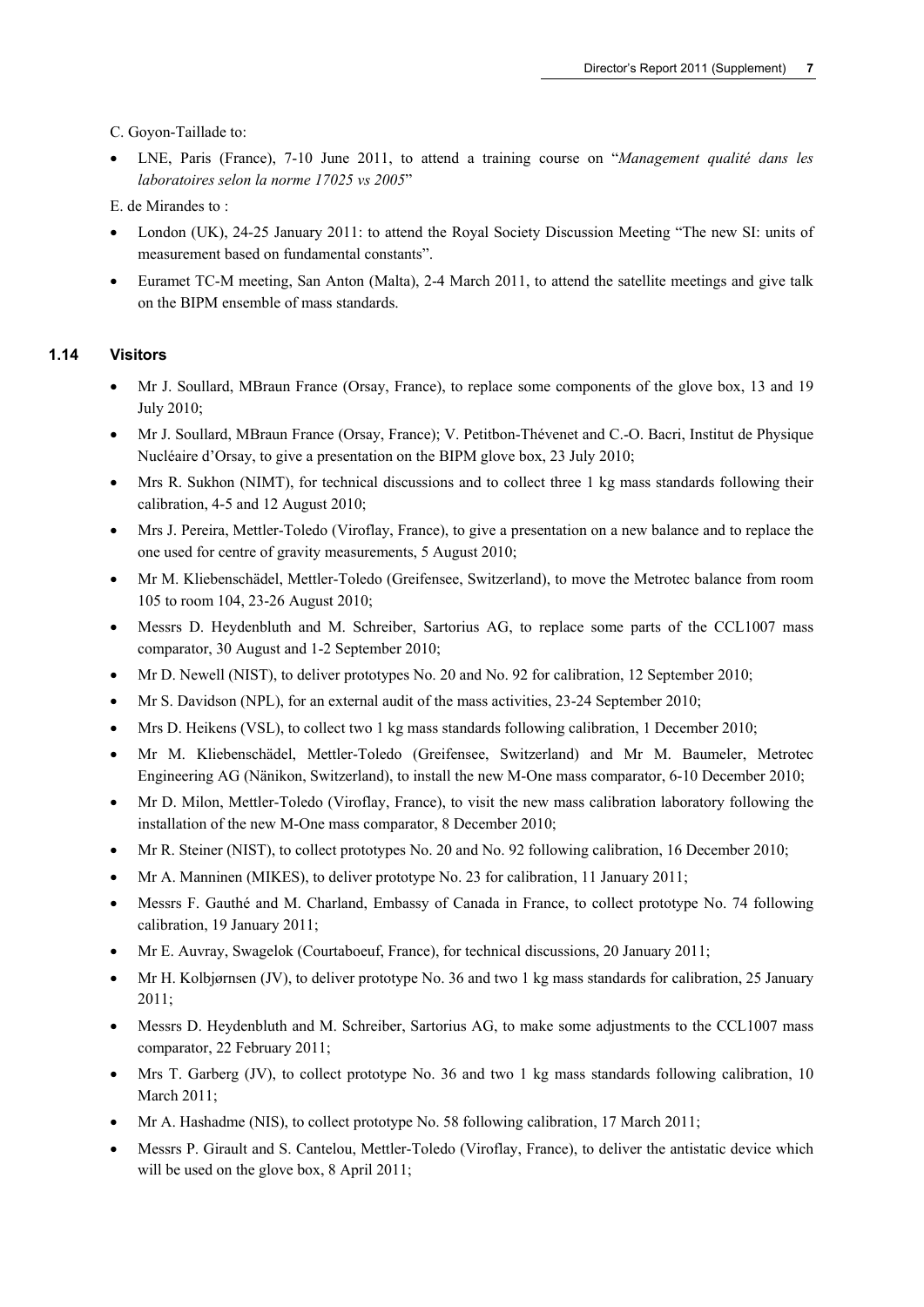- Mr T. David (KEBS), to collect the newly made prototype No. 95 following calibration, 2-4 May 2011;
- Mr P. J. Abbott (NIST), to deliver prototype No. 4 for calibration, 8 May 2011;
- Mr Fernando Leyton (CESMEC), to deliver one 1 kg mass standard for calibration, 30 September 2011;
- Mrs B. Goldstein (NIST), to visit the Mass Department, to deliver prototypes No. 79 and No. 85 for calibration and to collect prototype No. 4 following calibration, 2-3 and 6 October 2011;
- Mrs R. Courtland, Associate Editor *IEEE Spectrum*, for an interview on the redefinition of the kilogram, 6-7 October 2011;
- Mr D. Labrousserie, to take pictures in the Mass Department, 7 October 2011;
- Mr Bent Hamer and Mrs Marianne Slot (Norway), to present a film project, 10 October 2011;
- Mr K. Riski (MIKES), to collect prototype No. 23 following calibration, 14 October 2011;
- Mr I. Hernandez (CENAM), to collect prototype No. 96 following calibration, 21 October 2011;
- Mr L. Nielson (DFM), to deliver prototype No. 48 for calibration, 29 November 2011.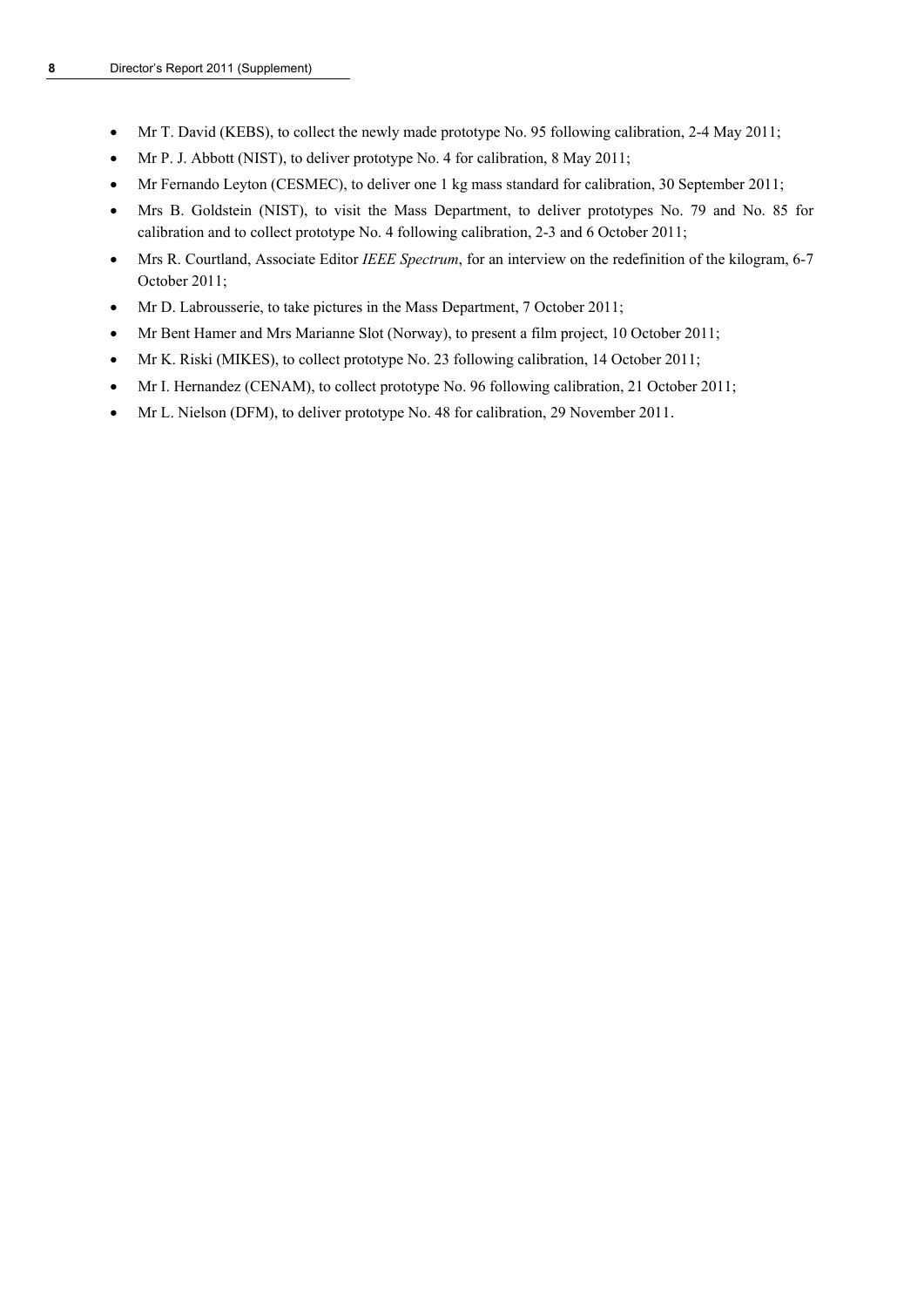# **BIPM Time Department**<sup>[1](#page-10-0)</sup> **Director: E.F. Arias (1 July 2010 to 31 December 2011)**

# **2.1 International Atomic Time (TAI) and Coordinated Universal Time (UTC)** (E.F. Arias,

A. Harmegnies, Z. Jiang, H. Konaté, W. Lewandowski, G. Panfilo, G. Petit and L. Tisserand)

The reference time scales, International Atomic Time (TAI) and Coordinated Universal Time (UTC), are computed from data reported regularly to the BIPM by the various timing centres that maintain a local UTC; monthly results are published in *Circular T*. The *BIPM Annual Report on Time Activities for 2010*, volume 5, complemented by computer-readable files on the BIPM website (www.bipm.org/en/publications/time\_activities.html) provides the definitive results for 2010.

# **2.2 Algorithms for time scales** (Z. Jiang, W. Lewandowski, G. Panfilo and G. Petit)

The algorithm ALGOS used for the calculation of the time scales is an iterative process that starts by producing a free atomic scale (*Échelle atomique libre,* EAL) from which TAI and UTC are derived. Research into time-scale algorithms continues in the Department with the aim of improving the long-term stability of EAL and the accuracy of TAI.

A new prediction algorithm for EAL has been studied, validated and implemented for the monthly calculation of UTC. The new prediction model takes into account the frequency drift which affects most of the participating atomic clocks. The frequency drift of each clock is estimated with respect to the Terrestrial Time (TT) computed at the BIPM and representing the best reference for frequency. Several tests on the past data have shown a reduction of the EAL frequency drift of about 1 order of magnitude with the introduction of the new prediction algorithm. As a consequence, an important improvement in the long-term stability of EAL is expected.

The new algorithm for predicting clock frequency has been implemented in the UTC calculation starting in September 2011 with the agreement of the Consultative Committee for Time and Frequency (CCTF). After few months of having incorporated the new algorithm in the calculation an improvement in the long term performance of EAL is already clear.

# 2.2.1 EAL stability

Some 88 % of the clocks used in the calculation of time scales are either commercial caesium clocks of the Symmetricom/HP/Agilent 5071A type or active, auto-tuned hydrogen masers. To improve the stability of EAL, a weighting procedure is applied to clocks where the maximum relative weight each month depends on the number of participating clocks. On average during 2010 and 2011, about 15 % of the participating clocks were at the maximum weight. This procedure generates a time scale which relies upon the best clocks.

The stability of EAL, expressed in terms of an Allan deviation, is about 4 parts in  $10^{16}$  for averaging times of one month. Long-term drifts limit the stability to around 2 parts in  $10^{15}$  for averaging times of six months.

# <span id="page-10-0"></span>2.2.2 TAI accuracy

<u>.</u>

To characterize the accuracy of TAI, estimates are made of the relative departure, and its uncertainty, of the duration of the TAI scale interval from the SI second, as produced on the rotating geoid, by primary frequency

<sup>&</sup>lt;sup>1</sup> Time, Frequency and Gravimetry Department until 31 December 2010, Time Department from 1 January 2011.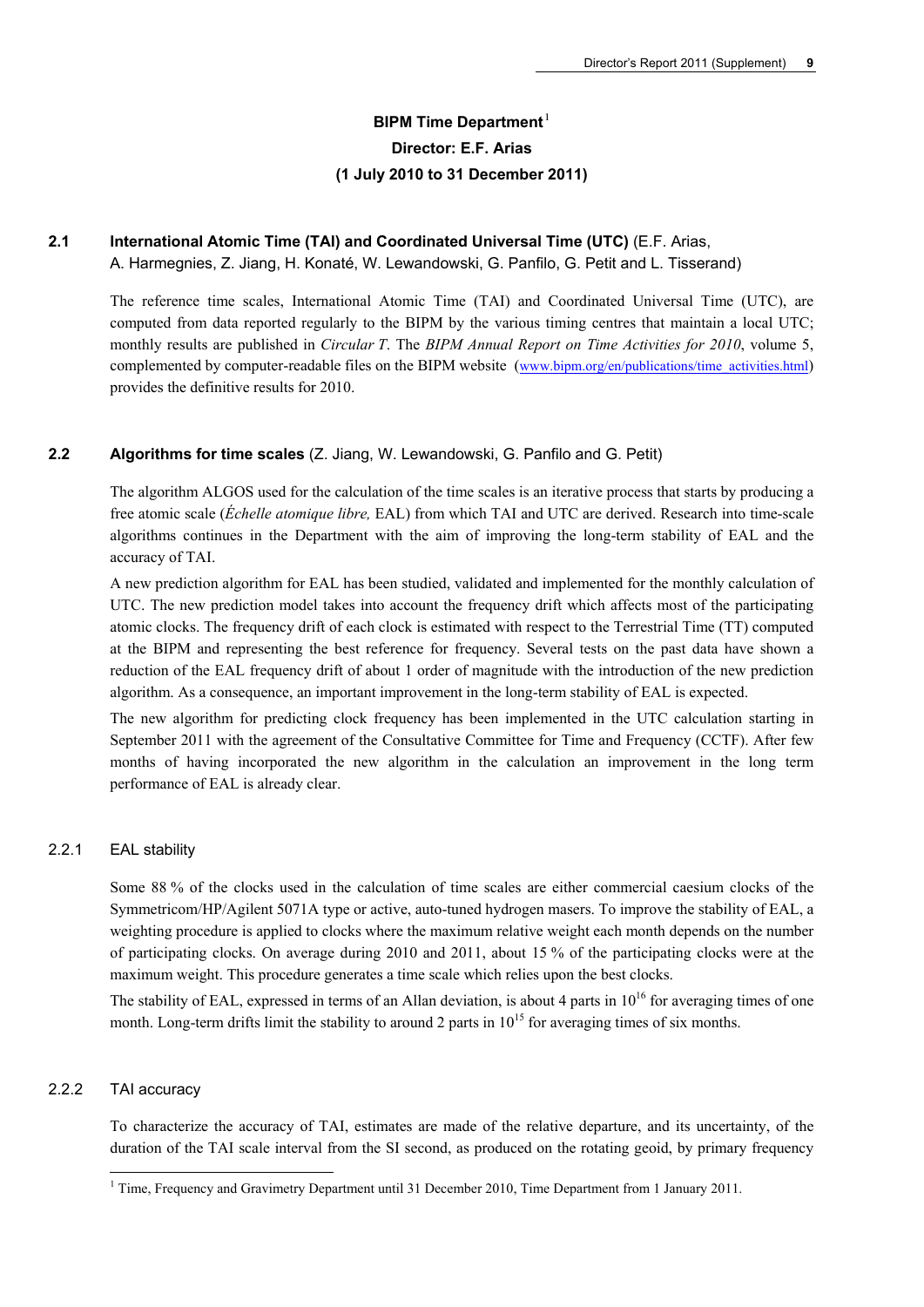standards. Since July 2010, individual measurements of the TAI frequency have been provided by thirteen primary frequency standards, including ten caesium fountains (IT CSF1, LNE-SYRTE FO1, LNE-SYRTE FO2, LNE-SYRTE FOM, NICT CSF1, NIST F1, NMIJ F1, NPL CSF2, PTB CSF1 and PTB CSF2). Reports on the operation of the primary frequency standards are regularly published on the BIPM website and collated in the *BIPM Annual Report on Time Activities*.

As of July 2004, a monthly steering correction of at most 7 parts in  $10^{16}$  is applied as deemed necessary. Since July 2010, the global treatment of individual measurements has led to a relative departure of the duration of the TAI scale unit from the SI second on the geoid ranging from  $+4.6 \times 10^{-15}$  to  $+6.7 \times 10^{-15}$ , with a standard uncertainty of less than  $1 \times 10^{-15}$ . From July 2010 to August 2011, fourteen steering corrections have been applied, giving a total correction to  $[f(EAL) - f(TA) ]$  of  $-9.4 \times 10^{-15}$ . Since the introduction of the new prediction algorithm in September 2011, monthly steering corrections of  $-5 \times 10^{-16}$  have been applied.

# 2.2.3 Independent atomic time scales: TT(BIPM)

Because TAI is computed in 'real-time' and has operational constraints, it does not provide an optimal realization of TT, the time coordinate of the geocentric reference system. The BIPM therefore computes an additional realization, TT(BIPM), in post-processing, which is based on a weighted average of the evaluation of the TAI frequency by the primary frequency standards. We have provided an updated computation of TT(BIPM), named TT(BIPM10), valid until December 2010, which has an estimated accuracy of about 5 parts in  $10^{16}$ . Moreover we provide each month an extension of TT(BIPM10) based on the most recent TAI computation. Such an extension is useful for pulsar analysis pending the yearly updates of TT(BIPM). Studies aimed at improving the computation of TT(BIPM) are ongoing, in order to keep it in line with improvements in the primary frequency standards.

# 2.2.4 Local representations of UTC in national laboratories as broadcast by the GNSS

Following a recommendation by the CCTF (2009), the Time Department has implemented the calculation of the differences between the predictions of UTC(USNO) and UTC(SU) (as broadcast by GPS and GLONASS) and UTC. These differences have been published in BIPM *Circular T* since January 2011.

# **2.3 Primary frequency standards and secondary representations of the second** (E.F. Arias, G Panfilo, G. Petit and L. Robertsson)

Members of the BIPM Time Department actively participate in the work of the Consultative Committee for Length (CCL)/CCTF Frequency Standards Working Group, and the CCTF Primary Frequency Standards Working Group, seeking to encourage comparisons, knowledge-sharing between laboratories, the creation of better documentation, and the use of high-accuracy primary frequency standards (Cs fountains) for TAI.

The CCL/CCTF Frequency Standards Working Group has proposed various other microwave and optical atomic transitions as secondary representations of the second. The latest changes to the list, containing frequency values and uncertainties for transitions in Rb,  $Hg^+$ ,  $Yb^+$ ,  $Sr^+$  and Sr, were recommended by the CCTF in June 2009, and no further updates have been produced during the period covered by this report.

# *Advanced time and frequency transfer*

During the past decade very significant advances have been made in the field of optical frequency metrology, concerning both ultra-stable optical frequency standards as well as the means to compare frequencies locally using the optical comb technique. These developments imply strong requirements on time and frequency transfer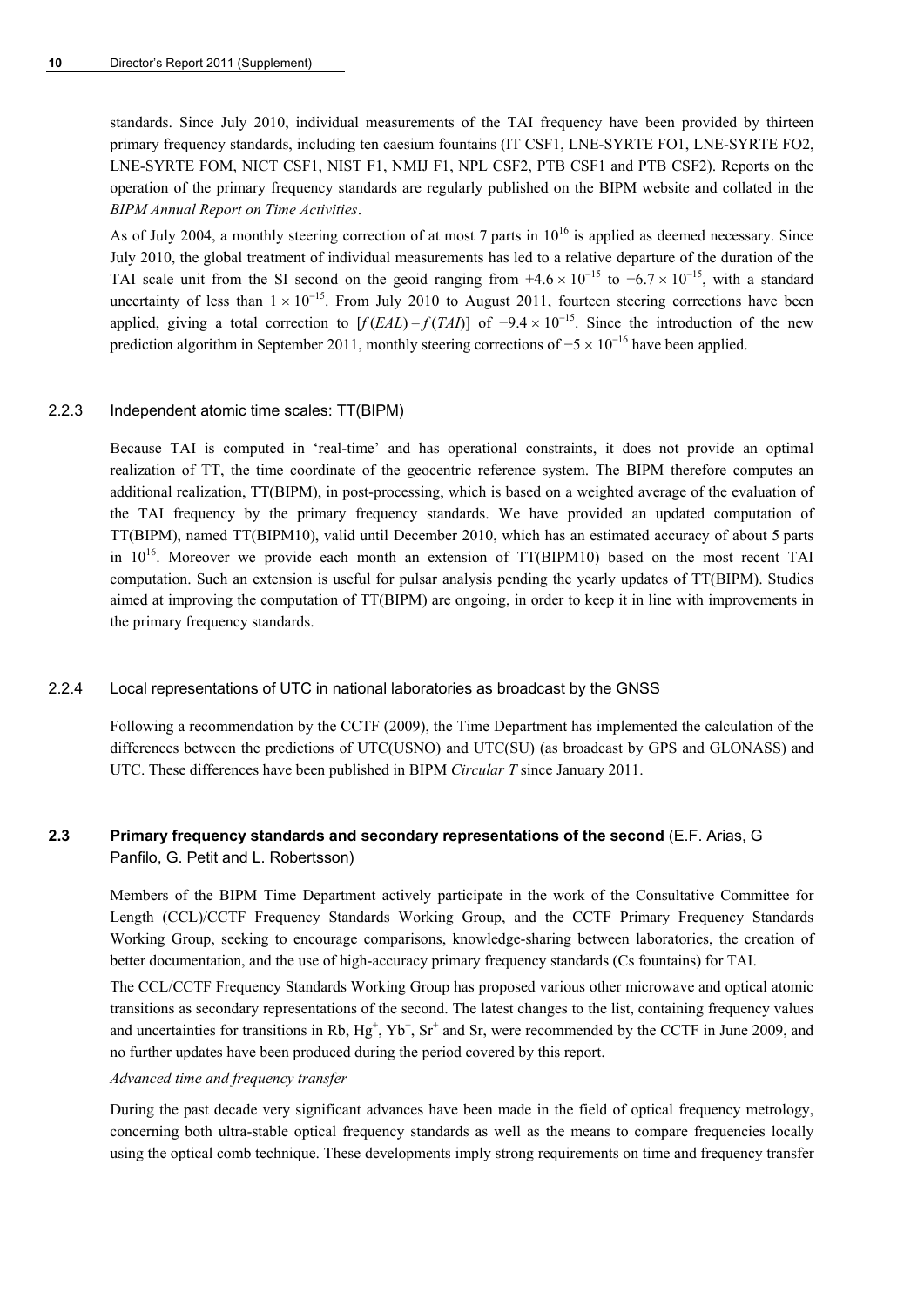techniques, which are not satisfied by the methods currently in common use, and it is urgent to focus attention on this aspect.

A workshop arranged at the BIPM in June 2011, had the objectives to survey the current situation of time and frequency transfer, to project future needs and to study the perspectives for satisfying them. The workshop was organized by the CCTF Working Group on Coordination of the Development of Advanced Time and Frequency Transfer Techniques (WGATFT) with the support of the BIPM and served as a basis for further work by the WG in support of preparations for future improvements of the SI second and of time scales. Some 50 participants took part in the workshop.

#### **2.4 Time links** (E.F. Arias, Z. Jiang, H. Konaté, W. Lewandowski, G. Panfilo, G. Petit, and L. Tisserand)

TAI currently relies on data from about 70 participating time laboratories equipped with GNSS receivers and/or operating two-way satellite time and frequency transfer (TWSTFT) stations.

Significant improvements have been made within the Time Department on the time links used for the calculation of TAI; data from three independent techniques are included in the process of comparison of laboratories' clocks based on tracking GPS and GLONASS satellites, and TWSTFT.

The GPS all-in-view method is widely used and takes advantage of the increasing quality of the International GNSS Service (IGS) products (clocks and IGS time). Clock comparisons are possible using C/A code measurements from GPS single-frequency receivers, or dual-frequency, multi-channel GPS geodetic-type receivers (P3). The older GPS single-channel single-frequency receivers have almost disappeared, replaced by either multi-channel single- or dual-frequency receivers. Ten TWSTFT links are officially submitted for use in the computation of TAI, representing 15 % of the time links. Additional TW links exist in the Asia-Pacific region but have not yet been officially introduced into the calculation; various other European laboratories are becoming equipped.

The GPS phase and code data provided by time laboratories is processed each month using the Precise Point Positioning (PPP) technique. Following approval by the CCTF at its meeting in June 2009, such PPP links were introduced in the calculation of TAI from September 2009. Currently, more than 30 laboratories participate regularly, close to 20 of which are used as TAI links. Since 2011, the combination of TWSTFT and PPP (so called TWPPP) is used whenever possible, and generally concerns some ten links for which the two techniques are available. Comparisons of the TAIPPP links with others obtained by TWSTFT and P3 are published monthly on the Time Department's ftp server.

Testing continues on other time and frequency comparison methods and techniques.

After the introduction of the first GLONASS common-view civil-code link between PTB and VNIIFTRI into UTC in November 2009, studies proved that time link uncertainty could be improved by a combination with the corresponding GPS link. As a result, two time links have been regularly computed since January 2011 by a combination of GLONASS and GPS.

# 2.4.1 Global Positioning System (GPS) and Global Navigation Satellite System (GLONASS) code measurements

All GNSS links are corrected for satellite positions using IGS and ESA post-processed, precise satellite ephemerides, and those links using single-frequency receivers are corrected for ionospheric delays using IGS maps of the total electron content of the ionosphere.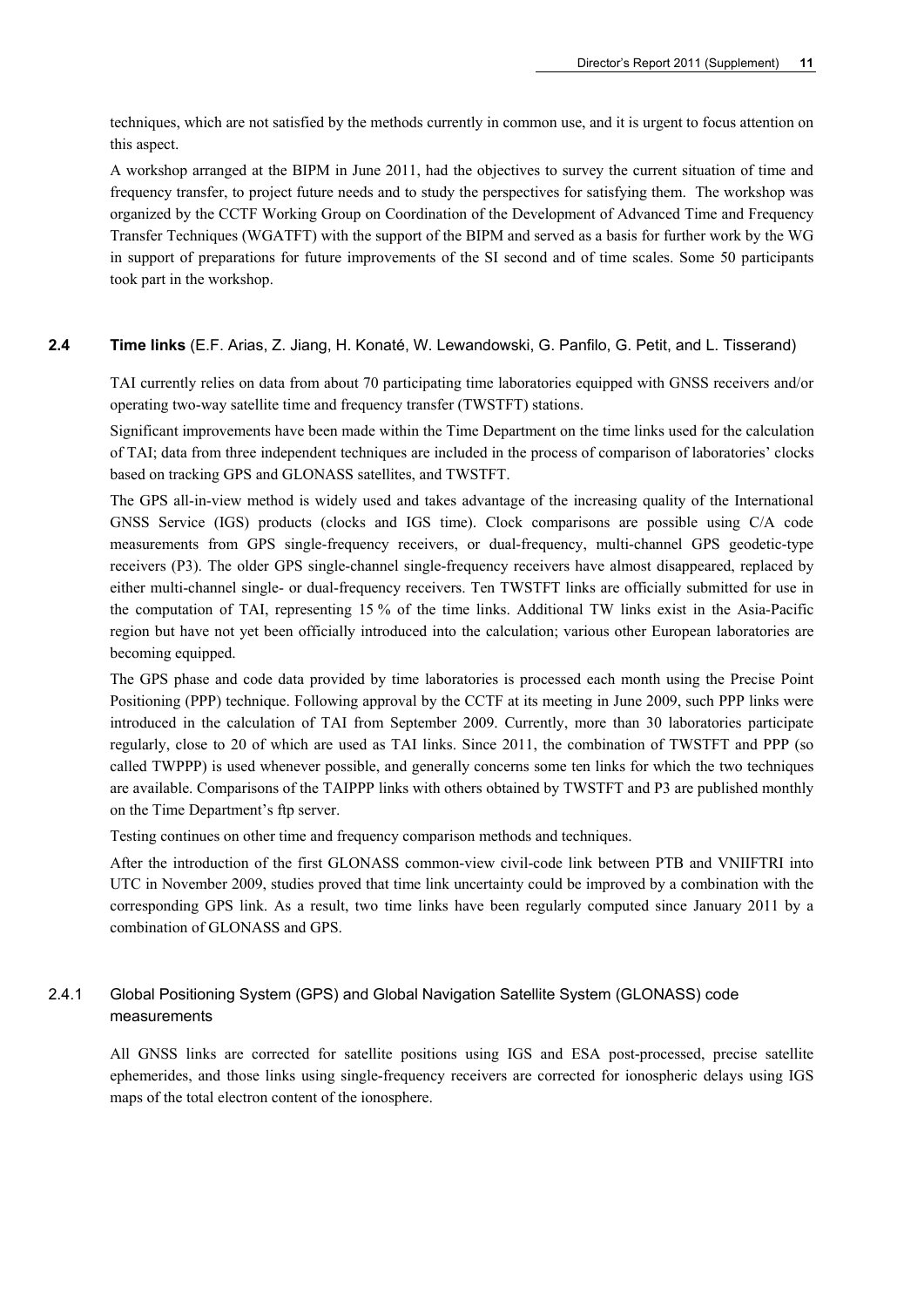# 2.4.2 Phase and code measurements from geodetic-type receivers

In addition to GPS and GLONASS code measurements, time and frequency transfer may also be carried out using dual-frequency, carrier-phase measurements. This technique, already widely used by the geodetic community, can be adapted to the needs of time and frequency transfer. A study is being conducted under the framework of the IGS Working Group on Clock Products, of which a physicist from the Time Department is a member.

The method developed to perform the absolute calibration of the Ashtech Z12-T hardware delays allows the BIPM to use this receiver for differential calibrations of similar receivers world-wide, and calibration campaigns began in January 2001. Calibration results have also been issued for other receivers: the Septentrio PolaRx2 since 2006 and the Dicom GTR50 and Javad JPS E-GGD since 2009. Other types of receivers are being investigated in collaboration with laboratories equipped with them. Since 2009, the BIPM travelling receiver for differential calibrations is a GTR50. In all cases, at least two receivers remain at the BIPM to serve as a local reference with which the travelling receiver is compared between calibration trips. Results of the differential calibration exercises are made available on a dedicated web page [\(www.bipm.org/jsp/en/TimeCalibrations.jsp\)](http://www.bipm.org/jsp/en/TimeCalibrations.jsp), where past calibration results are also provided.

Data from geodetic-type receivers world-wide are collected for TAI computation, using procedures and software developed in collaboration with the Observatoire Royal de Belgique (ORB). These P3 time links are now routinely computed and compared to other available techniques, notably two-way time transfer. After one year of work, the software producing GPS P3 (iono-free) data has been upgraded and is now able to produce GLONASS P3. It will be implemented in some receivers to automatically produce both formatted GPS and GLONASS P3 code results. In the future, these new available data are likely to be used in the frame of multi-GNSS system time links, but further studies on inter-frequency biases have to be carried out.

Geodetic-type receivers also provide raw phase measurements which may be used, along with the code measurements, to compute time links. The BIPM has computed its own solutions for such time links since October 2007, using the GPSPPP software from Natural Resources Canada (NRCan), and these links have been introduced into the TAI regular computation since September 2009. In 2011 a new version of the NRCan PPP software was installed. It is capable of processing both GPS and GLONASS data. Comparisons with other PPP software have been carried out and studies are continuing to improve long-term stability brought about by new processing techniques. Cooperation has started with the Space Research Centre in Poland (SRC) to improve GLONASS time transfer.

# 2.4.3. Two-way time transfer

Three meetings of the TWSTFT participating stations have been held since July 2010, and the CCTF WG on TWSTFT met at the NIM (Beijing, China) in October 2010, and at NMIJ (Tsukuba, Japan) in September 2011. The TWSTFT technique is currently operational in twelve European, two North American and seven Asia-Pacific time laboratories. Ten TWSTFT links are routinely used in the computation of TAI; four others are in preparation for their introduction or re-introduction into TAI, or for particular studies such as the T2L2 experiment. The TWSTFT technique applied to clock comparisons in TAI is at present reaching its maximum potential with sessions scheduled every two hours.

The BIPM is also involved in the calibration of two-way time-transfer links by comparison with GPS.

Results of time links and link comparison using GNSS single-frequency, dual-frequency and TW observations are published monthly on the Time Department's ftp server [\(ftp://tai.bipm.org/TimeLink/LkC](ftp://tai.bipm.org/TimeLink/LkC)).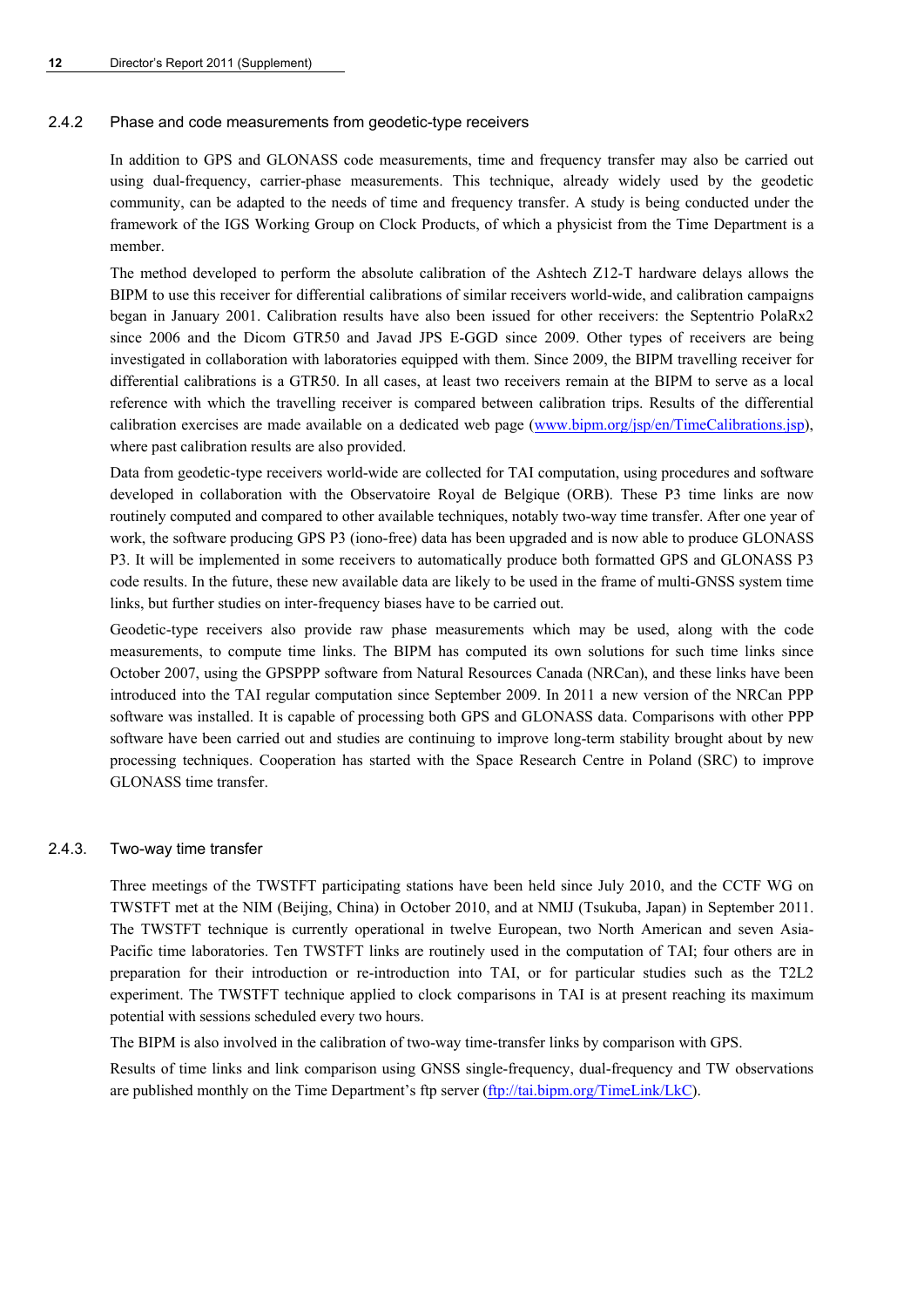# 2.4.4 Uncertainties of TAI time links

The values of the Type A and Type B uncertainties of TAI time links are published in *Circular T*, together with information on the time links used in each monthly calculation. The values of  $u<sub>A</sub>$  have been individually updated when deemed necessary, depending on the noise level present in the links. Due to upgrading of time transfer equipment at participating laboratories, the Time Department has refined the methods for clock comparison, a recomputation of  $u_A$  values, using latest evaluation tools, and has presented the results at a meeting.

# 2.4.5 Calibration of delays of time-transfer equipment

The BIPM continues to organize and run campaigns for measuring the relative delays of GPS time equipment in time laboratories that contribute to TAI. From July 2010 to December 2011, GPS and GLONASS time equipment for single- and dual-frequency reception was calibrated. The BIPM also supports TWSTFT calibration trips, using a GPS receiver from our time laboratory.

Work on the absolute calibration of GNSS receivers has been carried out by a Ph.D. student through a collaboration co-financed with the CNES, and involving the LNE-SYRTE. The doctoral thesis "Contribution to the absolute calibration of a GNSS reception chain" was defended in November 2011, completing the planned programme of work. It focused on the development and optimization of a method of absolute calibration to independently determine the electrical delay of each element in a GNSS reception chain (time receiver, antenna and antenna cable) with an overall uncertainty of less than one nanosecond. The absolute calibration method can be used to characterize performance and environmental sensitivity of each component of the acquisition system.

Cooperation continued with EURAMET in obtaining regional support for GNSS equipment calibration in contributing laboratories. This action follows the recommendation CCTF (2009) and opens up the possibility of future interaction with other RMOs.

# **2.5 Key comparisons** (E.F. Arias, W. Lewandowski, G. Panfilo, L. Tisserand, A. Harmegnies, L. Robertsson and Z. Jiang)

# *Key comparison in Time CCTF-K001.UTC*

Results of the key comparison in time, CCTF-K001.UTC, involving the time laboratories participating in the CIPM MRA, are published regularly in the form of the monthly BIPM Circular T. Guidelines for the characterization of the frequency traceability of local realizations UTC(k) to the SI second have been prepared by staff of the Time Department, as requested by the CCTF WG on the CIPM MRA.

# *Key comparison of stabilized lasers CCL-K11.UTC*

As decided at the 98th meeting of the CIPM in 2009, the BIPM continues to support the CCL-K11 key comparison in terms of participation in measurement campaigns as well as in giving general advice. During the period of this report, staff from the Time Department have been involved only in the reporting of the measurement results and no BIPM presence for measurement campaigns took place.

# *Key comparison of absolute gravimeters CCM.G-K1*

The Gravimetry activity at the BIPM has been closed and the absolute gravimeter has been prepared for transfer to a Member State. The Draft A report of the key comparison CCM.G-K1 that was part of the International Comparison of Absolute Gravimeters ICAG-2009 was prepared by the staff of the Time Department and has been endorsed by the CCL-WG. The Draft B report has been submitted to the Consultative Committee for Mass and Related Quantities (CCM) for approval. A scientific article is being written, which covers the full ICAG-2009 comparison, including the Pilot Study results, for submission to a scientific journal.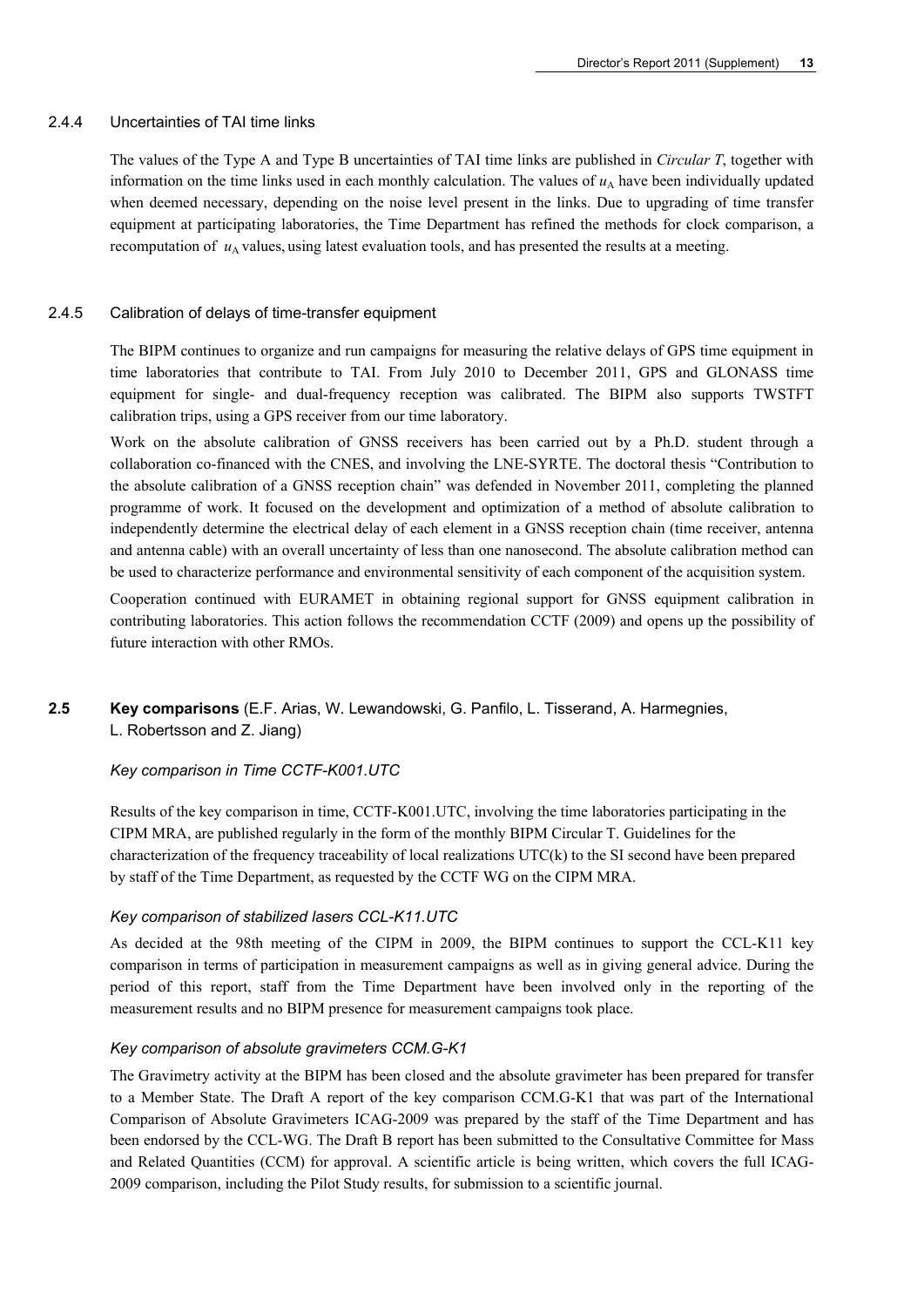# **2.6 Rapid UTC** (F. Arias, A. Harmegnies, G. Panfilo, G. Petit, L. Tisserand)

The publication of the five-day values of [UTC-UTC(k)] in BIPM Circular T gives traceability of the SI second to local realizations of UTC. The participating laboratories make predictions of UTC, which are validated after publication of [UTC-UTC(k)] with a delay that ranges to 10 days after the last day of data. Clearly, a better prediction could be possible with more frequent publication of [UTC-UTC(k)]. Improvement in the prediction of the local time scales will impact on the steering of the various GNSS times, that use values of some UTC(k) as references.

With the aim of providing support to National Metrology Institutes (NMIs) and other participants in this direction, and to improve access to UTC, the Time Department has called for expressions of interest for laboratories to participate in a pilot experiment for producing daily values of the differences on a weekly solution. Laboratories are requested to provide daily time transfer files and clocks. The call has been a success, 74 % of the laboratories have responded positively, representing about 86 % of the total clock weight. The pilot experiment will start at the beginning of 2012, and after some studies a report will be submitted to the CCTF in September 2012.

This new study will be published only on the Time Department's ftp server. Nothing in the procedure applied will change for the monthly calculation of UTC, which remains the only key comparison on time.

# **2.7 New proposed definition of UTC** (F. Arias, W. Lewandowski)

The BIPM has actively participated, since 2000, in discussions about a possible redefinition of UTC without leap seconds. This proposal is in favour of systems that need precise time synchronization and does not allow a discontinuity in the time scale that they use as a reference.

The actions of BIPM delegates during this process have been critical at the International Telecommunication Union (ITU), and also in disseminating information and promoting decision making at the level of national representatives. Some of these actions were promoted through the publication of a *Metrologia* Special Issue on Modern Applications of Time Scale in August 2011 (Guest editors: F. Arias and W. Lewandowski), and via the organization of a discussion meeting at the Royal Society on "UTC for the 21st Century" (Organizers: T. Quinn and F. Arias, 3-4 November 2011). The process will conclude with the vote on the recommendation that will take place in January 2012 at the ITU.

# **2.8 Pulsars** (G. Petit)

Some collaboration continues with radioastronomy groups observing pulsars and analyzing pulsar data to study the potential capability of using millisecond pulsars as a means of sensing the very long-term stability of atomic time. The Time Department provides these groups with its post-processed realization of Terrestrial Time, TT(BIPM).

# **2.9 Space-time references** (E.F. Arias and G. Petit)

The BIPM maintains the web and ftp sites for the *IERS Conventions* (tai.bipm.org/iers/). Updates to the *Conventions* (2003) were posted on the website (tai.bipm.org/iers/convupdt) until the completion of the new reference edition, the *IERS Conventions* (2010) in December 2010. The new edition implements the latest recommendations of scientific unions and the conclusions of the unions' working groups and commissions and describes the latest realizations of the celestial and terrestrial reference frames, and an updated model for the transformation between them. It also describes updated conventional models for the gravitational field and for the effect of ocean tides and complements the models for the displacement of reference points with new models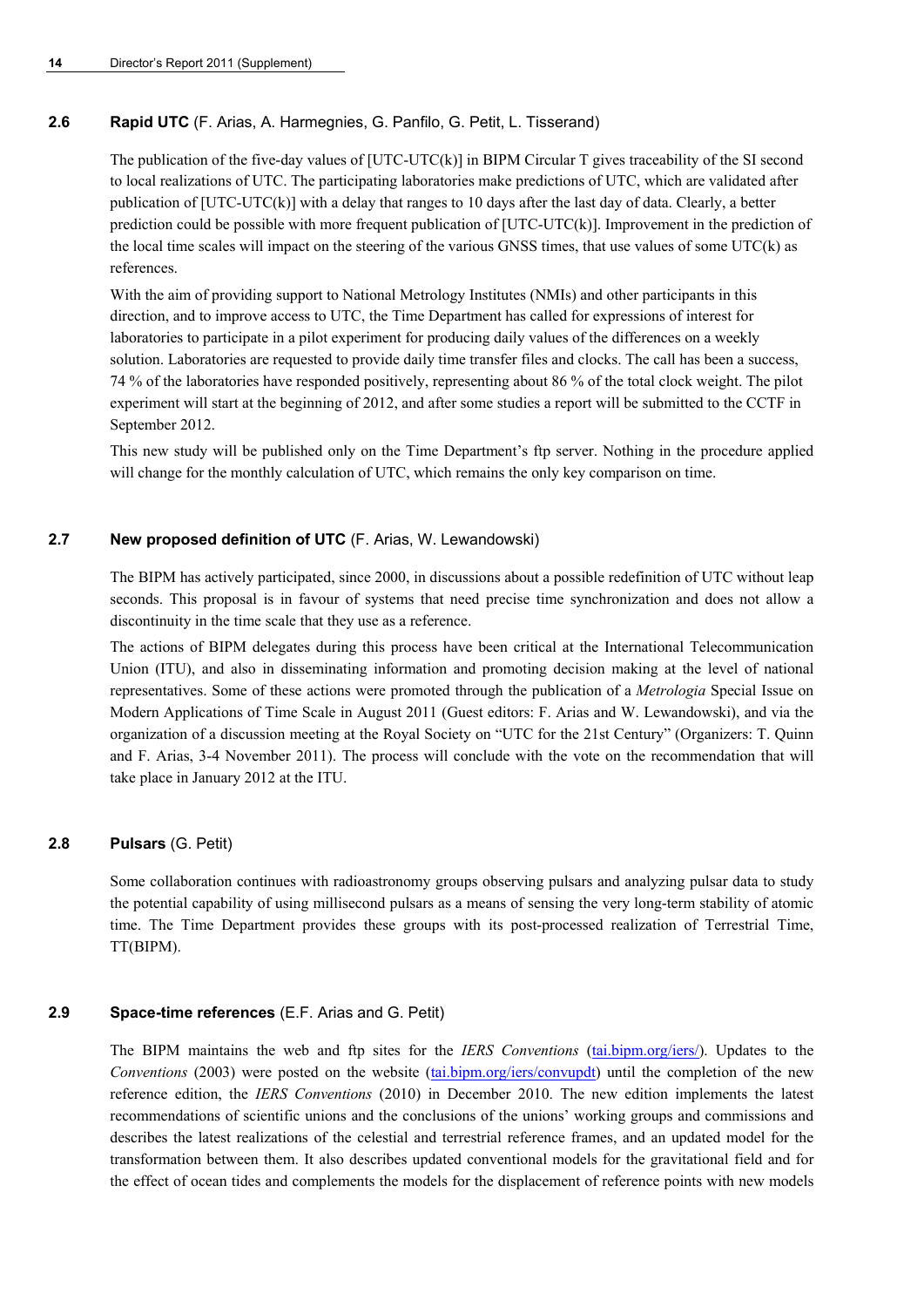for atmospheric tidal loading and for the oceanic pole tide loading, along with updated or new conventional models for signal propagation in the troposphere and ionosphere. In addition, the *Conventions* now provide a complete set of associated conventional software. These tasks have been carried out with the help of the Advisory Board for the *IERS Conventions* updates, including representatives from all groups involved in the International Earth Rotation and Reference Systems Service (IERS).

Activities related to the realization of reference frames for astronomy and geodesy are being developed in cooperation with the IERS. In these domains, improvements in accuracy will increase the need for a full relativistic treatment and it is essential to continue to participate in international working groups on these matters. Cooperation continues for the maintenance of the international celestial reference system.

Some of the activities on international coordination on space-time references that has been the work of staff of the Time Department converged on the approval by the 24th CGPM of Resolution 9 on the adoption of the International Terrestrial Reference System (ITRS), as defined by the International Union of Geodesy and Geophysics (IUGG) and realized by the IERS. This will now be adopted as the unique international reference system for terrestrial reference frames for all metrological applications.

# **2.10 Comb activities** (L. Robertsson)

As a result of the reorganization of activities in the Time Department, BIPM comb activities are limited to the maintenance of the BIPM frequency comb for internal use related to laser applications only and in other sections when needed.

#### **2.11 Publications**

#### External publications

- 1. Arias E.F., The BIPM International coordination for Earth sciences, *Proc. IAG Scientific Assembly*, IAG 134, Springer, 2011, 1023–1028.
- 2. Arias E.F., Bauch A., Metrology of Time and Frequency. In Gläser M., Kochsiek M., (Eds.), *Handbook of Metrology*, Wiley-VCH, Berlin, 2010, pp 317–346.
- 3. Arias E.F., Panfilo G., Impact of new frequency standards on the international timescales, *Proc. IAU,* Vol **5**, Highlights H15, 2010, 223–224.
- 4. Arias E.F., Panfilo G., Petit G. Timescales at the BIPM, *Metrologia*, 2011, **48**[\(4\), 145–153.](http://stacks.iop.org/0026-1394/48/145)
- 5. D'Agostino G., Robertsson L., Zucco M., Pisani M., Germak A., A low-finesse Fabry–Pérot interferometer for use in displacement measurements with applications in absolute gravimetry, *Appl. Phys. B: Lasers Opt*. [http://dx.doi.org/ 10.1007/s00340-011-4747-1](http://dx.doi.org/%2010.1007/s00340-011-4747-1), published online 12 October 2011.
- 6. D'Agostino G., Robertsson L., Relative beam misalignment errors in high accuracy displacement interferometers: calculation and detection, *[Appl. Phys. B:](http://dx.doi.org/10.1007/s00340-010-4321-2) Lasers Opt.*, 2011, **103**(2), 357–361.
- 7. Defraigne P., Harmegnies A., Petit G., Time and frequency transfer combining GLONASS and GPS data, *Proc. Joint Meeting of the EFTF and IEEE FCS,* 2011, 676–680.
- 8. Defraigne P., Baire Q., Harmegnies A., Time and frequency transfer combining GLONASS and GPS data, *Proc. 42nd [PTTI Meeting 2010,](http://www.pttimeeting.org/archivemeetings/2010papers/paper20.pdf)* 263–274.
- 9. Fang H., Kiss A., Robertsson L., de Mirandes E., Solve S., Picard A. and Stock M., Improvements in the BIPM Watt Balance, *15th Congress of Metrology,* 3-6 October 2011*,* Paris, France, 2011.
- 10. Fang H., Kiss A., Robertsson L., Bradley M., de Mirandes E., Picard A., Solve S., Stock M., Acquisition et synchronisation des données pour la balance de watt du BIPM, *15th Congress of Metrology,* 3-6 October 2011*,* Paris, France, 2011.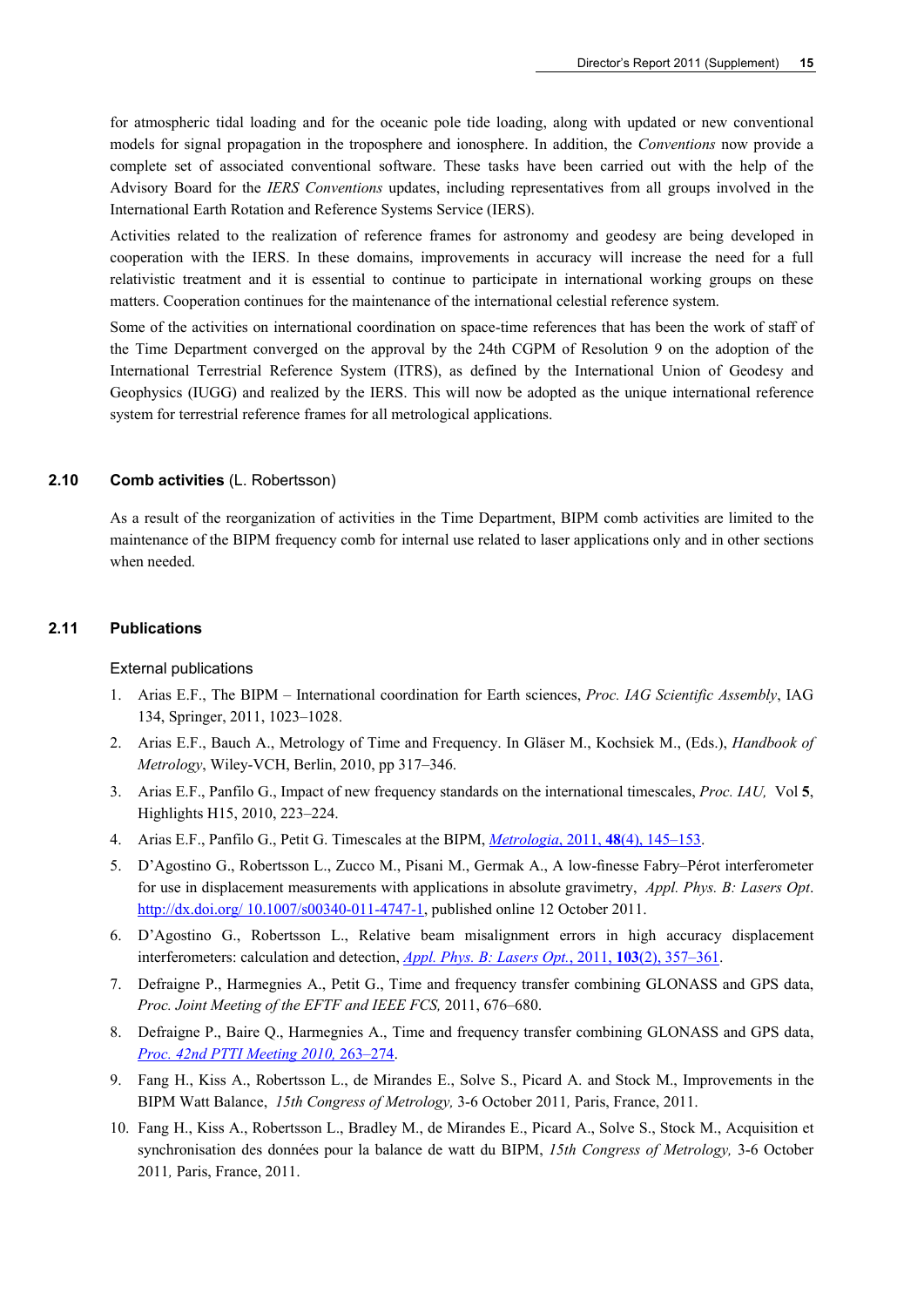- 11. Jiang, Z., Arias, E.F., Lewandowski W. and Petit G., Toward unified TWSTFT and GNSS delay characterization for UTC time transfer, *Proc. EFTF 2010*, [http://www.congrex.nl/EFTF\\_Proceedings/.](http://www.congrex.nl/EFTF_Proceedings/)
- 12. Jiang Z., Piester D., Liang K., Restoring a TWSTFT Calibration with a GPS Bridge a standard procedure for UTC time transfer, *Proc. EFTF 2010*, [http://www.congrex.nl/EFTF\\_Proceedings/](http://www.congrex.nl/EFTF_Proceedings/).
- 13. Jiang Z., Interpolation of TW time transfer from measured points onto standard MJD for UTC generation, *Proc. EFTF 2010*, [http://www.congrex.nl/EFTF\\_Proceedings/.](http://www.congrex.nl/EFTF_Proceedings/)
- 14. Jiang Z., Arias F., Lewandowski W., Petit G., Toward new procedures in TWSTFT and GNSS delay characterization for UTC time transfer?, *Proc. EFTF 2010*, [http://www.congrex.nl/EFTF\\_Proceedings/](http://www.congrex.nl/EFTF_Proceedings/).
- 15. Jiang Z., Tisserand L., Kessler-Schulz K.U., Schulz H.R., Palinkas V., Rothleitner C., Francis O., Jousset P., Lequin D., Merlet S., Mäkinen J., Becker M., Preliminary Result of the BIPM Relative Gravity Measurement Campaign during the 8th International Comparison of Absolute Gravimeters, *IAG Symposium on Terrestrial Gravimetry: Static and mobile measurements (TG-SMM 2010*). 22-25 June 2010, St Petersburg, Russia, pp 125–133.
- 16. Jiang Z,. Arias E.F., Tisserand L., Kessler-Schulz, K.U., Schulz, H.R., Palinkas V., Rothleitner, C., Francis O., Becker, M., The Updated Precise Gravity Network at the BIPM, *Proc. IAG Scientific Assembly*, IAG 134, Springer, 2011, 263–272.
- 17. Jiang Z., Arias F., Tisserand L., *et al*, The updating precise gravity network at BIPM, *Proc. IAG Scientific Assembly,* IAG 134, Springer, 2011, 1023–1028.
- 18. Jiang Z., Arias F., Lewandowski W., Petit G., BIPM Calibration Scheme for UTC Time Links, *Proc. EFTF 2011*, 1064–1069.
- 19. Jiang Z., Lewandowski W., Some remarks on the CCTF CGGTTS format, *Proc. EFTF 2011*, 317–322.
- 20. Jiang Z., Petit G., Harmegnies A., Lewandowski W., Tisserand L., Comparison of the GLONASS Orbit Products for UTC Time Transfer, *Proc. Joint Meeting of the EFTF and IEEE FCS,* 2011, 323–328.
- 21. Jiang Z., Matsakis D., Mitchell S., Breakiron L., Bauh A., Piester D., Maeno H., Bernier L.G., Long-term Instability of GPS-based Time Transfer and Proposals for Improvements, *Proc. 43rd PTTI Meeting, 2011*, submitted.
- 22. Jiang Z., Lewandowski W., Panfilo G., Petit G., Reevaluation of the Measurement Uncertainty of the UTC Time Transfer, *Proc. 43rd PTTI Meeting, 2011*, submitted
- 23. Jiang Z., Pálinkáš V., Francis O., Merlet S., Baumann H., Becker M., Jousset P., Mäkinen J., Schulz H.R., Kessler-Schulz K.U., Svitlov S., Coulomb A., Tisserand L., Hu H., Rothleitner C., Accurate Gravimetry at the BIPM Watt Balance Site, *Proc. IAG 2011 Symposium*, Submitted.
- 24. Jiang Z., Francis O., Vitushkin L., Palinkas V., Germak A., Becker M., D'Agostino G., Amalvict M., Bayer R., Bilker-Koivula M., Desogus S., Faller J., Falk R., Hinderer J., Gagnon C., Jakob T., Kalish E., Kostelecky J., Lee C., Liard J., Lokshyn Y., Luck B., Mäkinen J., Mizushima S., Le Moigne N., Origlia C., Pujol E.R., Richard P., Robertsson L., Ruess D., Schmerge D., Stus Y., Svitlov S., Thies S., Ullrich C., Van Camp M., Vitushkin A., Ji W., Wilmes H., Final report on the Seventh International Comparison of Absolute Gravimeters (ICAG-2005) - a pilot study for the CIPM Key Comparisons *[Metrologia](http://stacks.iop.org/0026-1394/48/246)*, 2011, **48**, [246–260.](http://stacks.iop.org/0026-1394/48/246)
- 25. Jiang Z., Becker M., Francis O., Germak A., Palinkas V., Jousset P., Kostelecky J., Dupont F., Lee C.W., Tsai C.L., Falk R., Wilmes H., Kopaev A., Ruess D., Ullrich M.C., Meurers B., Mrlina J., Deroussi S., Métivier L., Pajot G., Pereira Dos Santos F., Ruymbeke M van., Naslin S., Ferry M., Relative Gravity Measurement Campaign during the 7th International Comparison of Absolute Gravimeters (2009) *Metrologia* (in press).
- 26. Jiang Z., Becker M., Jousset P., Coulomb A., Tisserand L., Boulanger P., Lequin D., Lhermitte F., Houillon J.L., Dupont F., High precision levelling supporting the International Comparison of Absolute Gravimeters, *[Metrologia,](http://stacks.iop.org/0026-1394/49/41)* 2012, **49**, 41–48.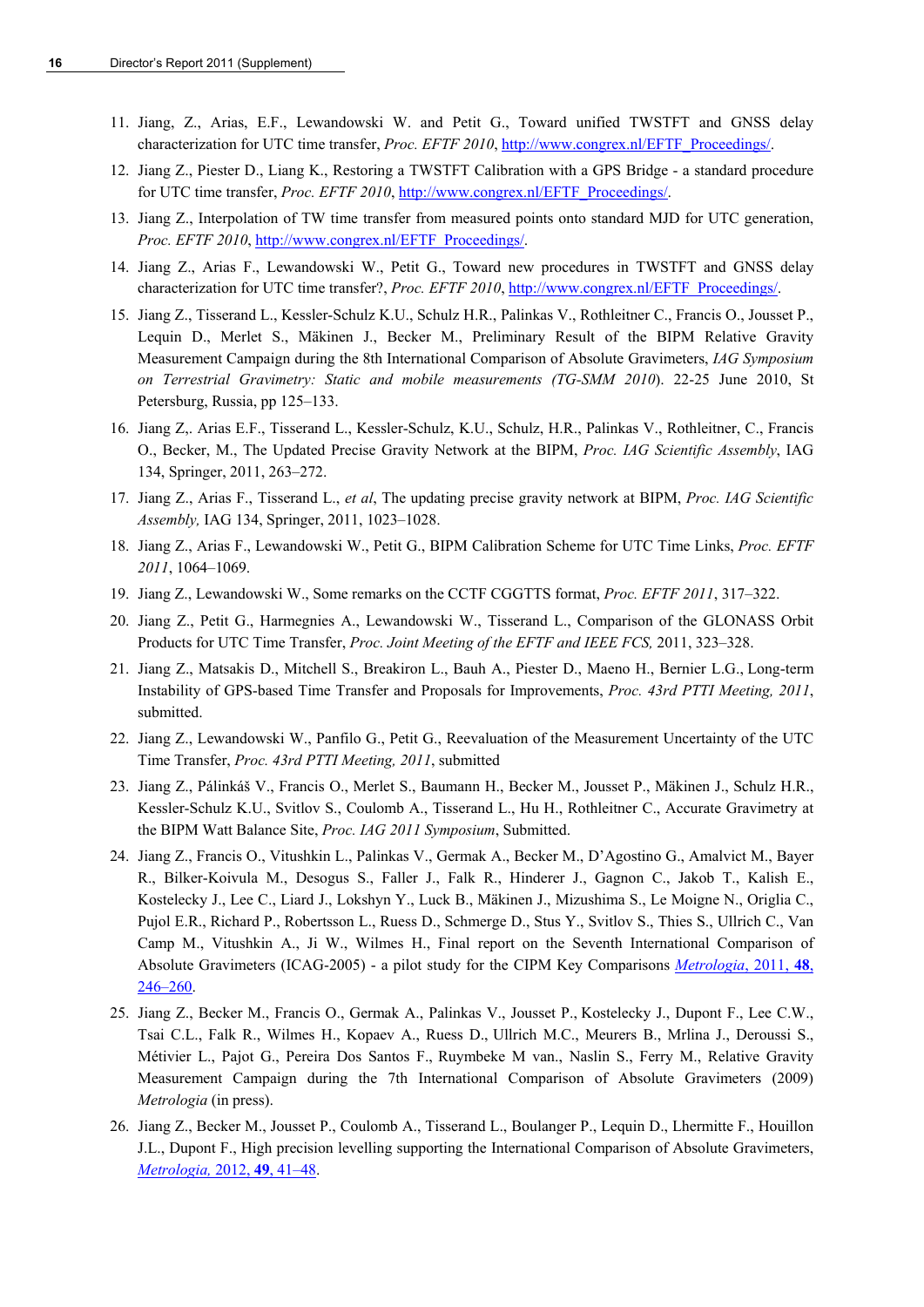- 27. Jiang Z., Lewandowski W., Use of Glonass for UTC time transfer, *[Metrologia,](http://stacks.iop.org/0026-1394/49/57)* 2012, **49**, 57–61.
- 28. Matus M., Nyholm K., Madej A.A., Bernard J.E., Walczuk J., Crepinšek Lipuš L., Castillo H.A., Pichardo Vega R., Bastida K.B., Griselda Mingolla M., Malinovski I., Tarelho L., França R., Hamid R., Sahin E., Katic M., Šimunovic V., Robertsson L.[BEV, MIKES, INMS/NRS, GUM, MIRS, CENAM, INTI, INMETRO, UME, DCM/LFSB, BIPM]. Final report for the period 2007-2009 on the CCL-K11 ongoing key comparison, *Metrologia*, 2010, **47**[, Tech. Suppl., 04009](http://stacks.iop.org/0026-1394/47/04009).
- 29. Panfilo G., Parker T.E. A theoretical and experimental analysis of frequency transfer uncertainty, including frequency transfer into TAI, *Metrologia*, 2010, **47**[\(5\), 552–560.](http://stacks.iop.org/0026-1394/47/552)
- 30. Panfilo G., Harmegnies A., Tisserand L., A new prediction algorithm for EAL, *Proc. Joint Meeting of the EFTF and IEEE FCS,* 2011*,* 850–855.
- 31. Panfilo G., Harmegnies A., Tisserand L., A new prediction algorithm for the generation of the International Atomic Time, *Metrologia* (in press).
- 32. Petit G., Atomic time scales TAI and TT(BIPM): present performances and prospects, *Proc. IAU,* Vol **5**,, Highlights H15, 2010, 220–221.
- 33. Petit G., Luzum B., The 2010 reference edition of the IERS Conventions, Proc. Of the IAG Commission 1 Symposium 2010 Reference Frames for Applications in Geosciences (REFAG2010), 2010.
- 34. Petit G., Luzum B. (eds.), The IERS Conventions (2010), (IERS Technical Note ; 36) Frankfurt am Main: Verlag des Bundesamts für Kartographie und Geodäsie, 2010. 179 pp.
- 35. Petit G., Harmegnies A., Mercier F., Perosanz F., Loyer S., The time stability of PPP links for TAI, *Proc. Joint Meeting of the EFTF and IEEE FCS,* 2011, 1041–1045.
- 36. Petit G., The new edition of the IERS Conventions: conventional reference systems and constants, *Proc. Journées 2010 SRST*, 2011, 6–11.
- 37. Petit G., Luzum B., The IERS Conventions (2010), *[Geophysical Research Abstracts](http://meetingorganizer.copernicus.org/EGU2011/EGU2011-12214.pdf)*, 2011, **13**.
- 38. Petit G., Cognard I., How can millisecond pulsars transfer the accuracy of atomic time?, *General Assembly and Scientific Symposium 2011 XXXth URSI*, <http://dx.doi.org/10.1109/URSIGASS.2011.6050334>.
- 39. Petit G., Progress in multi-GNSS time transfer: Some results with GPS and GLONASS, *Proc. 3rd Int. Colloq. on scientific and fundamental aspects of Galileo*, 2011, CD-Rom.

#### BIPM publications

- 40. BIPM Annual Report on Time Activities for 2009, 2010, 4, 104 pp., available only at www.bipm.org/en/publications/time\_activities.html.
- 41. *Circular T* (monthly), 7 pp.
- 42. Bauch A., Piester D., Fujieda M., Lewandowski W., Directive for operational use and data handling in twoway satellite time and frequency transfer (TWSTFT), *[Rapport BIPM-](http://www.bipm.org/utils/common/pdf/rapportBIPM/2011/01.pdf)*2011/01.

#### **2.12 Activities related to the work of Consultative Committees**

E.F. Arias is Executive Secretary of the CCTF. She is a member of the CCTF WG on TWSTFT, the CCTF WG on Primary Frequency Standards (WGPFS) and the CCTF WG on TAI.

Z. Jiang is a member of the CCTF WG on TWSTFT.

W. Lewandowski is Secretary of the CCTF WG on TWSTFT and Secretary of the CCTF WG on Global Navigation Satellite Systems Time-Transfer Standards (CGGTTS).

G. Panfilo is a member of the CCTF WGPFS and of the Sub-Group on Algorithms of the CCTF WG on TAI and collaborates with the CCTF WGMRA.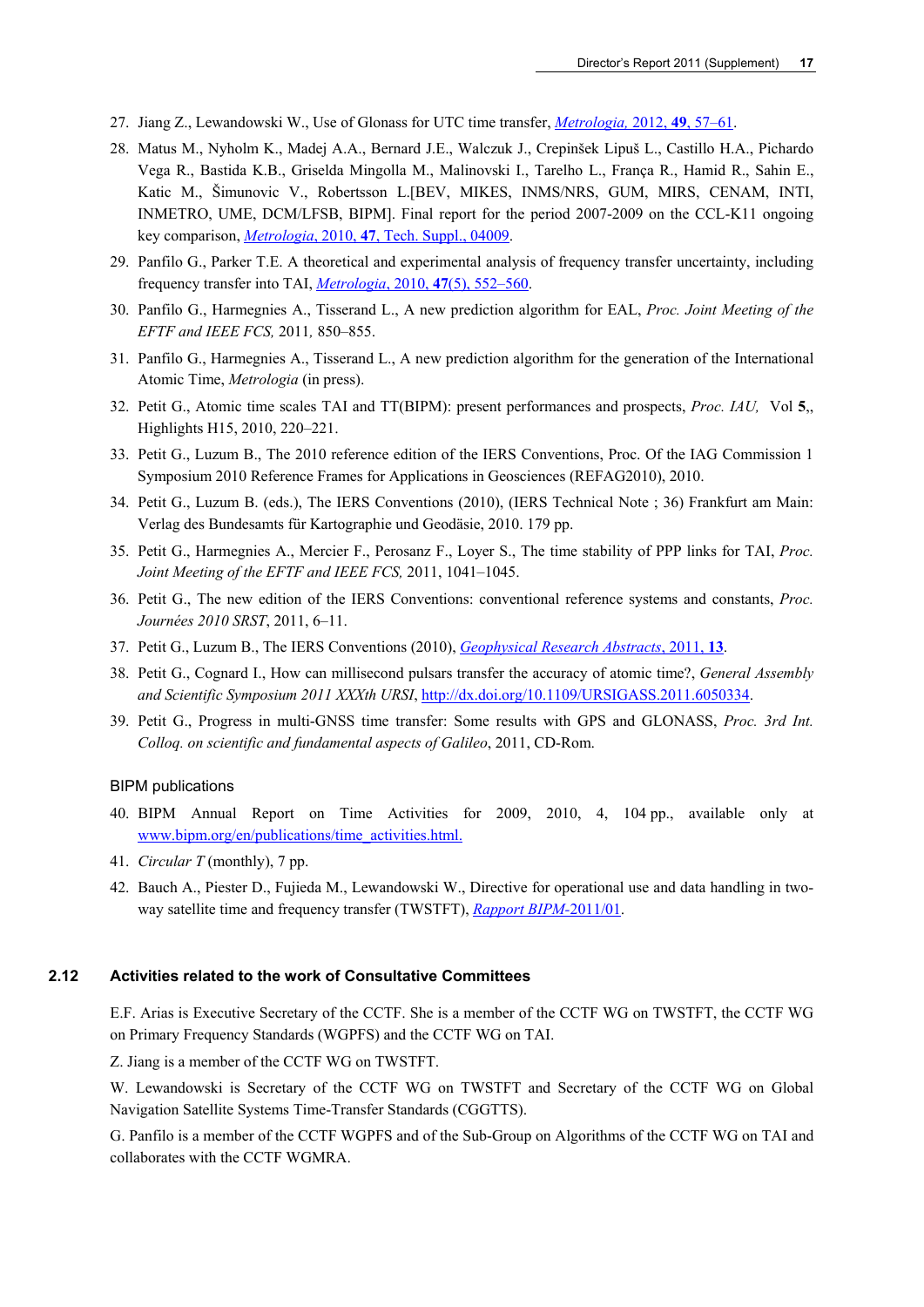G. Petit is a member of the CCTF WG on TAI and its Sub-Group on Algorithms, of the WGPFS, and of the CGGTTS.

L. Robertsson is, since the 1 January 2010, Executive Secretary of the CCL and a member of the CCL WG on strategic planning and of the Discussion group DG-11 (Lasers). He is the BIPM representative on the Working Group on Gravimetry of the CCM.

# **2.13 Activities related to external organizations**

E.F. Arias is a member of the IAU and participates in its working group on the International Celestial Reference System. She is an associate member of the IERS, a member of the International Celestial Reference System Centre, and of the Conventions Centre of the IERS. She is a member of the International VLBI Service (IVS), and of its Analysis Working Group on the International Celestial Reference Frame. She is the BIPM representative to the Governing Board of the IGS. She is the BIPM representative to the International Committee for GNSS and she is the chairperson of the Task Force on Time References. She is a member of the GGOS Steering Committee representing the BIPM as a scientific service of the IAG. She is a member of the Argentine Council of Research (CONICET) and an associated astronomer at the LNE-SYRTE, Paris Observatory. She is a corresponding member of the Bureau des longitudes. She is the BIPM representative to the Working Party 7A of the Study Group 7 of the ITU-R.

W. Lewandowski is the BIPM representative to the Civil GPS Service Interface Committee and chairman of its Timing Sub-Committee. He is a member of the Scientific Council of the Space Research Centre of the Polish Academy of Sciences. He is also a member of a consultative Group on the Reform of Metrology at the Polish Ministry of Economy, an adviser to a Parliamentary Group on Space, and a member of the Committee on Research on Space Techniques of Polish Academy of Sciences. He is member of European Commission Advisory Group on Galileo Time Infrastructure. Together with E.F. Arias, he is the BIPM representative to the Working Party 7A of the Study Group 7 of the ITU-R, and the UN International Committee on GNSS (ICG).

G. Petit is co-director of the Conventions Centre of the IERS. He is president of the IAU Commission 52 'Relativity in Fundamental Astronomy', member of the IAU Working Group on Numerical Standards in Fundamental Astronomy, of the IGS Working Group on Clock Products, of the GNSS Science Advisory Committee of the ESA, and of the Fundamental Physics Group of the CNES.

G. Panfilo collaborates with the Working Group 1 (WG1) on the Expression of uncertainty in Measurement (GUM) of the Joint Committee for Guides in Metrology (JCGM) to provide an example for the new version of the GUM.

# **2.14 Travel (conferences, lectures and presentations, visits)**

E.F. Arias to:

- Geneva (Switzerland), 4-12 October 2010, for the meetings of the ITU-R Study Group 7 and Working Party 7A;
- Turin (Italy), 18-22 October 2010, for the 5th Meeting of the ICG, acting as Task Force on Time References chairperson and session chairman respectively;
- Turin (Italy) , 30 November to 3 December 2010, for a meeting concerning the CCTF WG on the MRA, for a meeting of the CCTF WG on Strategic Planning and for the meeting on "Optical clocks: a new frontier in high accuracy metrology";
- London (UK), 24-25 January 2011, for the Royal Society discussion meeting "The new SI: units of measurement based on fundamental constants";
- Zürich (Switzerland), 2-4 February 2011, for the meeting of the GGOS strategic planning retreat (invited);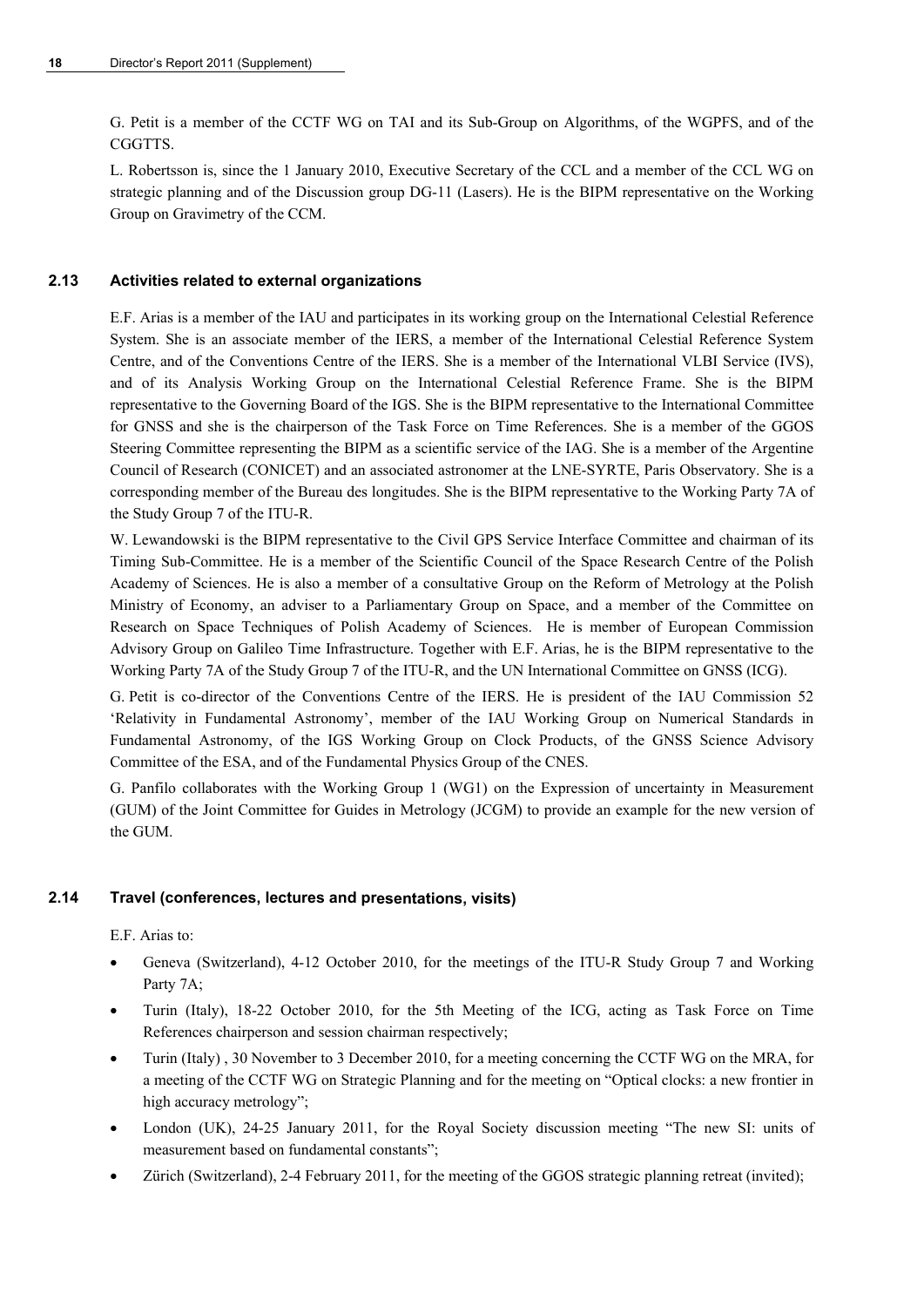- San Francisco (USA), 2-5 May 2011, for the IFCS/EFTF meeting (with presentations) and for meetings of the CCTF WGs on Strategic Planning, the CGGTTS and the TW participating laboratories;
- Vienna (Austria), 7 June 2011, for the 2nd preparatory meeting on the ICG;
- Sèvres (France), 28-29 June 2011, for the BIPM workshop on Development of advanced time and frequency transfer techniques;
- Tokyo (Japan), 5-9 September 2011, to the 6th Meeting of the ICG;
- Tsukuba (Japan), 12-13 September 2011, to the Meeting of the CCTF TWSTFT WG;
- Beijing (China), 14-16 September 2011, invited to the NIM;
- Brussels (Belgium), 20 September 2011, for a meeting of the Galileo FOC Timing Interface Working Group;
- Paris (France), 21 October 2011, for a round table on Polish metrology, Polish Scientific Centre;
- Chicheley (UK), 3-4 November 2011, to attend a Royal Society meeting on "UTC for the 21st century";
- Toulouse (France), 10 November 2011, for a meeting on GNSS calibration and for a Ph.D. thesis dissertation.

Z. Jiang to:

- St Petersburg (Russian Federation), 21-26 June 2010, to the Conference IAG TG SMM;
- Beijing (China), 16-17 September 2010, to the CCTF TWSTFT WG Meeting;
- China, 13-15 September 2010, to the Forum on modern time transfers at BIRM;
- Beijing (China), 20-21 September 2010, to the NIM, invited to lecture on absolute gravimetry and ICAGs;
- Chinese Taipei, 27 September to 1 October 2010, for an ISO/IEC 17025 audit, invited by the Taiwan Accreditation Foundation to assess the work of National Time and Frequency Laboratories (TL);
- Chinese Taipei, 30 September 2010, to the Industrial Technology Research Institute, invited to lecture on ICAG09;
- San Francisco (USA), 2-5 May 2011, to the Joint Meeting IFC-EFTF 2011;
- Melbourne (Australia), 28 June 2011 to 7 July 2011, to the General Assembly IUGG/IAG 2011;
- Tsukuba (Japan), 12-13 September 2011, to the Meeting of the CCTF TWSTFT WG;
- Long Beach (USA), 14-17 November 2011, PTTI 2011 Conference.

W. Lewandowski to:

- Warsaw (Poland), four trips to the Space Research Centre (SRC) and the Central Office of Measures (GUM), including several lectures;
- Brussels (Belgium), 16 July 2010, to attend a meeting of Galileo FOC Timing Interface Working Group;
- Beijing (China), 7-18 September 2010, for the 18th meeting of the CCTF Working Group on TWSTFT;
- Portland, Oregon, (USA), 19-25 September 2010, to attend the 50th meeting of the Civil GPS Service Interface Committee (CGSIC) and chair its Timing Sub-Committee, and to attend the ION GNSS conference;
- Geneva (Switzerland) 4-12 October 2010, for meetings of the ITU Working Party 7A and Study Group 7 on the Future of the UTC Leap Second;
- Paris (France), 21 October 2011, organization and co-chairing a Round Table on Challenges of Contemporary Metrology;
- Turin (Italy), 18-23 October 2010, to attend the 5th meeting of the UN International Committee on GNSS ICG;
- Turin (Italy), 11-12 November 2010, to attend a meeting of Galileo FOC Timing Interface Working Group;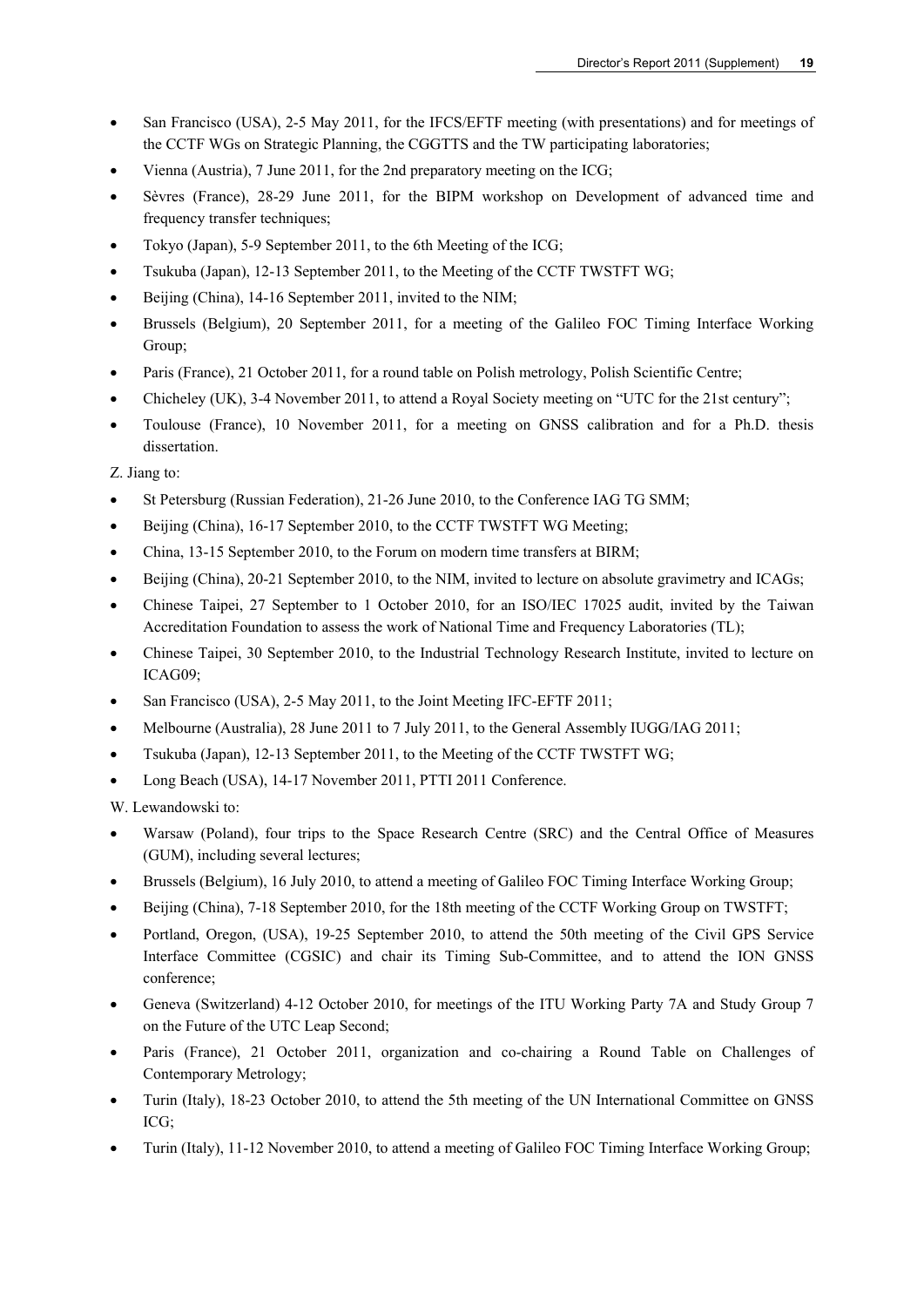- Reston, Virginia (USA), 14-18 November 2010, for the 42nd PTTI Systems and Applications Meeting and a meeting of the TWSTFT participating stations;
- Vienna (Austria), 13-14 February 2011, to attend a preparatory meeting of the UN International Committee on GNSS ICG;
- Istanbul (Turkey), 6-8 April 2011, to attend a EURAMET time meeting;
- Berlin (Germany), 13-14 April 2011, to attend the XV Polish-German Forum;
- Istanbul (Turkey), 15-19 August 2011, to co-chair the GASS 2011 timing session and to attend a special session on "URSI - ITU relations";
- New Delhi (India), 20-23 August 2011, visit to NPL of India;
- Tokyo (Japan), 4-11 September 2011, to attend the 6th meeting of the UN International Committee on GNSS ICG;
- Tsukuba (Japan), 11-14 September 2011, for the 19th meeting of the CCTF Working Group on TWSTFT;
- Portland, Oregon, (USA), 14-24 September 2011, to attend the 51st meeting of the Civil GPS Service Interface Committee (CGSIC) and chair its Timing Sub-Committee, and to attend the ION GNSS conference;
- Geneva (Switzerland), 25-30 October 2011, for a meeting of Working Party 7A;
- Chicheley (UK), 3-4 November 2011, to attend a Royal Society meeting on "UTC for the 21st century" and give a presentation on GNSS Times and UTC;
- Brussels (Belgium), 7-9 November 2011, to attend 4th High-level Conference on European Space Policy;
- Long Beach, California (USA), 14-18 November 2011, for the 43rd PTTI Systems and Applications Meeting and to act as secretary of TWSTFT Participating Stations meeting;
- Noordwijk (the Netherlands), 29 November 2011, to attend a meeting of Galileo FOC Timing Interface Working Group.

G. Panfilo to:

- San Francisco (USA), 1-5 May 2011, to attend the IFCS/EFTF joint conference and to give one oral presentation;
- Chicheley (UK), 3-4 November 2011, to attend a Royal Society meeting on "UTC for the 21st century".

G. Petit to:

- Paris (France), 20-22 September 2010, for the *Journées 2010 SRST*, one invited presentation;
- Marne-la-Vallée (France), 4-8 October 2010; for the REFAG symposium of the IAG, one invited presentation;
- Villafranca (Spain), 3 November 2010, for a meeting of the GNSS Science Advisory Committee of the ESA;
- Paris (France), 7 February and 9 November 2011, for meetings of the Fundamental Physics Group of the CNES;
- Vienna (Austria), 4-8 April 2011, for meetings of the Directing Board of the IERS, the Governing Board of the IGS, and for the General Assembly of the European Geophysical Union, with a presentation;
- San Francisco (USA), 2-6 May 2011, for the IEEE IFCS-EFTF 2011 Joint Conference, with a presentation and a meeting of the CGGTTS working group;
- Sèvres (France), 28-29 June 2011, for the BIPM workshop on Development of advanced time and frequency transfer techniques, one invited presentation and one presentation;
- Istanbul (Turkey), 15-19 August 2011, for the General Assembly of the URSI, with one invited presentation and one presentation;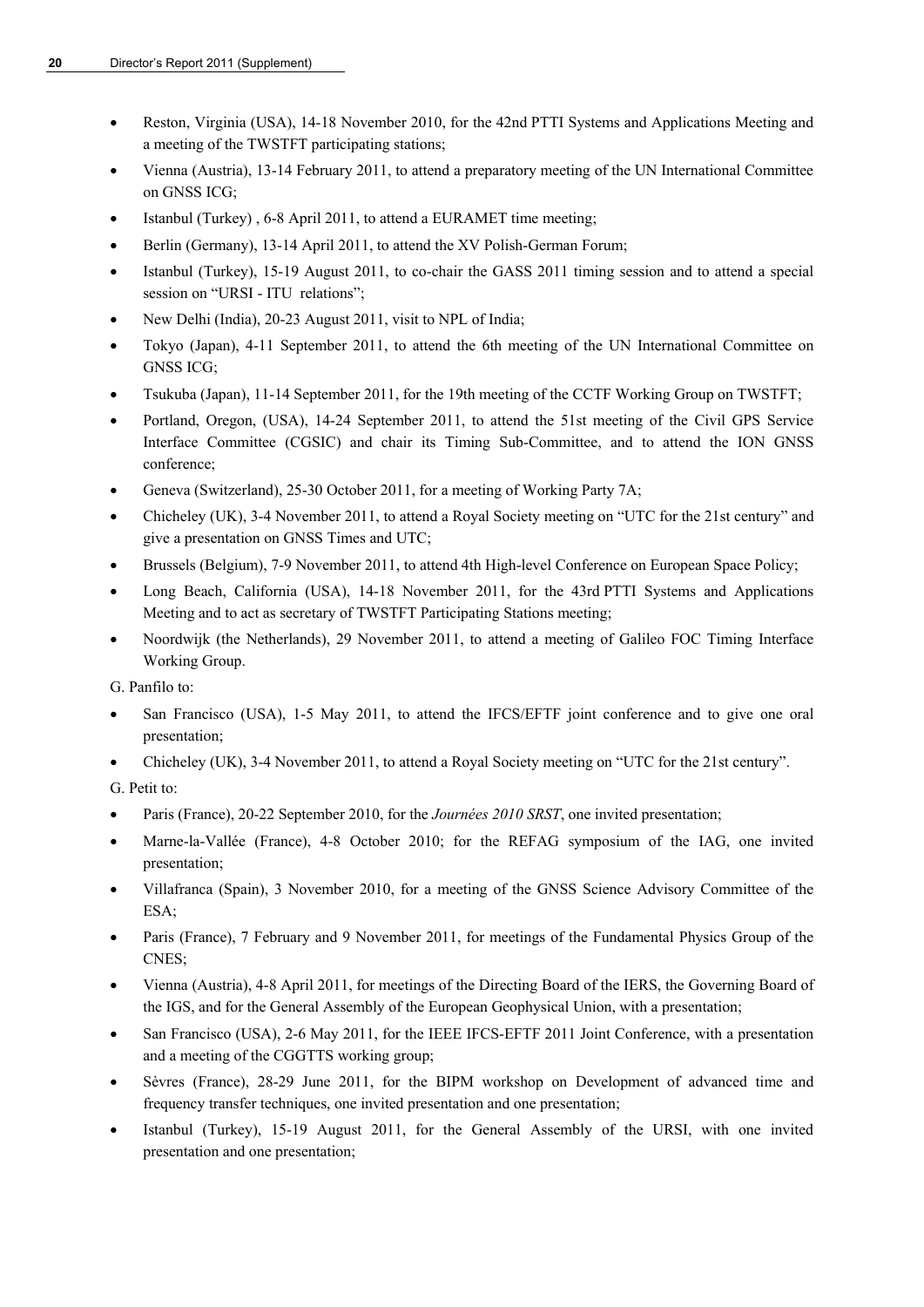- Copenhagen (Denmark), 30 August-2 September 2011, for a meeting of the GNSS Science Advisory Committee of the ESA and to attend the 2nd International Colloquium on scientific and fundamental aspects of Galileo, member of the organizing committee with a presentation;
- Geneva (Switzerland), 26-30 September 2011, to attend the meeting of the Working Party 7A of the ITU;
- Toulouse (France), 10 November 2011, for a meeting on GNSS calibration and for a Ph.D. thesis jury;
- Paris (France), 18 November 2011, for a meeting of the GNSS Science Advisory Committee;
- Paris (France), 28 November 2011, for an invited conference at the Paris Observatory.
- L. Robertsson to:
- Borås (Sweden), 20-21 September 2010, to the 4th Meeting of the EURAMET TC for Length;
- Sydney (Australia), 19-27 November 2010, for activities related to the calculable capacitor at the NMIA;
- Turin (Italy), 30 November to 3 December 2010, to visit INRIM and for the meeting on "Optical clocks: a new frontier in high accuracy metrology";
- Frankfurt (Germany), 28 February and 1 March 2011, for the Discussion Meeting on the Future International Comparisons of Absolute Gravimeters (ICAGs);
- Sèvres (France), 28-29 June 2011, for the BIPM workshop on Development of advanced time and frequency transfer techniques, acting as local organizer;
- Bern (Switzerland), 3-4 October 2011, to the EURAMET-TC-L meeting;
- Bern (Switzerland), 4-6 October 2011, to the Macroscale conference;
- Bern (Switzerland), 6-7 October 2011, to the Meeting of the CCL-WG-MRA.

# **2.15 Visitors**

- Dr Ismaël Cognard, LPCE, Orléans (France), to discuss pulsar analysis and time scales, 21 December 2010;
- Magnus HSU, NMIJ/AIST (Japan), 20 March 2011;
- Mrs Monludee Ranusawud, NIMT (Thailand), 7 October 2011;
- Mr Franco Cordara, INRIM (Italy), for work related to the CCTF Working Group on the MRA, 6 December 2011.

# **2.16 Guest workers**

 Miss A. Proia (Ph.D. student), to work on her Ph.D. on absolute calibration of GNSS receivers, 11 to 15 October 2010 and 28 February to 11 March 2011.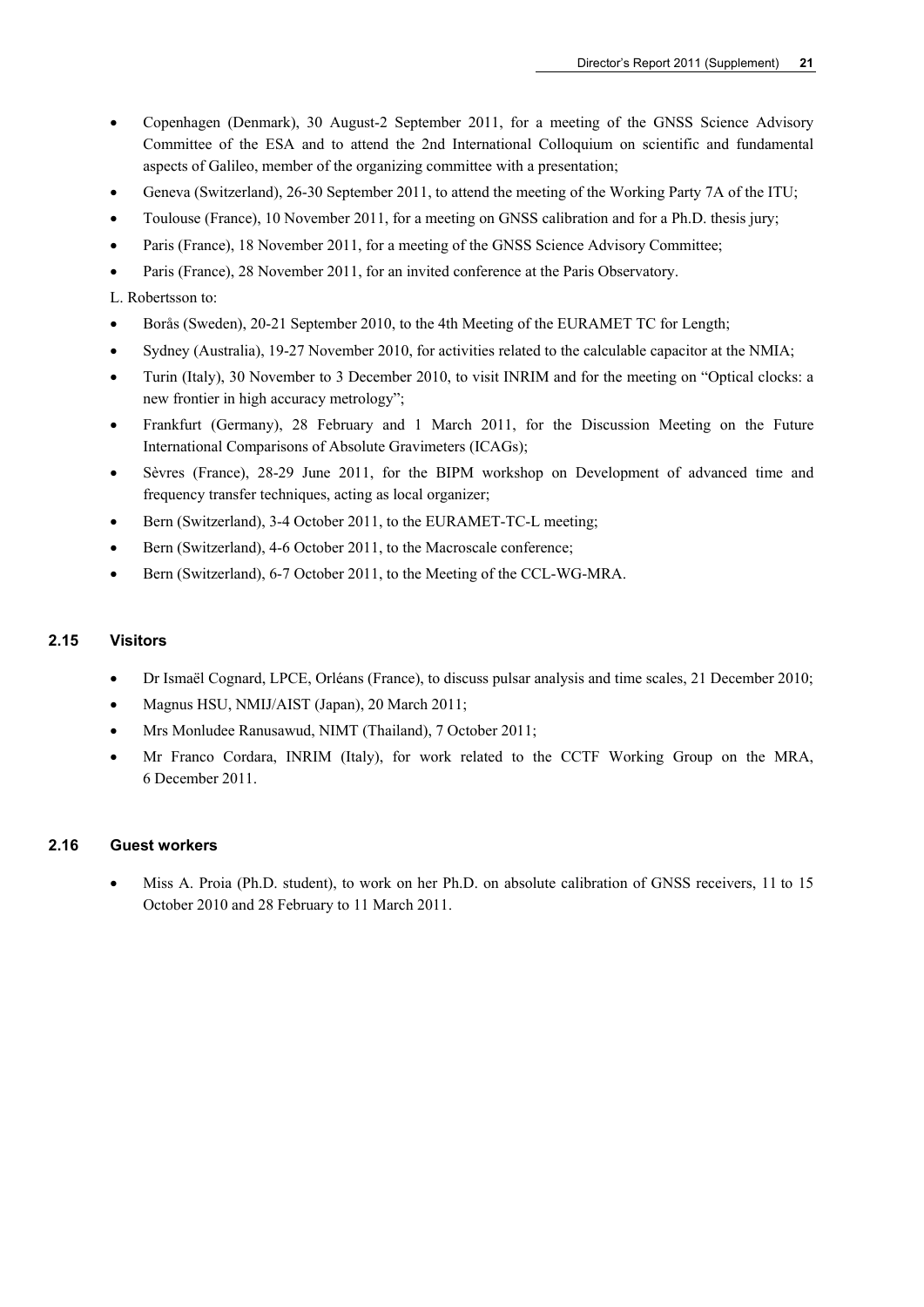# **BIPM Electricity Department Director: M. Stock (1 July 2010 to 31 December 2011)**

# **3.1 Electrical potential difference (voltage)** (R. Chayramy, S. Solve)

Development work focused on final validation of a new automatic system for the calibration of secondary Zener voltage standards, on the resolution of some issues with the new transportable Josephson voltage standard, and on the development of a dedicated Josephson voltage standard for the watt balance. In parallel, the programme of on-site Josephson comparisons and calibrations continued.

The validation process for the new automatic system for the calibration of electronic Zener voltage standards against a Josephson voltage standard at 1.018 V was finalized.

The first step of the evaluation process, involved direct comparison of the SINIS programmable Josephson Voltage Standard (JVS) of the automatic system to the traditional JVS used for on-site comparisons. The two primary standards were found to be in accordance within a total combined uncertainty of 11.7 × 10<sup>−</sup>10 V (*k*=1).

The second step compared the calibration results obtained with the two set-ups for five different Zener voltage standards. The calibration results agreed within 15 nV for all five standards. The corresponding Type A uncertainty is lower than the  $1/f$  noise floor limit (typically 10 nV at 1 V) of the Zeners under test.

All the results converged and confirmed that the new automated measurement set-up is consistent with the previous set-up and that the traceability of the results to the primary JVS can be guaranteed. The results were published in a BIPM report (*[Rapport BIPM](http://search3.bipm.org/utils/common/pdf/rapportBIPM/2011/05.pdf)*-2011/05). The system is now routinely used for calibrations of BIPM and customers' Zener references at 1.018 V. Extension of the set-up to the 10 V level will be possible as soon as 10 V programmable arrays become available, when only a few modifications of the bias current supply will be required.

The latest results obtained for the evaluation of the new transportable Josephson voltage standard (JVS), based on a conventional SIS array operated at the 10 V level were presented at the CPEM conference (Daejeon, Republic of Korea) in July 2010. Significant progress has been realized on the bias source that demonstrated its efficiency during an on-site BIPM Josephson comparison. However, propagation of the RF signal along the waveguide and the antenna on the chip are still not reliable and lead to intermittent loss of the quantized voltage steps.

Technical work on the development of a dedicated Josephson voltage standard for the watt balance experiment has progressed. The dedicated DC bias source has been assembled and tested in a simulation design where the array of Josephson junctions has been replaced by an array of resistors. The experiment has made it possible to check that the automated switching process from one set of emptied batteries to the charged batteries is effective and does not significantly affect the electronic circuitry.

The operating margins of each of the 13 cells of the NIST SNS programmable array have still to be determined because problems with the array have been identified. Some electrical connections between the array and its support board broke because of the large number of thermal cycles needed between room temperature and liquid helium temperature. Furthermore, current-dependent voltage steps were observed for which no clear explanation has been found. Experiments to explain this behaviour are in progress, in cooperation with NIST. NIST can provide the BIPM with a spare chip should a major failure occur with the existing one.

The Electricity Department participated, as a support laboratory, for the key comparison [APMP.EM.BIPM-](http://kcdb.bipm.org/appendixB/KCDB_ApB_info.asp?cmp_idy=998&cmp_cod=APMP.EM.BIPM-K11.3&prov=exalead)[K11.3.](http://kcdb.bipm.org/appendixB/KCDB_ApB_info.asp?cmp_idy=998&cmp_cod=APMP.EM.BIPM-K11.3&prov=exalead) This comparison is piloted by the KRISS (Republic of Korea) and involves ten National Metrology Institutes (NMIs) in the APMP regional metrology organization.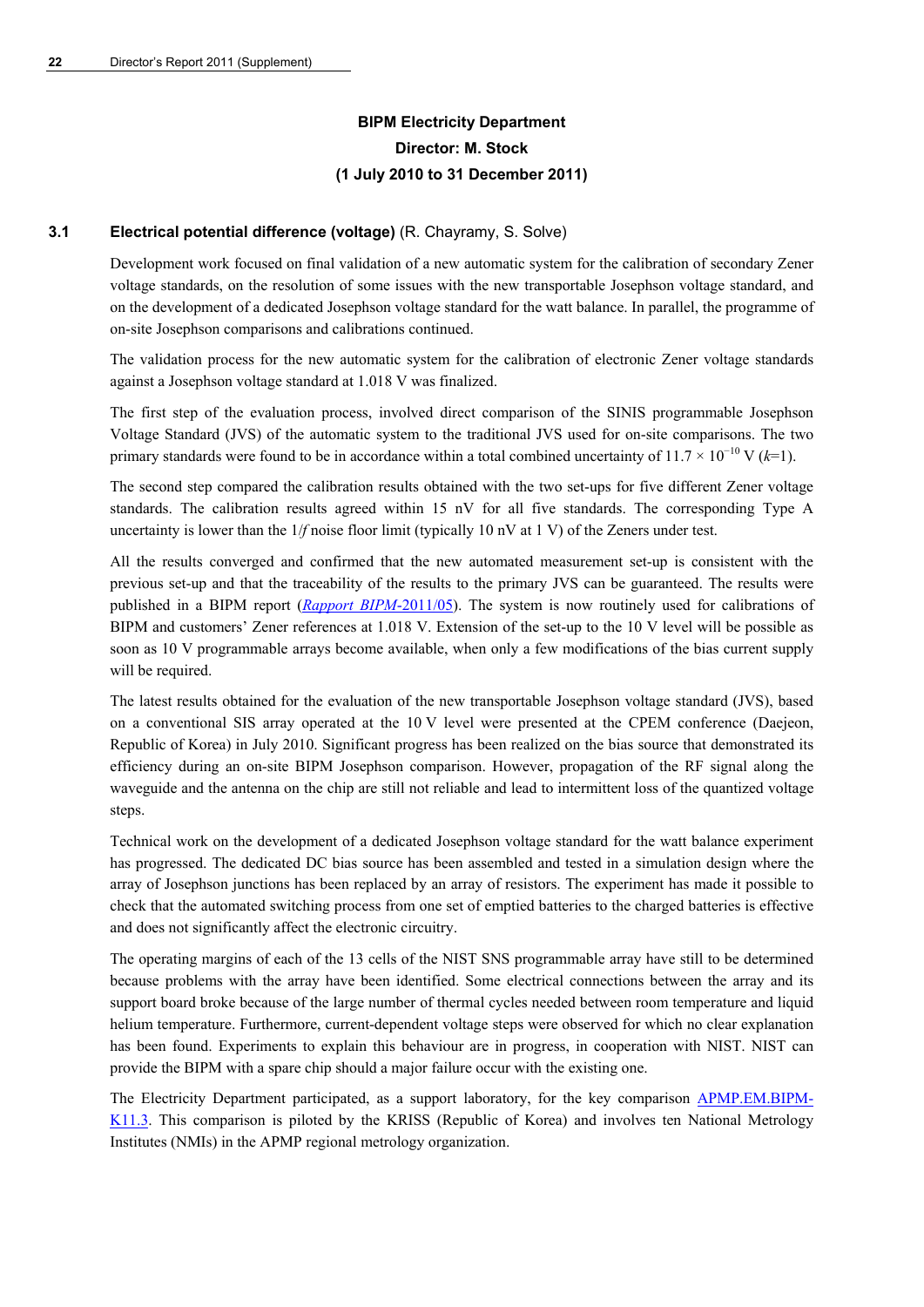The three travelling standards (solid-state Zener diodes) were calibrated against the BIPM primary voltage standard at the levels of 1.018 V and 10 V during three periods between July 2010 and January 2011. The BIPM measurements will allow a strong link to the ongoing BIPM bilateral comparison of Zener voltage references, [BIPM.EM-K11.a](http://kcdb.bipm.org/appendixB/KCDB_ApB_info.asp?cmp_idy=58&cmp_cod=BIPM.EM-K11.a&prov=exalead) and [BIPM.EM-K11.b](http://kcdb.bipm.org/appendixB/KCDB_ApB_info.asp?cmp_idy=59&cmp_cod=BIPM.EM-K11.b&prov=exalead), as it has already been the case with a similar EURAMET comparison in 2000.

An internal audit within the framework of the BIPM Quality Management System was successfully completed in March 2011.

#### **3.2 Electrical impedance (resistance and capacitance)**

#### 3.2.1 DC resistance and quantum Hall effect (N. Fletcher, R. Goebel, B. Rolland)

A large part of this activity is dedicated to comparisons and calibrations for NMIs and to the maintenance of the primary references and facilities, which are used both for measurement services and research.

A new technician was employed by the department in August 2010. Considerable progress has since been made on various projects that required development of electronics. The development of electronics is particularly important for the preparation of future on-site comparisons of quantum Hall resistance standards (BIPM.EM-12). In addition to a cryostat, the transportable BIPM facility includes a high-accuracy comparison bridge operated at 1 Hz and a series of thermally stabilized standard resistors. A new version of the 1 Hz bridge has been built with more modern electronics (optimized for transport and ease of servicing). The accuracy of the new bridge was demonstrated by comparison to the existing system (to within a desired accuracy level of around 0.001 ppm). A prototype thermally-stabilized enclosure for resistance standards was successfully developed, and a series of such enclosures for use as transportable standards is planned. The construction of a spare cryogenic current comparator for the regular calibration service was finalized.

The reference resistor included in the watt balance experiment requires periodic calibration. Formerly, this required the reference resistor to be un-mounted and brought close to the calibration facilities in the Electricity Department. A triply shielded 40 m long cable was installed to link the two laboratories, and the first tests demonstrated the feasibility of high-accuracy calibrations over such a distance, avoiding possible perturbations of the standard.

During 2011, the BIPM experienced repeated problems with the supply of liquid helium, due to external factors in the global helium market. So far we have been able to minimize delays and disruption to our external calibration and comparison services, but a reliable supply of liquid helium is essential to all the BIPM's on-going activities in electricity. The Electricity Department is considering options for switching some systems to closed cycle cryo-coolers which would replace traditional liquid cryostats and therefore its reliance on external suppliers. The purchase of a first liquid-free system is planned for 2012.

Following discussions at the CPEM 2010 conference, the BIPM started a collaboration with the NPL (UK) to perform a direct comparison of the quantum Hall resistance (QHR) in graphene and GaAs. Graphene samples available at NPL showed plateaus of sufficient metrological quality to make a universality test of the QHR between these two materials very interesting. It was decided that the most practical way to make a direct comparison was to use the BIPM travelling QHR cryostat in combination with the cryostat and 1:1 ratio cryogenic current comparator (CCC) bridge available at NPL. To this end, R. Goebel and N. Fletcher travelled to NPL with the cryostat, associated equipment, and BIPM GaAs QHR samples in October 2010.

The 1:1 measurement of two QHR samples was not a standard set-up for the NPL CCC bridge, and the measurement system required some optimization. For this reason it was only possible to obtain very preliminary results in the initial 1 week period. It was evident that, with care, a significant result with a relative uncertainty approaching 1 part in  $10^{10}$  would be possible. It was therefore decided to leave the BIPM travelling cryostat onsite to allow extended measurements. At the end of nearly 6 months of measurements and investigations, various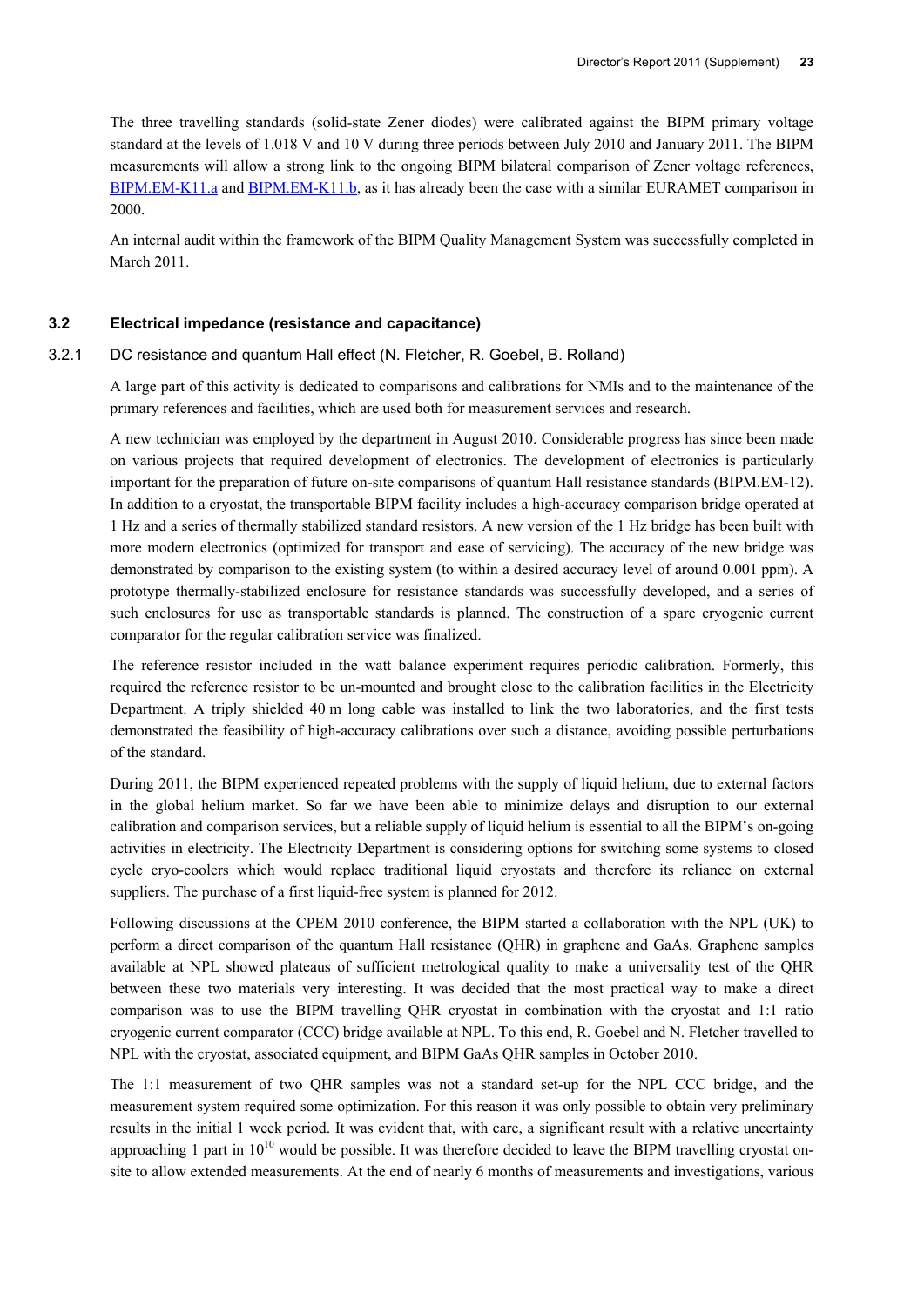systematic effects in the bridge were found and eliminated and the final result showed no difference between the value of the *i*=2 QHR plateau in graphene and GaAs, to within a relative standard uncertainty of  $9 \times 10^{-11}$ . It should be noted that this uncertainty is an order of magnitude better than the best results obtained with room temperature resistance standards. Some small errors in the CCC bridge were identified that could only be seen when comparing two quantum standards.

The comparison result was published in the *New Journal of Physics* in September 2011, and a more detailed paper on the CCC measurement has since been submitted for publication. The result is interesting from the point of view of physics and fundamental constants, as it strongly suggests that there are no material dependent corrections to the simple relation  $R_K=h/e^2$ . It also demonstrates that graphene has great potential as a material for QHR standards. Future samples will operate at higher temperature and lower magnetic fields, reducing the cost and complexity of realizing a QHR reference. These advances confirm the role of the QHR as a robust and accessible *mise en pratique* for electrical units within the SI (present and future).

An internal quality audit of the resistance measurement service took place in April 2011.

#### 3.2.2 Maintenance of a reference of capacitance (R. Chayramy, N. Fletcher, R. Goebel)

The capacitance reference at 10 pF has been maintained by regular links to the quantum Hall resistance (four times over the reporting period). The working standards were used to disseminate the farad via comparisons and calibrations as listed in sections 4 and 5. During 2011, 33 standards were calibrated for 10 different NMIs. No major development work on the capacitance bridges has been undertaken; instead work has focused on the calculable capacitor. An internal quality audit of the capacitance measurement service took place in April 2011.

The BIPM participated in the EURAMET comparison EM-S31 of 10 pF and 100 pF standards traceable to the QHR; the report is being prepared by the pilot laboratory (PTB).

#### **3.3 Calculable capacitor** (N. Fletcher, R. Goebel, L. Robertsson, M. Stock)

Several significant changes to parts of the mechanical design of the calculable capacitor were made following the visit of John Fiander from NMIA (Australia) in April-May 2010. Three major groups of components were manufactured in the BIPM workshop (following designs produced by NMIA): a new mount for the lower guard electrode, replacement springs for the top mounts of the main electrode bars, and an additional alignment probe to allow direct measurement of the diagonal spacing of the main electrodes.

These parts have since been installed in the BIPM capacitor, and mostly work well. With the new alignment probe, a procedure has been developed that allows the electrode bars to be correctly positioned to the required tolerances of around  $\pm 100$  nm at their top and bottom mounts. The replacement top springs maintain this alignment during movements of the guard electrode. The tilt adjuster for the lower guard works reliably for obtaining good optical alignment of the interferometer. The remaining problem is the lower mirror mount which is sensitive to external vibration. Different spring designs are now under investigation, and ideas to isolate the instrument from external vibrations are being explored. A factor of 10 or so improvement in the mechanical stability of the interferometer is required to achieve reliable servo-locking to a fringe centre (the mode of operation that will be used during the electrical measurements).

Formal collaboration between the NMIA and the BIPM was completed in 2011 when the last sets of modified mechanical components were produced. Informal collaboration will continue over the next couple of years, while both teams continue to refine their respective instruments, to achieve the best possible measurements of the von Klitzing constant,  $R_K$ . The BIPM staff involved in the calculable capacitor project greatly appreciate the dedication of their Australian colleagues over the many years taken to bring this project to fruition. Their unparalleled expertise has resulted in a first class instrument that should serve world metrology well for many years to come. We look forward to comparing measurement results in the near future.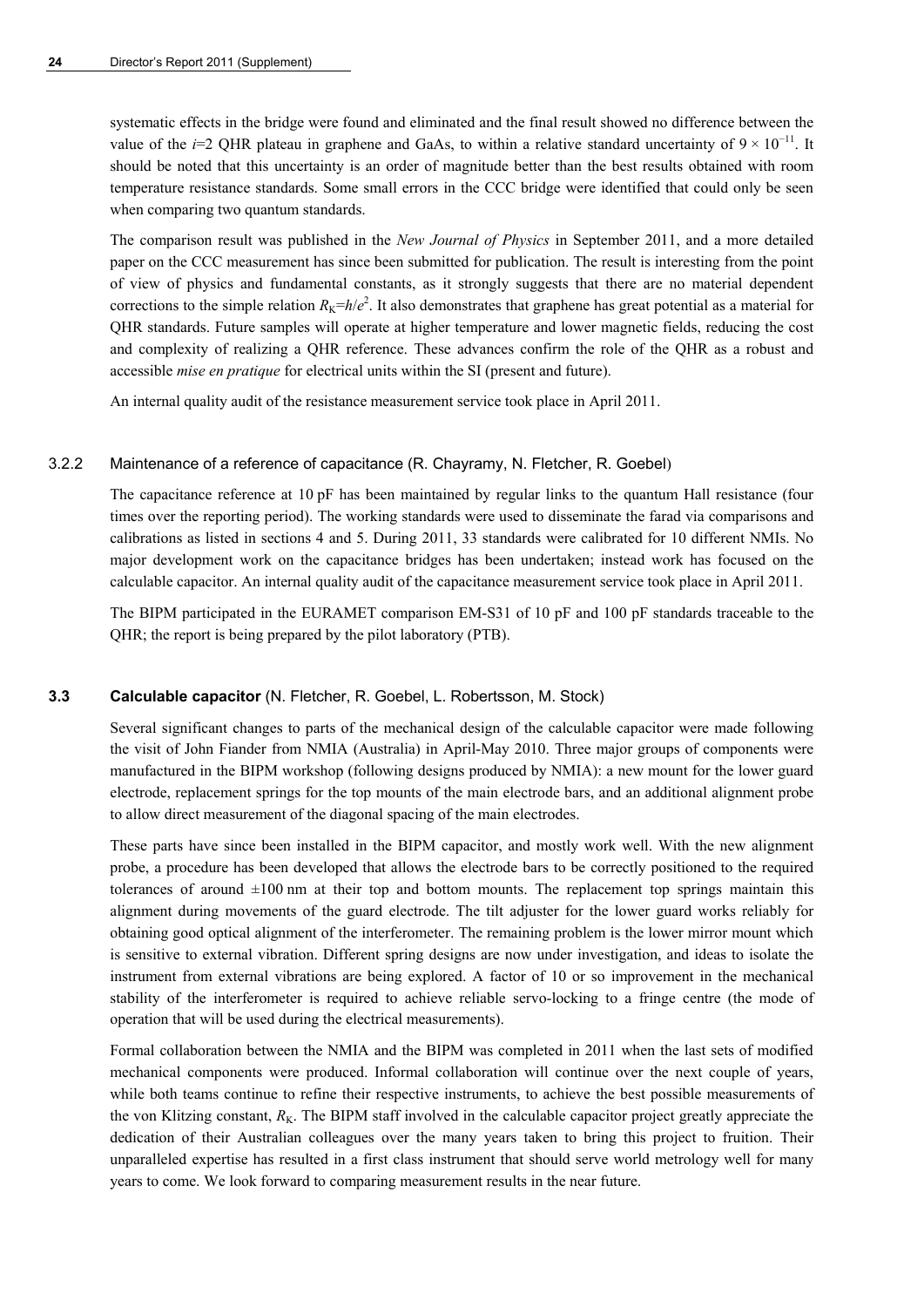# **3.4 BIPM ongoing key comparisons in electricity** (R. Chayramy, N. Fletcher, R. Goebel, S. Solve, M. Stock)

Six on-site comparisons of Josephson voltage standards with NMC, A\*STAR (Singapore), VNIIM (Russia), CMI (Czech Republic), MSL (New Zealand), CENAM (Mexico) and INTI (Argentina) have been successfully completed. The two first comparison results have been published and show very good agreement between the BIPM and the participants:

| at $1.018$ V:       | $(U_{A*STAR} - U_{BIPM}) = +1.8$ nV                      | $u = 0.9$ nV |
|---------------------|----------------------------------------------------------|--------------|
| at $10 \text{ V}$ : | $(U_{A*STAR} - U_{BIPM}) = +0.4$ nV                      | $u = 1.0$ nV |
| at $10V$ :          | $(U_{\text{VNIIM}} - U_{\text{BIPM}}) = -0.1 \text{ nV}$ | $u = 2.0$ nV |

The reports of the remaining four comparisons are in preparation.

One bilateral voltage comparison using Zener voltage standards as transfer standards was carried out at the level of 10 V with NSAI (Ireland) in March 2011. The comparison results have been published and show very good agreement between the BIPM and NSAI.

at 10 V:  $(U_{NSA1} - U_{RIPM}) = 0.16 \text{ uV}$   $u = 1.4 \text{ uV}$ 

In the ongoing BIPM key comparison programme for resistance, bilateral comparisons were organized with GUM (Poland), NML (Ireland) and KRISS (Republic of Korea). The results for the GUM have been published:

$$
(R_{\text{GUM}} - R_{\text{BIPM}}) / 1 \Omega = -0.062 \times 10^{-6}
$$
  

$$
u = 0.043 \times 10^{-6}
$$
  

$$
(R_{\text{GUM}} - R_{\text{BIPM}}) / 10 \text{ k}\Omega = -0.037 \times 10^{-6}
$$
  

$$
u = 0.034 \times 10^{-6}
$$

The reports for NML and KRISS are in the draft B stage.

In the ongoing BIPM key comparison programme for capacitance, bilateral comparisons were organized with NPLI (India) and NML (Ireland). Both reports are in the draft A stage.

#### **3.5 Calibrations** (R. Chayramy, N. Fletcher, R. Goebel, B. Rolland, S. Solve, M. Stock)

During the period from July 2010 to September 2011 the Electricity Department calibrated the following standards:

Two Zener diode voltage standards were calibrated at 1.018 V and 10 V for DMDM (Serbia) and BIM (Bulgaria).

Resistance at 1  $\Omega$ , 100  $\Omega$  or 10 k  $\Omega$  was calibrated for: BEV (Austria), CMI (Czech Republic), DFM (Denmark), DMDM (Serbia), EIM (Greece), GUM (Poland), IPQ (Portugal), MKEH (Hungary), MSL (New Zealand), NMC, A\*STAR (Singapore), NMIA (Australia), SMU (Slovakia).

1, 10 or 100 pF capacitors were calibrated for: BEV (Austria), BIM-NCM (Bulgaria), CEM (Spain), CENAM (Mexico), CMI (Czech Republic), EIM (Greece), GUM (Poland), INMETRO (Brazil), INTI (Argentina), IPQ (Portugal), MIKES (Finland), NMC, A\*STAR (Singapore), SMD (Belgium), UME (Turkey).

During the reporting period (18 months) a total of 78 calibration certificates for 20 NMIs were provided.

# **3.6 Publications**

#### External publications

1. Solve S., Chayramy R., The BIPM Compact Josephson Voltage Standard, *IEEE Trans. Instrum. Meas.,* 2011, **60**(7), 2366–2371.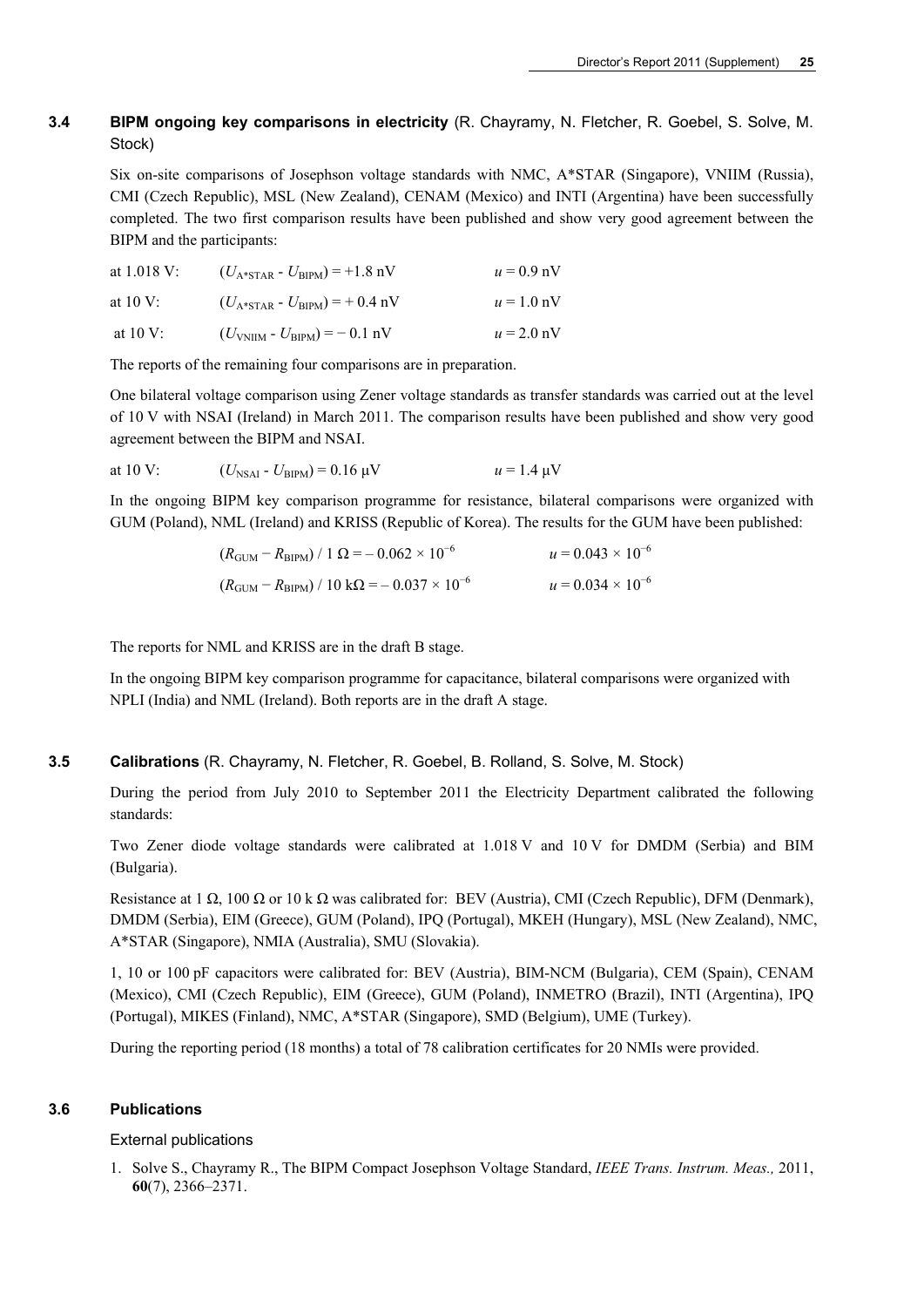- 2. Tang Yi-hua, Solve S., Witt T.J., Allan Variance Analysis of Josephson Voltage Standard Comparison for Data Taken at Unequal Time Intervals, *IEEE Trans. Instrum. Meas.,* 2011, **60**(7), 2248–2254.
- 3. Power O., Solve S., Chayramy R., Stock M., Bilateral comparison of 1.018 V and 10 V standards between the NSAI (Ireland) and the BIPM, March to April 2010 (part of the ongoing BIPM key comparison BIPM.EM-K11.a and b), *Metrologia*, 2010, **47**, *[Tech. Suppl.](http://stacks.iop.org/0026-1394/47/01017)*, 01017.
- 4. Goebel R., Fletcher N., Stock M., Dudek E., Domanska-Mysliwiec D., Mosiadz M., Orzepowski M., Bilateral comparison of 1 Ω standards between the GUM (Poland) and the BIPM, *[Metrologia](http://stacks.iop.org/0026-1394/48/01001)*, 2011, **48**, *[Tech. Suppl.](http://stacks.iop.org/0026-1394/48/01001)*, 01001.
- 5. Goebel R., Fletcher N., Stock M., Dudek E., Domanska-Mysliwiec D., Mosiadz M., Orzepowski M., Bilateral comparison of 10 kΩ standards between the GUM (Poland) and the BIPM, *[Metrologia](http://stacks.iop.org/0026-1394/48/01002)*, 2011, **48**, *[Tech. Suppl](http://stacks.iop.org/0026-1394/48/01002)*., 01002.
- 6. Power O., Solve S., Chayramy R., Stock M., Bilateral comparison of 10 V standards between the NSAI (Ireland) and the BIPM, March 2011 (part of the ongoing BIPM key comparison BIPM.EM-K11.b), *Metrologia*, 2011, **48**, *[Tech. Suppl.](http://stacks.iop.org/0026-1394/48/01010)*, 01010.
- 7. Solve S., Chayramy R., Stock M. and Katkov A., Comparison of the Josephson voltage standards of the VNIIM and the BIPM (part of the ongoing BIPM key comparison BIPM.EM-K10.b, *[Metrologia](http://stacks.iop.org/0026-1394/48/01007)*, 2011, **48**, *[Tech. Suppl.](http://stacks.iop.org/0026-1394/48/01007)*, 01007.
- 8. Solve S., Chayramy R., Stock M., *et al.*, Comparison of the Josephson voltage standards of the NMC, A\*STAR and the BIPM (part of the ongoing BIPM key comparisons BIPM.EM-K10.a and b, *[Metrologia](http://stacks.iop.org/0026-1394/48/01006)*, 2011, **48**, *[Tech. Suppl.](http://stacks.iop.org/0026-1394/48/01006)*, 01006.
- 9. Witt T.J. and Fletcher N.E., Standard deviation of the mean and other time series properties of voltages measured with a digital lock-in amplifier, *Metrologia*[, 2010, 47\(5\), 616–630](http://stacks.iop.org/0026-1394/47/616).
- 10.[Janssen](http://iopscience.iop.org/search?searchType=fullText&fieldedquery=T+J+B+M+Janssen&f=author&time=all&issn=) T.J.B.M., [Fletcher](http://iopscience.iop.org/search?searchType=fullText&fieldedquery=N+E+Fletcher&f=author&time=all&issn=) N.E., [Goebel](http://iopscience.iop.org/search?searchType=fullText&fieldedquery=R+Goebel&f=author&time=all&issn=) R., [Williams](http://iopscience.iop.org/search?searchType=fullText&fieldedquery=J+M+Williams&f=author&time=all&issn=) J.M., [Tzalenchuk](http://iopscience.iop.org/search?searchType=fullText&fieldedquery=A+Tzalenchuk&f=author&time=all&issn=) A., [Yakimova](http://iopscience.iop.org/search?searchType=fullText&fieldedquery=R+Yakimova&f=author&time=all&issn=) R., [Kubatkin](http://iopscience.iop.org/search?searchType=fullText&fieldedquery=S+Kubatkin&f=author&time=all&issn=) S., [Lara-](http://iopscience.iop.org/search?searchType=fullText&fieldedquery=S+Lara-Avila&f=author&time=all&issn=)[Avila](http://iopscience.iop.org/search?searchType=fullText&fieldedquery=S+Lara-Avila&f=author&time=all&issn=) S. and [Falko](http://iopscience.iop.org/search?searchType=fullText&fieldedquery=V+I+Falko&f=author&time=all&issn=) V.I., Graphene, universality of the quantum Hall effect and redefinition of the SI system, *New J. Phys*., 2011, **13** 093026.
- 11. Stock M., Review article: The watt balance: determination of the Planck constant and redefinition of the kilogram, *Phil. Trans. R. Soc. A*, 2011, **369**, 3936-3953.

# BIPM publications

12. Solve S., Chayramy R., Stock M., The BIPM 1.018 V Zener Measurement Set-up, *[Rapport BIPM-](http://www.bipm.org/utils/common/pdf/rapportBIPM/2011/05.pdf)*2011/05, [32pp](http://www.bipm.org/utils/common/pdf/rapportBIPM/2011/05.pdf)

# **3.7 Activities related to the work of Consultative Committees**

M. Stock is the Executive Secretary of the CCEM and the CCPR and a member of several of their working groups. The 26th CCEM meeting was held on 12-13 March 2011 and the next CCPR meeting is being organized for February 2012.

R. Goebel organizes the review of comparison reports and protocols within the CCPR key comparison working group WG-KC.

# **3.8 Activities related to external organizations**

M. Stock is a member of the CPEM Executive Committee. N. Fletcher and M. Stock are members of the Technical Committee of CPEM 2012.

M. Stock is the contact person for the BIPM liaison with the International Commission on Illumination (CIE). The annual coordination meeting was held on 27 October 2011 at the BIPM. The main topic was the planned collaboration between the CCPR and the CIE on the publication of the new *mise en pratique* for the photometric units.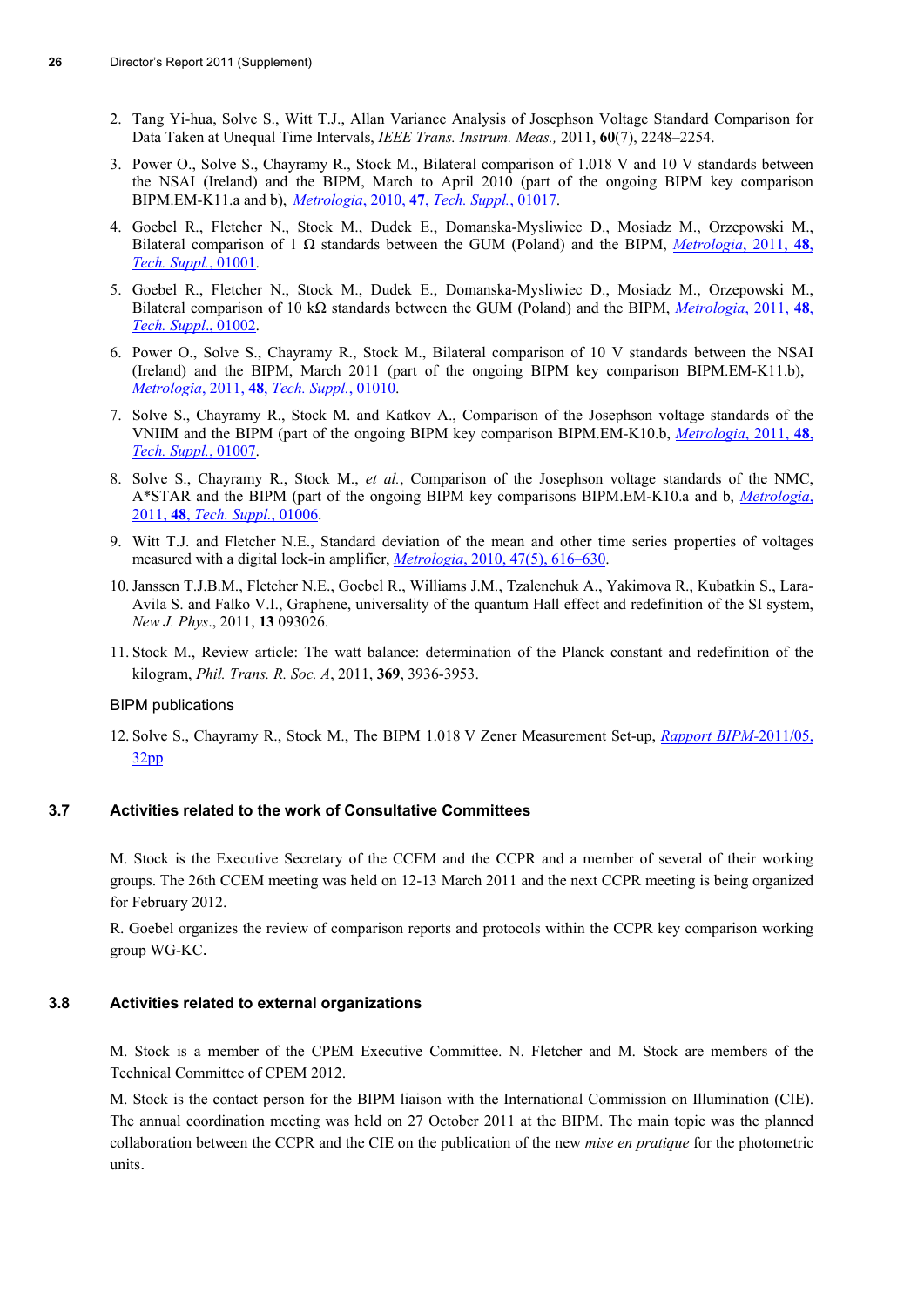# **3.9 Travel (conferences, lectures and presentations, visits)**

M. Stock to:

- Bergen (Norway), 1 July 2010, to chair a session on QA4EO (Quality Assurance for Earth Observation) at the ESA Living Planet Symposium;
- NPL, Teddington (UK), 5-7 July 2010, to participate in CCPR working group meetings and in a workshop on comparison analysis;
- MIKES, Espoo (Finland), 28-29 October 2010, to participate at the EURAMET TCEM meeting;
- Oslo (Norway), 8-9 March 2011, to participate in the EURAMET TCPR meeting;
- Kobe (Japan), 5-6 December 2011, to participate in the APMP TCEM meeting;
- Four additional trips related to the watt balance.

S. Solve to:

- Leiden (the Netherlands), 22-23 March 2011, to attend the EURAMET Power and Energy Workshop;
- Berlin (Germany), 18-20 May 2011, to attend the EURAMET quantum experts meeting;
- CENAM, Quéretaro (Mexico), 26-28 September 2011, to perform a peer review of the service "Calibration of Solid-state DC Voltage Standards of CENAM".

S. Solve and R. Chayramy to:

- NMC, A\*STAR, Singapore (Singapore), 21 September to 1 October 2010, to carry out a direct on-site BIPM Josephson voltage standard comparison;
- CMI, Brno (Czech Republic), 24 February to 4 March 2011, to carry out a direct on-site BIPM Josephson voltage standard comparison;
- MSL, Lower Hutt (New Zealand), 25 April to 5 May 2011, to carry out a direct on-site BIPM Josephson voltage standard comparison;
- CENAM, Quéretaro (Mexico), 19-25 September 2011, to carry out a direct on-site BIPM Josephson voltage standard comparison;
- INTI, Buenos Aires (Argentina), 26 November to 3 December 2011, to carry out a direct on-site BIPM Josephson voltage standard comparison.

R. Goebel to:

• NPL, Teddington (UK), 1-9 October 2010, for a collaboration on measurements of the QHR in graphene.

N. Fletcher to:

- NPL, Teddington (UK), 1-9 October 2010, 22-24 November 2010, 26 January 2011, 21 March 2011, for a collaboration on measurements of the QHR in graphene;
- London (UK), 24-25 January 2011, to attend the discussion meeting 'The new SI Units of measurement based on fundamental constants' at the Royal Society;
- PTB, Braunschweig and Berlin (Germany), 16-20 May 2011, to transport capacitance standards for a comparison and to attend the EURAMET TC-EM quantum experts meeting;
- London (UK), 2-3 June 2011, to attend a 'Topical research meeting on graphene and related twodimensional materials' at the Institute of Physics;
- PTB, Braunschweig (Germany), 29-31 August 2011, for discussions on precision comparisons of the fractional quantum Hall effect.

B. Rolland to:

 PTB, Braunschweig and Berlin (Germany), 16-20 May 2011, to transport capacitance standards for a comparison and to attend the EURAMET TC-EM quantum experts meeting.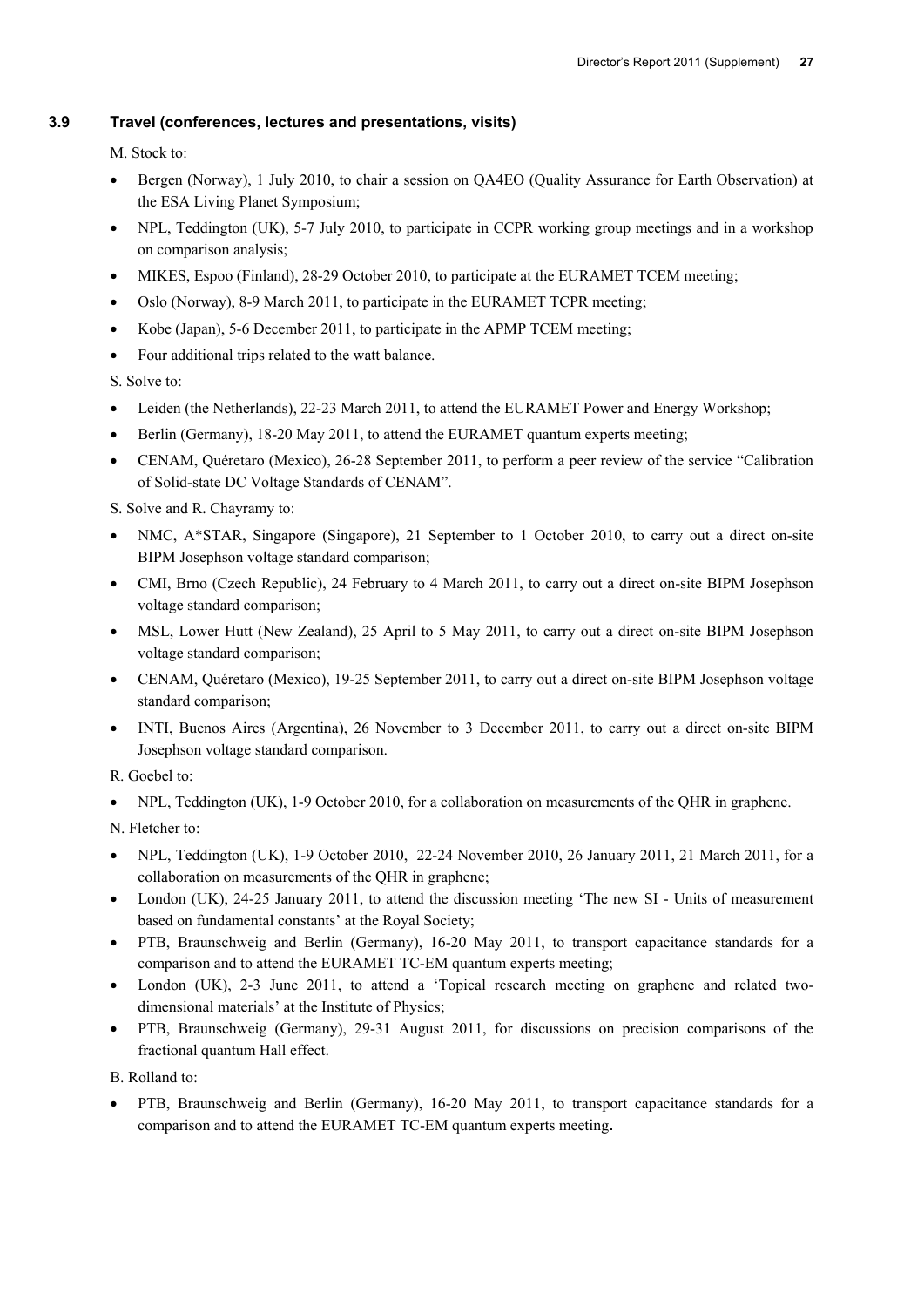# **3.10 Visitors**

- L. Callegaro and V. D'Elia, INRIM (Italy), for an informal comparison of 1000 pF standards, 19-21 October 2010;
- Delegation from Kuwait on 22 October 2010;
- A. Katkov, VNIIM (Russian Federation), to carry out a direct Josephson comparison with the VNIIM transportable JVS, 8-12 November 2010;
- 15 science councillors from embassies in Paris on 15 February 2011;
- Delegation from Luxembourg on 16 February 2011;
- 9 groups of visitors during the meeting of Representatives of States Parties to the Metre Convention on 26 May 2011;
- B. Goldstein, senior scientific advisor to the director of the Physical Measurement Laboratory, NIST (USA), 3 October 2011;
- R. Courtland, associate editor *IEEE Spectrum*, 7 October 2011;
- V. Villière, general manager for legal metrology, NMIA (Australia), 7 October 2011;
- M. Ranusawud and three colleagues from NIMT (Thailand), 7 October 2011;
- 9 groups of visitors during the 24th CGPM meeting, 19 October 2011;
- P. Blattner, METAS (Switzerland), CIE Division 2 Director, and M. Paul, CIE General Secretary, for the annual coordination meeting between the BIPM and the CIE, 27 October 2011;
- 17 visitors during the visit organized by the Japanese Chamber of Commerce in Paris, 17 November 2011.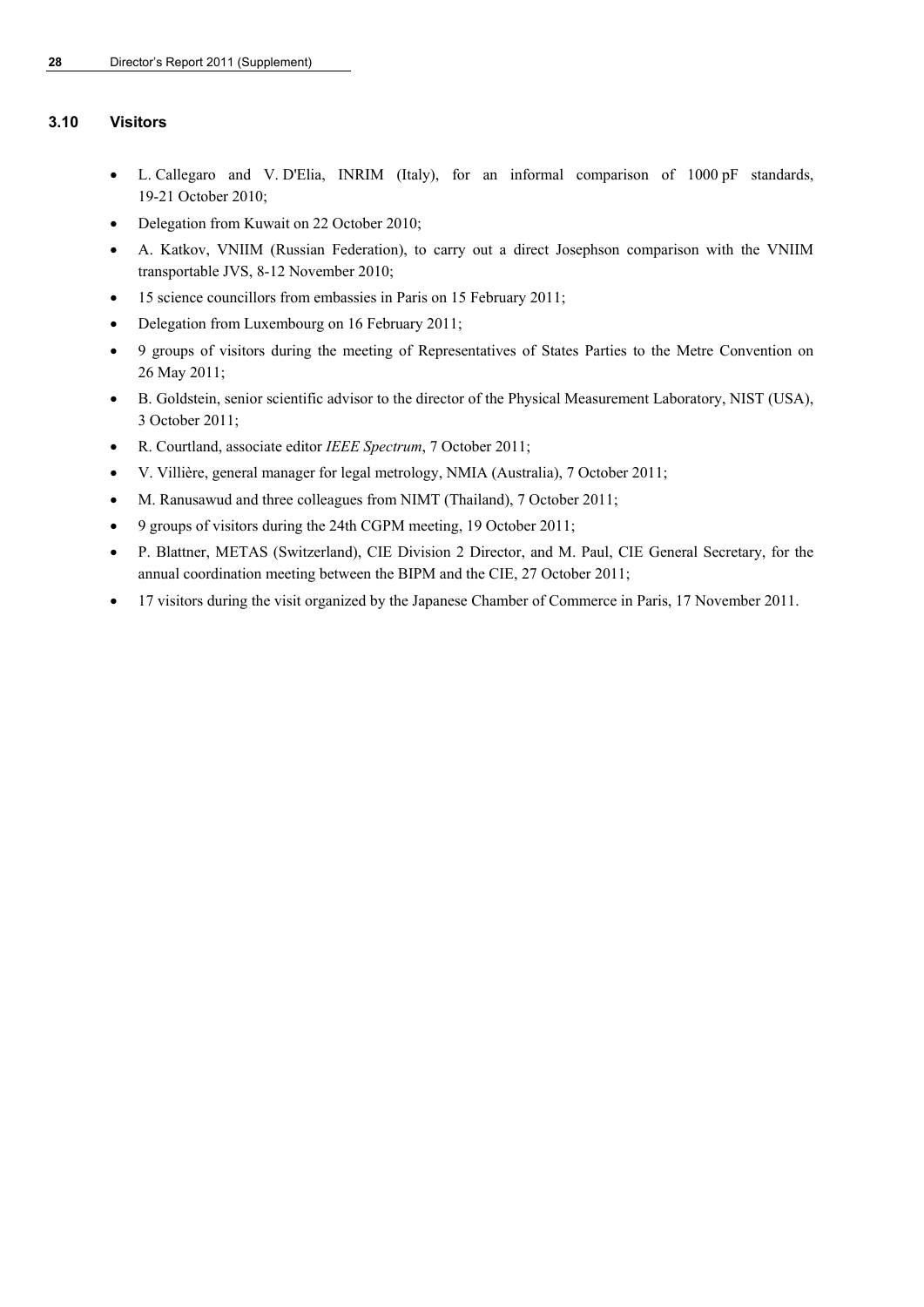# **BIPM watt balance (1 July 2010 to 31 December 2011)**

4.[1](#page-30-0) **Watt balance** (M.P. Bradley<sup>1</sup>, R. Chayramy, A. Dupire, H. Fang, A. Kiss, E. de Mirandés, A. Picard, L. Robertsson, J. Sanjaime, S. Solve, M. Stock, S. Amenuvora<sup>[2](#page-30-1)</sup>, A. Zeggagh<sup>[3](#page-30-2)</sup>)

Between 1 July 2010 to 31 December 2011, development work for the BIPM watt balance focused on improved velocity measurements and on preparations for transfer of the instrument into a dedicated laboratory, where the balance will be installed inside a vacuum enclosure. In parallel, a feasibility study for a future cryogenic watt balance was pursued.

Until recently, the coil velocity had been measured with a one-axis interferometer. This involved a moveable mirror placed 40 cm above the centre of the coil, within the suspension. In these circumstances, the measured velocity was not exactly that of the coil because the suspension was not perfectly rigid. The velocity measurement has recently been refined by using a three-axis interferometer, consisting of three single-beam Michelson interferometers, made at the BIPM. Corner cubes are employed as retro-reflectors; these are insensitive to tilt and thus measure the proper vertical velocity component of the moving coil. The retroreflectors are fixed directly onto the moving coil support for a better correlation between the measured velocity and induced voltage. Calculations show that both Gouy phase shift and diffraction error due to truncation of the laser beam introduce a relative error less than 10<sup>-8</sup>. So far, an improvement of the standard deviation of the residuals (after fitting the magnetic profile) of a factor of ten has been achieved on the voltage-velocity ratio with the new interferometer. The voltage-velocity ratio now has a relative standard deviation comparable to that of the force-current ratio, with a relative standard deviation of a few parts in  $10<sup>4</sup>$ . Moreover, the new data acquisition scheme allows position and time data to be sampled at high frequency in order to reduce the periodical nonlinearity effect of the interferometric measurements.

Several sets of measurements of the Planck constant were carried out using the new interferometer from May to July 2011. Every set consisted of at least five measurements, each of which took approximately one night. Results showed improved repeatability and reproducibility of the voltage-velocity ratio by a factor of five. The relative reproducibility of the Planck constant was consequently reduced to about  $1 \times 10^{-6}$ .

The optical systems used to determine undesirable deviations from a vertical trajectory of the moving coil have been redesigned to be much more compact. In particular, a small corner cube, placed directly on the moving coil, serves as a probe for horizontal translations in both directions. A new device to detect the absolute vertical position of the moving coil inside the magnetic field is under development.

Various studies were carried out to evaluate parasitic effects related to high voltages, the vertical rotation of the coil suspension and decentring of the test mass on the weighing pan. In particular, an experiment was carried out to investigate the possible influence of the coil-current on the magnetic properties of the magnetic circuit. For this, a coil with two separate windings on the same support was used. A current was driven through one winding while the dual-coil travelled inside the air gap. Possible current effects on the magnetic field can be observed in the voltage-velocity ratio measured with the second winding. The dual-coil experiment showed that the coil current of 1 mA changed the magnetic field of the magnet by about  $5 \times 10^{-5}$ . According to our present understanding, this effect should not have any consequences to the simultaneous measuring scheme, and for separate weighing and moving measurements the effect should be cancelled out when combining results with opposite current polarities. We predict that the definitive magnetic circuit will be less sensitive to the coil current.

1

<sup>&</sup>lt;sup>1</sup> Research Fellow in the Electricity Department, September 2009 – August 2011

<span id="page-30-1"></span><span id="page-30-0"></span><sup>2</sup> Student from Institut Universitaire de Technologie d'Evry (France), April – July 2011 <sup>3</sup>

<span id="page-30-2"></span> $3$  Student from Ecole des Mines, Douai (France), May 2011 – May 2012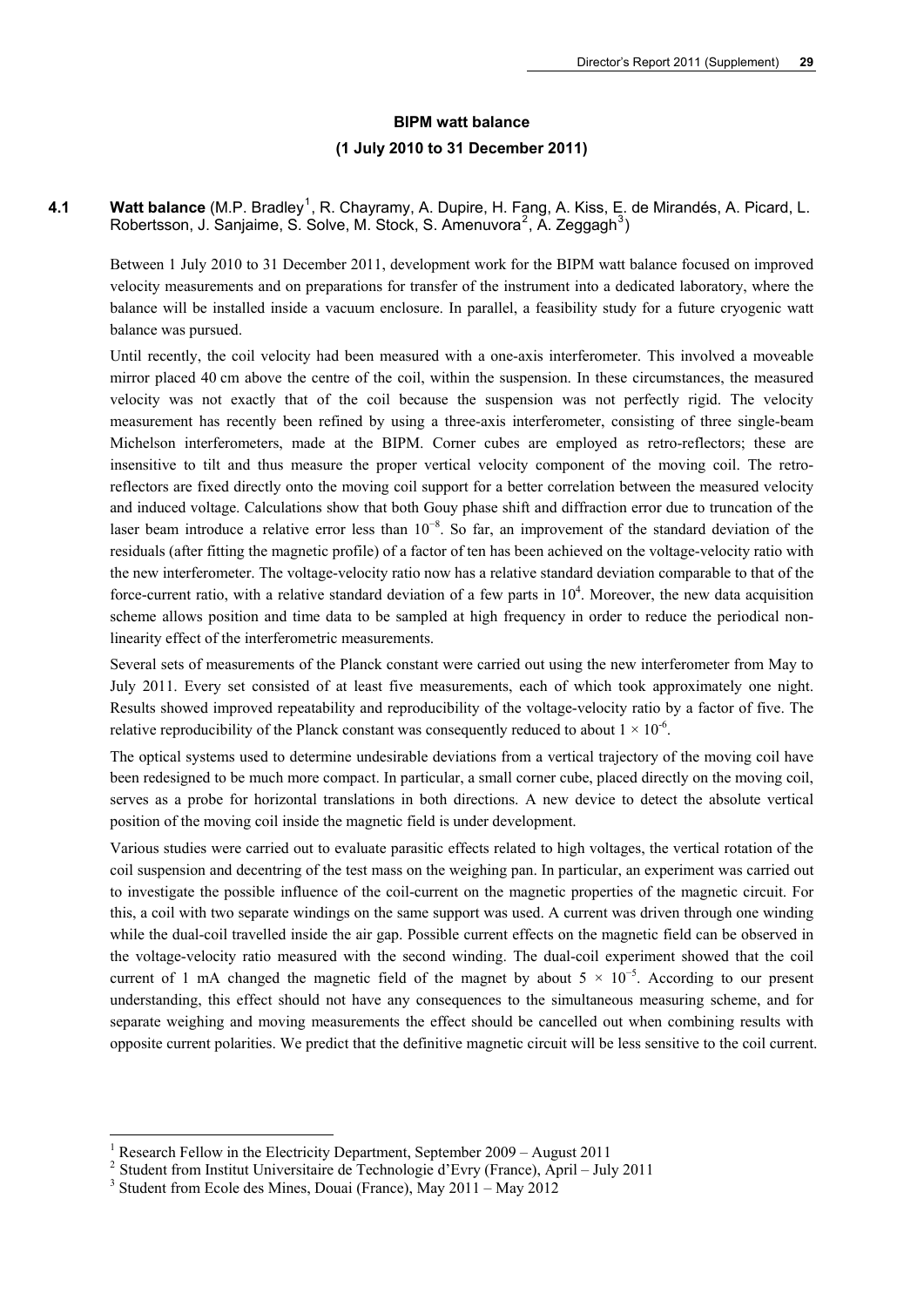An interesting new approach is being investigated which should allow the separation of the induced voltage from the resistive voltage drop of the coil in the simultaneous measurement approach. When using a coil with two separate windings, the first winding carries the current needed for the weighing measurements while the second winding is used to sense the induced voltage, and vice versa, and thus compensates for small differences between the windings. Values for the Planck constant can be obtained in three ways: from the combination of both windings and from each individual winding. This technique should allow the Planck constant to be determined by the simultaneous measuring technique, without superimposing the resistive voltage drop and the induced voltage on the same coil.

Work on the development of a dedicated Josephson voltage standard has progressed and is described in the section on the Electricity Department.

An aluminium vacuum chamber (1 m diameter, 2 m high) has been designed and will be installed in the new dedicated watt balance laboratory at the end of 2011. Working under vacuum (1 mPa) avoids air buoyancy corrections, corrections for the index of refraction of air (for the velocity measurements) and air convection generating undesirable forces on the elements hung from the balance. The vacuum chamber is composed of 4 parts: one fixed part to receive the electrical and mechanical connections and three mobile parts to permit easy access to the different parts of the experiment. To reduce the transmission of seismic and acoustic vibrations into the experiment, the vacuum chamber is decoupled from the set-up using flexible connections and by inserting dampers between the chamber and the 64 tonne concrete support block. An inner support structure has been designed to minimize horizontal tilts and displacements of the suspension with respect to the magnetic circuit. A new mass exchanger and a device to automatically determine the sensitivity of the weighing cell have been developed and will be integrated into the suspension. To improve the control of the coil alignment, a dynamic alignment system based on piezo actuators will also be integrated. These changes require the fabrication of a significant number of mechanical pieces by the BIPM workshop.

It has taken much longer than expected to find a company capable of carrying out the final high-precision machining of the parts needed for the yoke of the definitive magnetic circuit. This specialist work incorporates very tight mechanical tolerances, large dimensions and the ability to work with unusual materials (FeNi 50:50) in the components. At present the contractual arrangements for the fabrication are being negotiated. All parts of the yoke have been pre-machined by the BIPM workshop. The  $Sm_2Co_{17}$  magnets, mounted between FeNi plates, have been fabricated to BIPM specifications. The system for the later assembly of the complete system is almost finished.

In parallel to the work on the room temperature watt balance, much progress was made on work to assess the feasibility of a future cryogenic version of the experiment during the period of this report. A study has been carried out on the properties of trapped magnetic flux (and related magnetic forces) in the superconducting wire of the coil. The Bean model predicts a strong increase of the magnetic moment – and the forces – of a monofilament superconducting wire with the wire diameter. Small wire diameters are best suited for a cryogenic watt balance. Measurements were carried out at NIST, Boulder, Colorado, on wires of different diameter (15  $\mu$ m to 49 μm) to verify the predictions of the Bean model. The results obtained confirmed the overall trend of strong scaling of the magnetic moment with filament diameter.

Magnetization hysteresis curves of each of the wires were determined. For watt balance operation, the major concern are the so-called "minor hysteresis loops", which the superconducting wire undergoes while it travels through the slightly varying magnetic field within the air gap. Measurements showed that after an excursion around the hysteresis loop the magnetization value does not return exactly to its previous value; this leads to a change of the force detected by the weighing cell. Variation in the force due to this hysteresis effect was found to be at the nanonewton level or below. This effect should not compromise the ultimate accuracy of the cryogenic BIPM watt balance at the  $10^{-8}$  level.

In parallel, a small-scale apparatus has been built to carry out the moving phase of the watt balance with a superconducting coil. The purpose of the experiment is to verify if the superconducting and normal coil, under equivalent conditions, show the same behaviour in a magnetic field, as far as relevant for watt balance operation.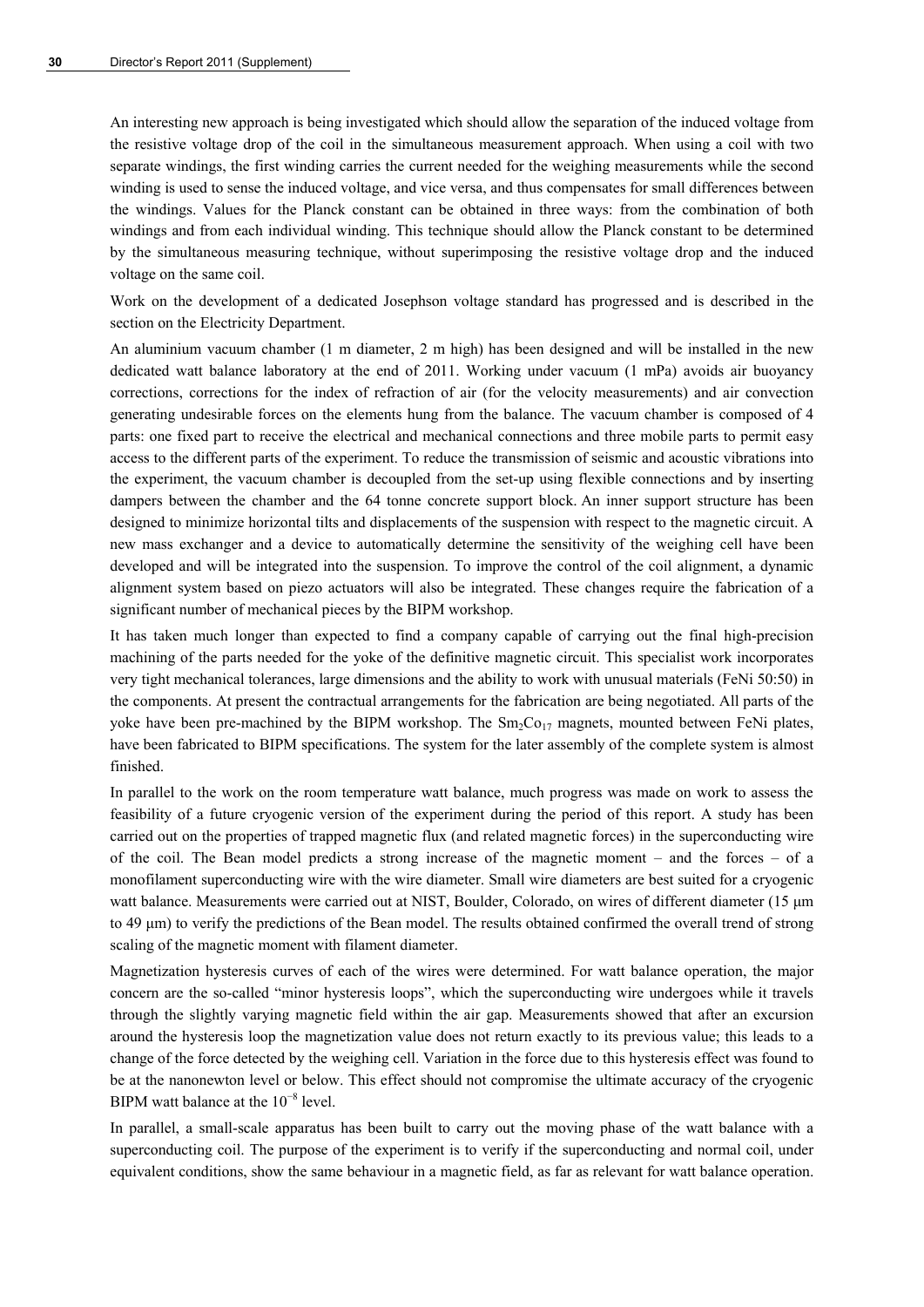A NbTi superconducting wire and a Cu non-superconducting wire have been wound together in a coil of 8 cm radius and with 506 turns. Both wire diameters are close to 230 μm. The coil has been placed in a cryostat filled with liquid helium. Two external field coils generated a radial magnetic field of several mT. These field coils are placed outside the cryostat and moved at a constant vertical velocity of about 8 mm s<sup>-1</sup>. Care has been taken to make the translation system as rigid as possible to avoid undesirable lateral displacements and tilts in the moving coils. Excellent repeatability of the trajectory of the external coils has been achieved. The voltages induced in the superconducting and non-superconducting coils inside the cryostat are measured separately by two wellsynchronized digital voltmeters.

At present, the experiment is fully operational. Measurements of the ratio between the induced voltages in both coils have been taken at temperatures ranging from room temperature (where both wires are normal conductors) to liquid helium temperature. At present, the measured ratio between the voltages induced in both coils shows a sudden change at the critical NbTi temperature (9.3 K). This result is surprising and needs further investigation to understand its origin.

# **4.2 Publications**

# External publications

- 1. Mirandés E. d., Fang H., Kiss A., Solve S., Stock M., Picard A., Alignment procedure used in the BIPM watt balance, *IEEE Trans. Instrum. Meas*., **60** (7), 2011, 2415–2421.
- 2. Picard A., Bradley M.P., Fang H., Kiss A., Mirandés E. d., Parker B., Solve S., Stock M., The BIPM watt balance: Improvements and developments, *IEEE Trans. Instrum. Meas.*, **60** (7), 2011, 2378–2386.
- 3. Stock M., Review article: The watt balance: determination of the Planck constant and redefinition of the kilogram, *Phil. Trans. R. Soc. A*, 2011, **369**, 3936–3953.

# **4.3 Travel (conferences, lectures and presentations, visits**)

M. Stock and A. Picard to:

- RWTH, Aachen (Germany), 17 September 2010, to discuss the fabrication of the watt balance magnet;
- Fraunhofer Institute for Production Technology, Aachen (Germany), 1 June 2011, to discuss the fabrication strategy for the watt balance magnet.

A. Picard to:

 6Tec, Grenoble (France), 18-19 January 2011, for discussion on the vacuum chamber and the integration of the watt balance components.

A. Picard, E. d. Mirandés, M.P. Bradley and M. Stock to:

 London (UK), 24-25 January 2011, to attend the Royal Society discussion meeting 'The new SI - Units of measurement based on fundamental constants'. M. Stock gave an invited lecture on watt balances and the determination of the Planck constant.

M.P. Bradley, H. Fang, A. Kiss, E. d. Mirandés, A. Picard, M. Stock to:

 METAS, Bern (Switzerland), 22-23 June 2011, to attend the watt balances technical meeting and to give a series of presentations on the progress of the BIPM experiment.

M.P. Bradley to:

- Washington (USA), 1-6 August 2010, to attend the Applied Superconductivity Conference ASC 2010;
- NIST, Gaithersburg (USA), 9-10 August 2010, to visit the NIST watt balance;
- NIST, Boulder (USA), 12-18 August 2010, to work on the properties of superconducting wires with the NIST magnetics group.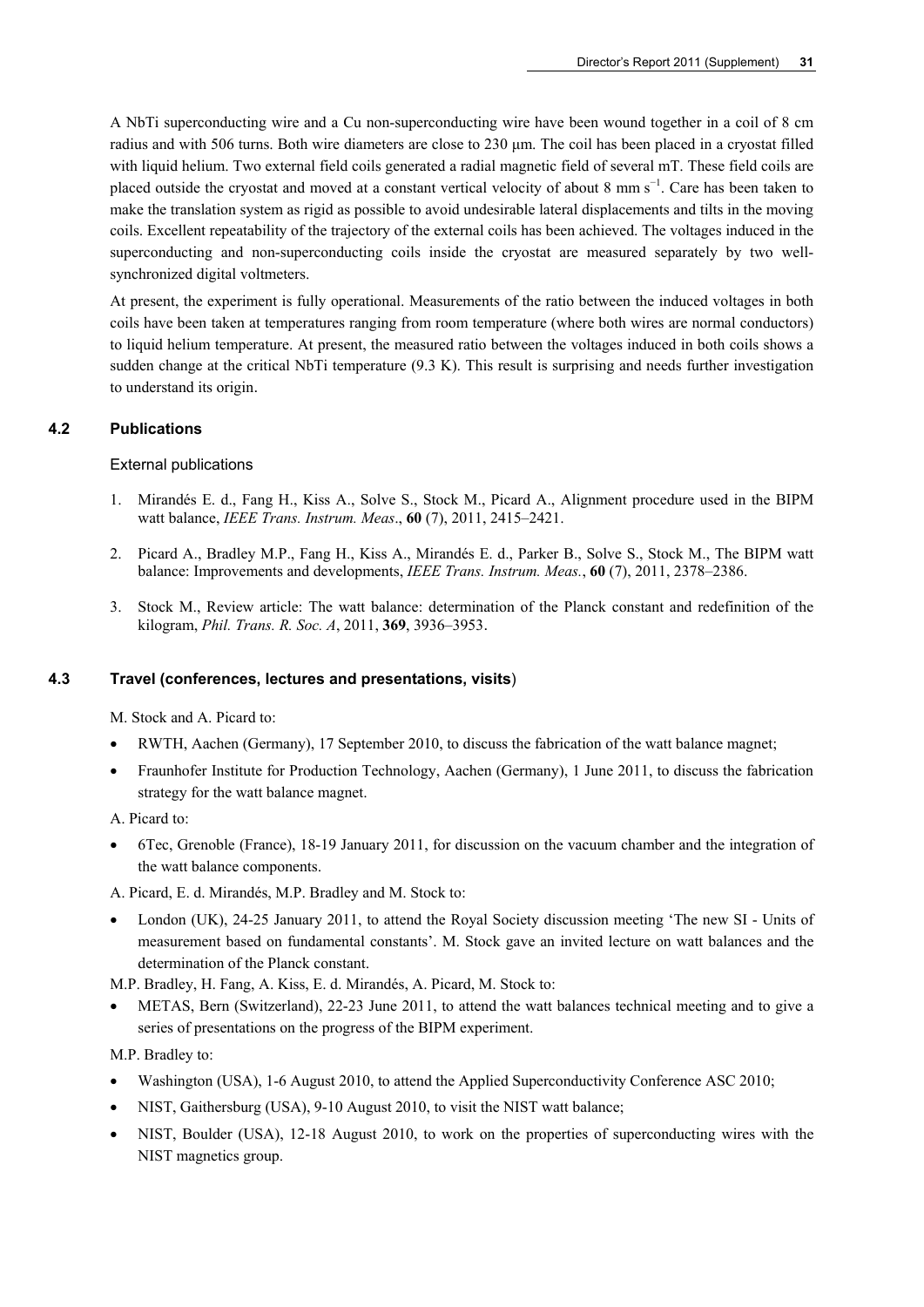H. Fang, A. Kiss, E. d. Mirandés, A. Picard to:

Paris (France), 4 October 2011, to present three posters at the *Congrès International de Métrologie*.

# **4.4 Visitors**

- D. Wayner, Vice-President NRC Physical Sciences, 16 July 2010;
- NCSLI Executive Committee: D. Porter (Boeing), G. Harris (NIST), M. Smith (Wescan Cal Service), 2 September 2010;
- B. Anderson and J. Olthoff (NIST), 16 November 2010;
- S. Schlamminger (NIST), to discuss the future NIST watt balance, 6-7 December 2010;
- R. Steiner (NIST),  $9$ , 13-16 December 2010;
- J. Kim, K.-C. Lee, B.-C. Woo, to discuss the possible future KRISS watt balance, 10-11 January 2011;
- M. Hsu (NMIA), 20 May 2011;
- B. Goldstein, senior scientific advisor to the director of the Physical Measurement Laboratory, NIST (USA), 3 October 2011;
- M. Ranusawud and three colleagues (NIMT), 7 October 2011;
- R. Courtland, Associate Editor *IEEE Spectrum*, 7 October 2011;
- N. J. Moreau, President IUPAC, 28 October 2011;
- F. Fihmann from 6Tec (Grenoble) for discussion on the vacuum chamber and the integration of the watt balance components, 5-7 October 2010, 25 October 2010, 5-7 December 2010 and 16 May 2011.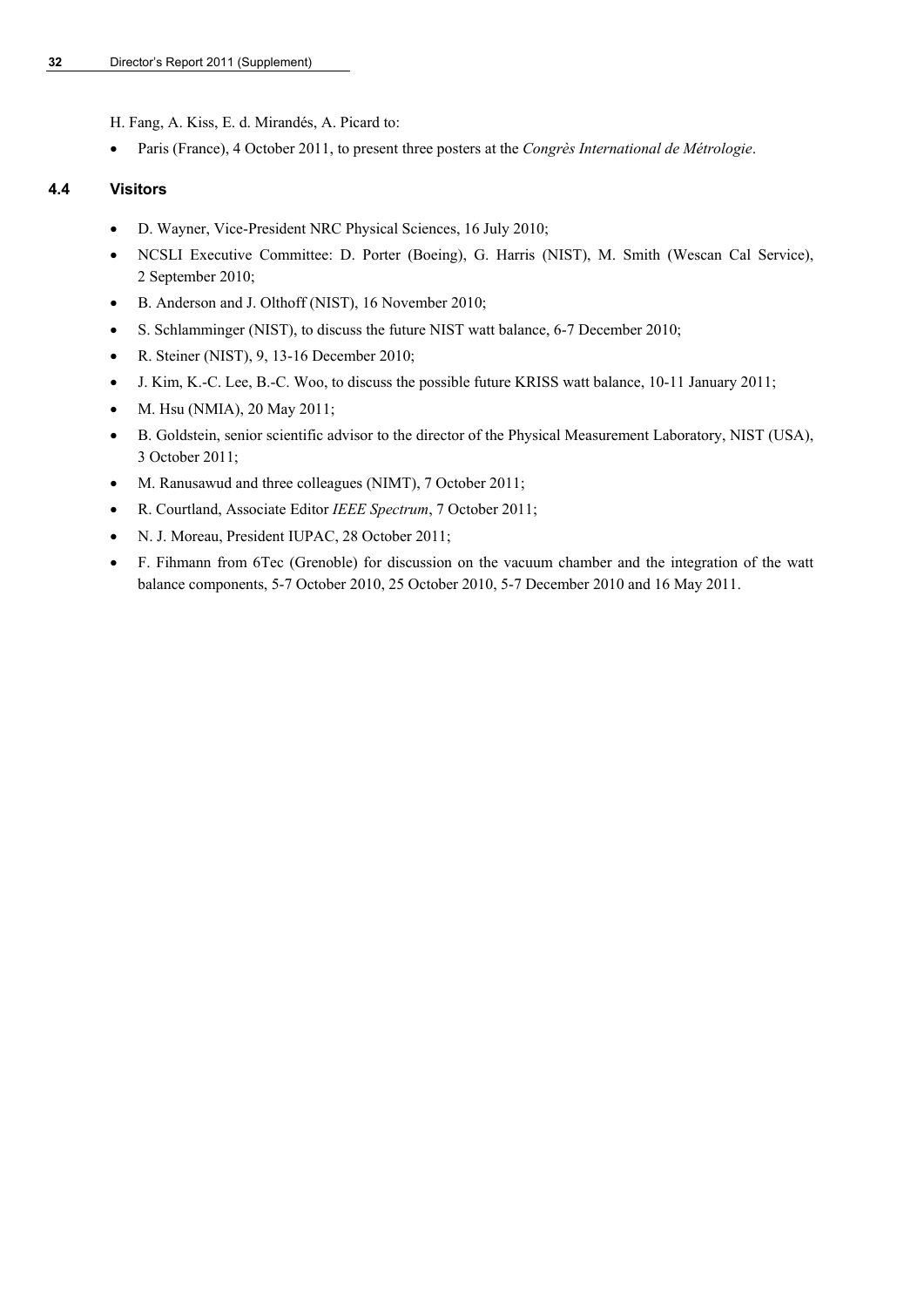# **BIPM Ionizing Radiation Department Director: P.J. Allisy-Roberts (1 July 2010 to 31 December 2011)**

# **5.1 X- and -rays (P.J. Allisy-Roberts, D.T. Burns, C. Kessler, S. Picard, P. Roger)**

#### 5.1.1 Dosimetry standards and equipment

Work on the development of cavity ionization chambers and in particular on the determination of air volumes has continued. Measurements with a second, automated 3D coordinate measuring machine (CMM) have shown that, under certain conditions, measurements of the thickness of graphite plates made using the manual CMM can be subject to a systematic underestimation of 4 um to 5 um. Although the effect of this on the air-volume determination for a typical BIPM cavity chamber is around 1.5 parts in  $10<sup>3</sup>$ , the best estimate derived from the ensemble of chambers measured to date does not differ from the present estimate for the <sup>60</sup>Co reference standard by more than the standard uncertainty of 8 parts in  $10^4$ .

New transfer chambers have been constructed for the calorimeter dose conversion and a new design of waterproof envelope was tested. Following the supply of a graphite-walled chamber to the ARPANSA (Australia) in 2010, a chamber was constructed for the ININ (Mexico) for use as a primary air-kerma standard. Although dimensional measurements were made at the BIPM to assure the quality of the components, the ININ will be responsible for their own determination of the air volume and characterization of the standard.

The BIPM calorimeter for absorbed dose to water has been used at regular intervals in the BIPM reference  ${}^{60}Co$ beam; the statistical standard uncertainty in the determination of the reference absorbed-dose rate is now around 4 parts in  $10^4$ . The calorimetric determination of absorbed dose to water is 2.0 parts in  $10^3$  higher than the reference ionometric determination, which is well within the combined standard uncertainty. This result was presented to the CCRI(I) at its meeting in May 2011.

At the request of the BIPM, the LNE-LNHB (France) kindly offered accelerator time for BIPM staff to make saturation measurements for the parallel-plate transfer chambers used in accelerator photon beams. This resulted in an accurate determination of the ion recombination correction and the results were published in a BIPM report. A second calorimeter core and jacket and replacement transfer chambers are under development, to serve both as independent verifications and as replacements in the event of failure. This turned out to be timely, as the most recent series of stability measurements, after three series of off-site comparisons at National Metrology Institutes (NMIs), showed the calorimeter response to have changed. This is currently under investigation, but as a consequence the comparison at the NPL (UK), scheduled for September 2011, was postponed.

Monte Carlo calculations for the absorbed-dose conversion from graphite to water have continued, with calculations being made for the NIST (USA) comparison using photon spectra supplied by the NIST. With the introduction of a new design of waterproof envelope, repeat calculations in water were made for all beams at the NRC (Canada), PTB (Germany) and the NIST. A comprehensive analysis of the uncertainties was made, which necessitated additional work measuring depth-ionization profiles in water and graphite and making the corresponding Monte Carlo calculations. The level of agreement between the measurements and calculations was used to derive a standard uncertainty for the ratio of photon attenuation coefficients in graphite and water of around 1.5 parts in  $10<sup>3</sup>$ . The combined standard uncertainty of the calculated dose conversion is estimated to be around 2.5 parts in  $10<sup>3</sup>$ . A draft paper has been prepared and a presentation of the dose conversion was given at the IAEA IDOS symposium in November 2010.

Before the removal of the Picker <sup>60</sup>Co source in 2011, measurements were made in both the Picker and CISBio beams of the ratio of ionization currents at pairs of depths, and Monte Carlo calculations were made of these arrangements. The aim is to find a measured parameter that is proportional to the scatter component of the photon spectrum, which can subsequently be used in characterizing the new <sup>60</sup>Co beam. In view of this and other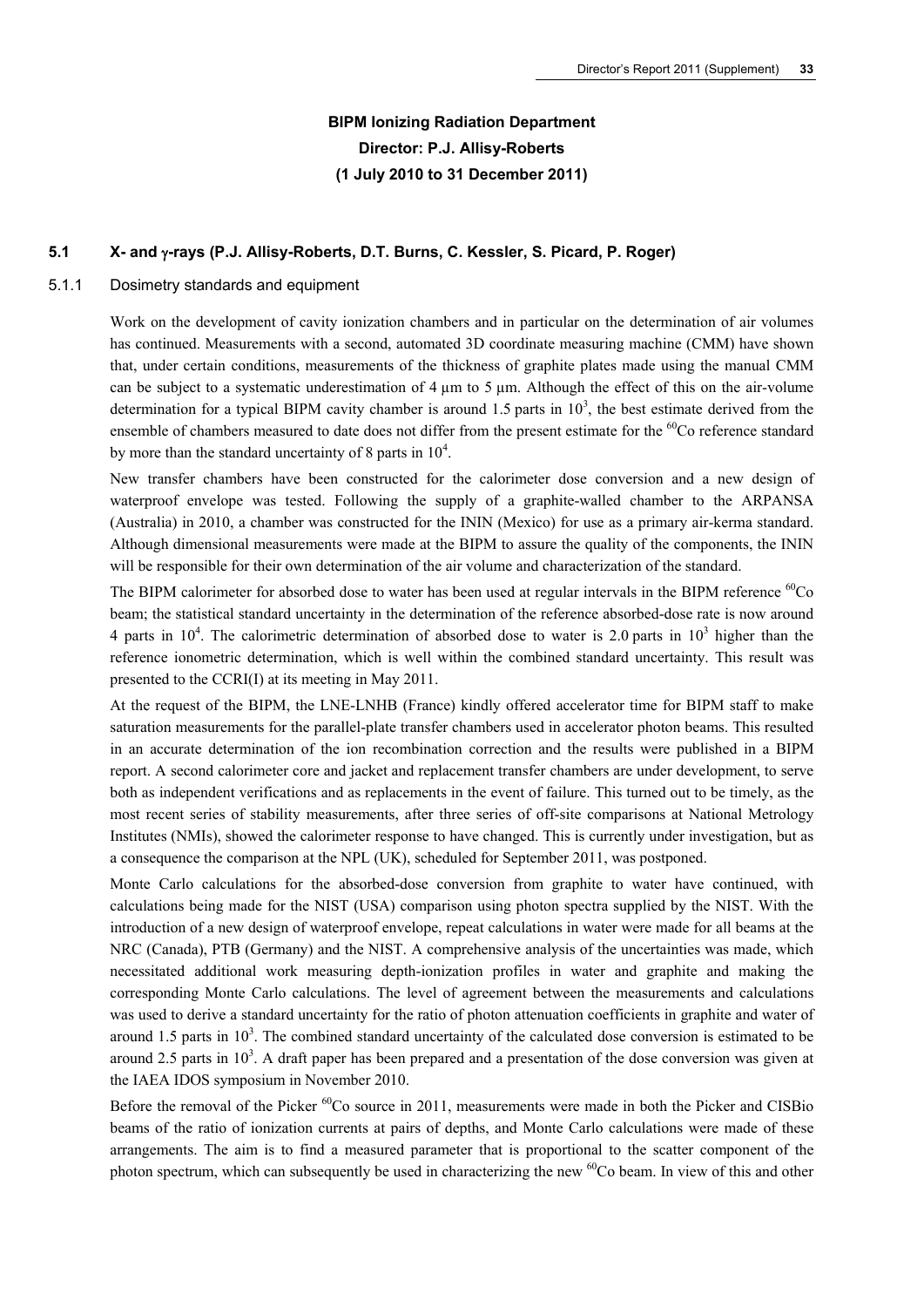additional work that arose during the period of this report, the plan to compare the low- and medium-energy xray standards using Shonka and free-air transfer chambers was postponed.

In preparation for the installation of a new source to replace the Picker <sup>60</sup>Co source that was removed in July 2011, new fire doors were fitted, requiring modifications to the safety interlock systems, and a new external shielding wall was designed and constructed. The new irradiator, without the source, was installed in November 2011 and mechanical measurements were made to determine the reference plane.

The project to develop an absorbed-dose standard for medium-energy x-rays has progressed more slowly than anticipated, but nevertheless shows promise. Measurements with a thin-walled graphite cavity standard showed a decrease in response by one third when reducing the radiation quality from 250 kV to 100 kV. Encouragingly, initial Monte Carlo calculations have reproduced this large change within the statistical standard uncertainty of 7 parts in  $10<sup>3</sup>$  and work will continue to reduce this uncertainty. It is interesting that the chamber of C552 airequivalent plastic, constructed with the aim of reducing the uncertainties, showed a change in response that was not reproduced in the corresponding calculations and it is concluded that C552 is therefore not suitable for this purpose. In absolute terms, the air-kerma rate determined using the graphite-walled chamber and calculated correction factors was within 2 parts in  $10<sup>2</sup>$  of the reference air-kerma rate (as determined by the existing free-air chamber standard) even at 100 kV where this represents a real challenge. The difference might be related to the ratio of photon interaction coefficients used in the calculations and experimental work is in progress to obtain a better estimate for this ratio. There is good reason to be optimistic that the target standard uncertainty of 1 part in  $10<sup>2</sup>$  can be achieved; the present reference being 3 parts in  $10<sup>2</sup>$ .

Work continued on evaluating best estimates for the  $W_a$ -value for air and the  $I_c$ -value for graphite. The BIPM calorimeter, graphite-walled cavity chamber and Monte Carlo calculations were used to determine the product of  $W_a$  and the graphite-to-air stopping power ratio,  $s_{ca}$ . The result of this work is  $W_a s_{ca} = 33.84 \text{ J C}^{-1}$  with a standard uncertainty of 1.8 parts in  $10<sup>3</sup>$ . This result was included in an analysis of the existing data in the literature using a novel minimization process, from which the result is  $W_{a} s_{c,a} = 33.72 \text{ J C}^{-1}$  with standard uncertainty 1 part in 10<sup>3</sup>. Expressed in terms of  $W_a$  and  $I_c$ , the conclusion is to make a change in the recommended value for *I*c from 78 eV to 82 eV (with standard uncertainty 2 eV) with no evidence for a need to change the present recommendation for  $W_a$ . However, the uncertainty of  $W_a$  should be increased from 1.5 parts to 3.5 parts in  $10<sup>3</sup>$ . This work was presented to the ICRU Report Committee on Key Data at a meeting in April 2011 and to the CCRI(I) in May 2011.

Primary measurements and reference chamber calibrations have continued in all of the reference x- and gammaray beams, including the mammographic radiation qualities. The mammography facility was presented as a poster at the IAEA IDOS Symposium. Comparisons and calibrations are underpinned by a significant effort in equipment calibration and maintenance, as required by the BIPM Quality Management System (QMS), and audited in August 2010. Procedures, technical instructions, forms and laboratory records were subsequently modified to include BIPM comparisons for ionizing radiation in the QMS. This was followed by a successful internal audit of the quality system for calibrations and comparisons in November 2011.

The laboratory visits associated with the CGPM and with the meeting of the NMI Directors and government representatives required a significant effort in preparing posters and presentations to explain the work.

#### 5.1.2 Dosimetry comparisons

Five comparisons in terms of air kerma in gamma radiation were carried out, in the <sup>60</sup>Co beam with the KRISS (Republic of Korea) and the NIST, and in the 137Cs beam with the KRISS, NIST and the ENEA (Italy). The KRISS comparison reports have been published; the NIST reports have been drafted and issued for comment; unfortunately, the ENEA instruments were not working correctly and the comparison will need to be repeated.

Eight air-kerma comparisons were carried out in x-ray beams, with the ENEA, MKEH (Hungary) and the VNIIM (Russian Federation) at low energies; with the VNIIM, ENEA and the MKEH at medium energies and with the PTB and the ENEA in the mammography beams. The ENEA low-energy report has been published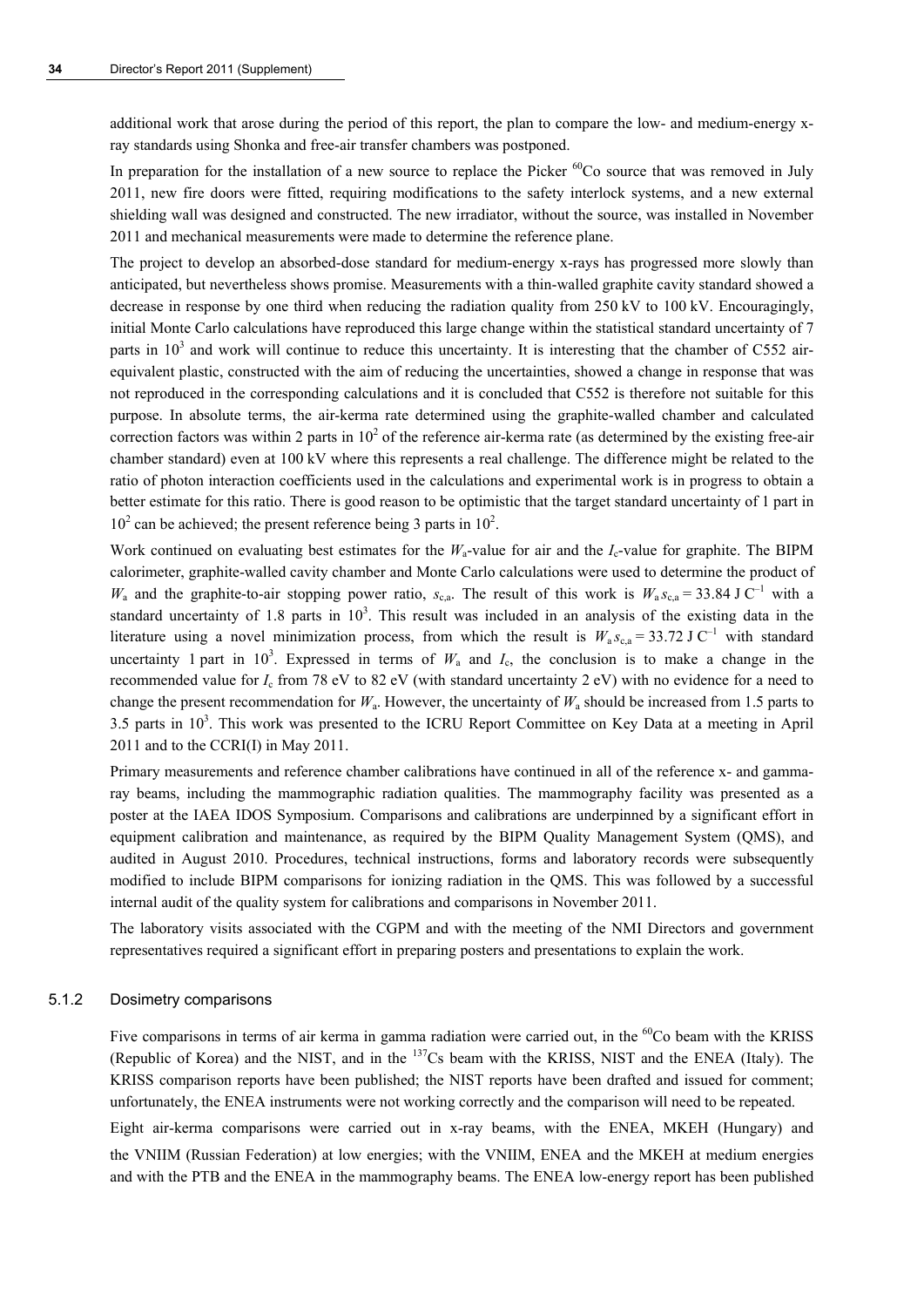as well as the VNIIM and MKEH medium-energy reports; the ENEA comparison for medium energies will be repeated as the transfer standard was not working properly, as will the mammography comparison because of the different calibration conditions used at the ENEA. The PTB mammography report has been published.

Eight reports of previous comparisons were published in the *Metrologia Technical Supplement*, two reports each for the NMIJ (Japan), ARPANSA and the GUM (Poland), and one each for the VNIIM and the NRC.

Following successful key comparisons in the accelerator photon beams at the NRC and the PTB, both published since last year's Director's report, measurements were made in the NIST accelerator and the results are currently being analysed. These comparisons are technically challenging and illustrate the importance of stable beam monitoring and beam radial uniformity measurements to obtain viable results. The comparison programme had included the METAS (Switzerland) and the NPL but unfortunately both had to be postponed, the former by the METAS. The comparison protocol was revised in the light of experience gained in the most recent comparison.

At the request of the LNE-LNHB, an indirect bilateral comparison in terms of graphite absorbed dose in <sup>60</sup>Co was made in 2011. The reference beams at both laboratories were used, in combination with the graphite phantoms of each laboratory. The analysis of the result is in progress.

Regarding the high-dose comparison piloted by the BIPM in 2009 and using the NIST and NPL alanine dosimeters, discussions with the participants resulted in a consensus on how to present the observed dose-rate effect and the report was published in *Metrologia*. At the request of the PTB, a recent series of irradiations was also made of the PTB alanine dosimeter in the range from 10 Gy to 20 Gy in the BIPM reference <sup>60</sup>Co beam for absorbed dose to water. The results are under analysis.

Periodic calibrations continued for the brachytherapy transfer chamber in terms of air kerma in the <sup>60</sup>Co beam and in the 250 kV x-ray quality; this chamber is used together with a well-type ionization chamber in the BIPM comparison of brachytherapy dosimetry for <sup>192</sup>Ir sources. The well-type chamber is calibrated periodically using two sources, a low dose rate source of <sup>166m</sup>Ho and a high dose rate source of <sup>137</sup>Cs. Dr José Alvarez Romero, on an IAEA Fellowship from the ININ (Mexico), worked on this project until 12 July 2010 followed by Dr Jacco de Pooter, on secondment to the BIPM from the VSL for 4 weeks during the summer of 2010. One new comparison, with the PTB, was carried out in 2011. All the results from the four comparisons to date are being evaluated to determine a comparison reference value. Unfortunately, a lack of manpower has slowed this work. The second type of brachytherapy comparison proposed, for the measurement of <sup>125</sup>I brachytherapy seed sources, as used for the treatment of prostate cancer, has not yet been launched but may benefit from collaboration with the LNE-LNHB.

#### 5.1.3 Characterizations of national standards for dosimetry

Seven series of characterizations of national standards were made in the low-energy, medium-energy and mammography x-ray beams, for the IAEA, HIRCL (Greece) and the ITN (Portugal), and a further eighteen in the BIPM gamma-ray beams in terms of air kerma, ambient dose equivalent and absorbed dose to water, as requested by the IAEA, CIEMAT (Spain), METAS, HIRCL, ITN, CRRD (Argentina) and the BARC (India). The BIPM report on the measuring conditions used for these characterizations was updated and published.

The IAEA/WHO dosimetry assurance programme continues to be supported by biannual reference irradiations in the  ${}^{60}Co$  beam.

#### **5.2 Radionuclides (P.J. Allisy-Roberts, S. Courte, C. Michotte, M. Nonis and G. Ratel)**

- 5.2.1 International Reference System (SIR) for gamma-ray emitting radionuclides
- 5.2.1.1 SIR submissions in 2010

During 2010, the BIPM received 13 ampoules filled with 11 different radionuclides from 4 laboratories (i.e. one ampoule each containing  $^{18}F$  (LNE-LNHB),  $^{57}Co$  (NIST),  $^{64}Cu$  (LNE-LNHB),  $^{67}Ga$  (NIST and PTB),  $^{113}Sn$ (LNE-LNHB and PTB),  $^{123}$ I (LNE-LNHB),  $^{125}$ Sb (PTB),  $^{134}$ Cs and  $^{137}$ Cs (NMISA),  $^{207}$ Bi (LNE-LNHB) and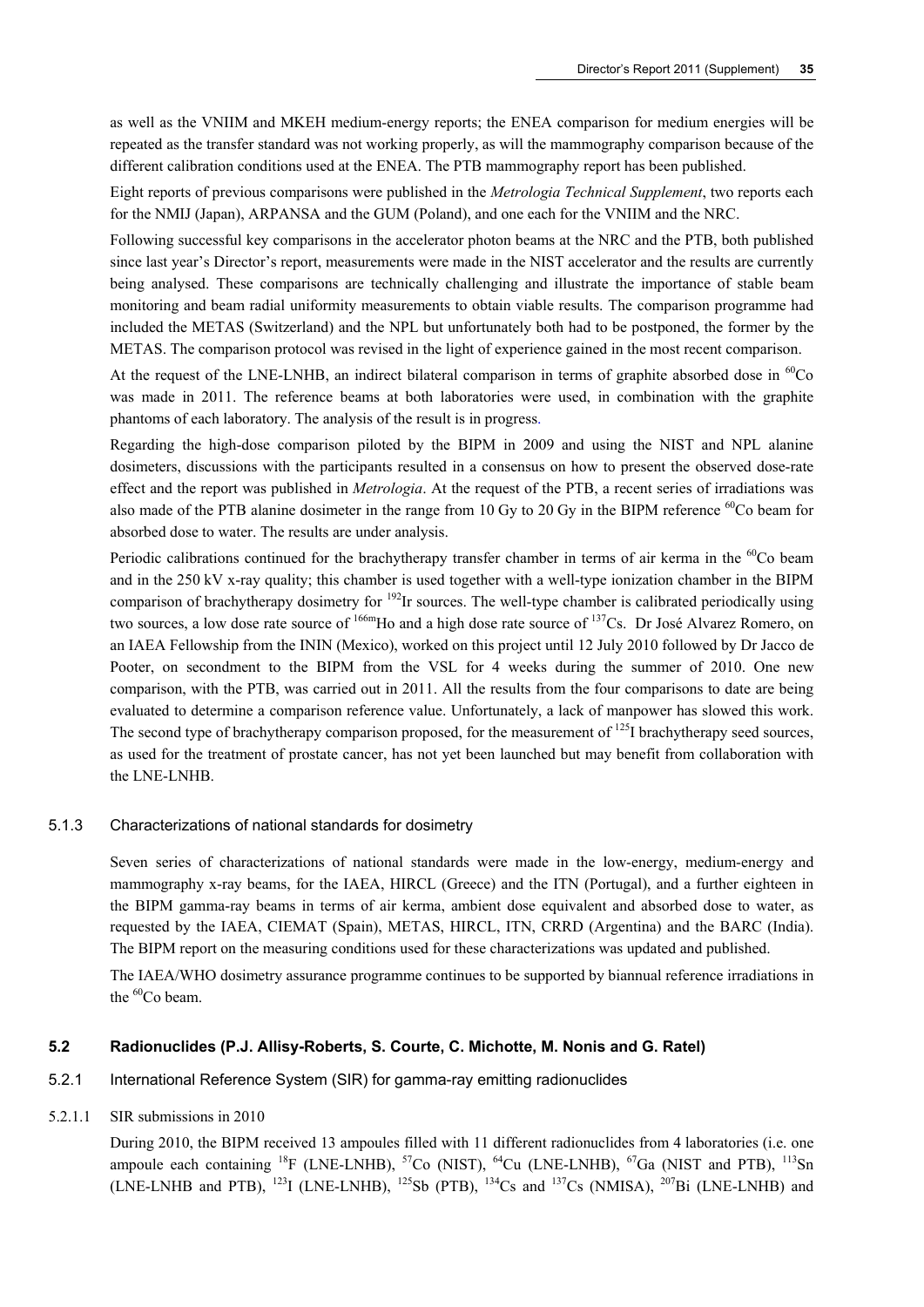$228$ Th (PTB). The radionuclide  $125$ Sb was measured for the first time in the SIR. All the submissions had been made to generate equivalence values in the associated ongoing BIPM key comparisons BIPM.RI(II)-K1.

Four radionuclides with short half lives <sup>18</sup>F ( $T_{1/2}$  = 1.8290 (5) h), <sup>64</sup>Cu ( $T_{1/2}$  = 12.701 (4) h), <sup>123</sup>I ( $T_{1/2}$  = 13.21 (3) h), and <sup>67</sup>Ga ( $T_{1/2}$  = 3.2590 (10) d) were measured, demonstrating the NMIs' req this domain. There are now 4 results for <sup>64</sup>Cu which has enabled a more robust evaluation of the KCRV.

The report submitted by the IRMM in 2009 for a diluted aliquot of <sup>177</sup>Lu distributed for the [CCRI\(II\)-K2.Lu-177](http://kcdb.bipm.org/appendixB/KCDB_ApB_info.asp?cmp_idy=937&cmp_cod=CCRI(II)-K2.Lu-177&prov=exalead) comparison enabled the equivalent activity to be evaluated and entered in the SIR database. The  $^{203}$ Hg (LNE-LNHB) 2009 result was provided and is now registered. It is worth noting that the density of the NMI solutions ranged from 1.000 g cm<sup>-3</sup> to 1.098 g cm<sup>-3</sup>, even for some medium atomic mass radionuclides which requires a correction to the SIR measurements.

Unfortunately, due to a gas filling system failure, it has not proved possible for the LNE-LNHB to submit definitive values for the activities of the gas ampoules filled with <sup>85</sup>Kr at different pressures in 2006 which would have provided the SIR with a set of comparative data.

A final value for the ampoule of 177Lu sent by the IRMM for the SIR has been submitted so this, together with the value entered in the database for the NPL last year, will provide a robust link for the international comparison to be linked to the SIR for this radionuclide. The Draft B report of this comparison piloted by the NIST is in circulation.

Except for an ampoule of <sup>134</sup>Cs submitted by the NPL in 2008, for which final results are expected early in 2012, all submissions prior to 2011 have been evaluated and their results entered in the SIR database.

5.2.1.2 SIR Submissions in 2011

During 2011, the BIPM received 11 ampoules filled with 10 different radionuclides from 6 laboratories (i.e. one ampoule each containing  ${}^{60}Co$  (CNEA),  ${}^{64}Cu$  (ENEA),  ${}^{111}Ag$  (NPL) – for a first measurement in the SIR,  ${}^{125}Sb$ (LNE-LNHB),  $^{137}Cs$  (BEV),  $^{152}Eu$  (CNEA),  $^{201}Tl$  (NIST) and two containing  $^{241}Am$  (CNEA and the LNE-LNHB). Finally, an ampoule of the short half-life positron emitter <sup>11</sup>C ( $T_{1/2}$  = 20.370 (29) min) was delivered by the LNE-LNHB, which will provide the first SIR entry for this medical imaging radionuclide. All the submissions had been made to generate equivalence values in the associated key comparisons.

The cumulative number of ampoules measured since the beginning of the SIR, in 1976, is now 955, corresponding to a total of 710 independent results for 66 different radionuclides. In addition, 41 results have been withdrawn since the beginning of the SIR, a number which has not increased in recent years and represents about 5.8 % of the registered results.

#### 5.2.1.3 SIR Reports and quality assurance

Updated reports of fifteen comparisons were published in the *Metrologia Technical Supplements* covering <sup>22</sup>Na,<br><sup>56</sup>Co, <sup>60</sup>Co, <sup>99m</sup>Tc and <sup>111</sup>In in 2010 and <sup>75</sup>Se, <sup>88</sup>Y, <sup>124</sup>Sb and <sup>139</sup>Ce in 2011. Each result prio published in the *Metrologia Technical Supplements* except for one which required a recent decision of the KCWG(II) and is now in preparation. There are two outstanding results from 2007 pending publication, one of which is actually in press. To date, all the Draft A reports have been submitted except for 3 results that are still awaited from the NMIs concerned.

There are 33 results awaiting publication in the KCDB and, to speed up the reporting process, the KCWG(II) recently decided to stop including pair-wise degrees of equivalence both in the comparison reports and in the KCDB. Every effort will be made to ensure that reports are published as quickly as possible, particularly when NMIs make submissions that are to replace out-dated results already removed from the KCDB.

The KCWG(II) is discussing the future use of a partially weighted mean (Mandel-Paule mean) rather than an arithmetic mean to evaluate KCRVs. Validation of the proposed method using SIR data was carried out at the BIPM using software developed at the IRMM.

The linearity of the updated SIR electronics has been evaluated using  $\frac{99 \text{ m}}{\text{C}}$  and  $\frac{64 \text{ Cu}}{\text{C}}$  sources and at  $10^{-5}$  is an order of magnitude improvement over the original SIR. A BIPM report of this result is close to publication.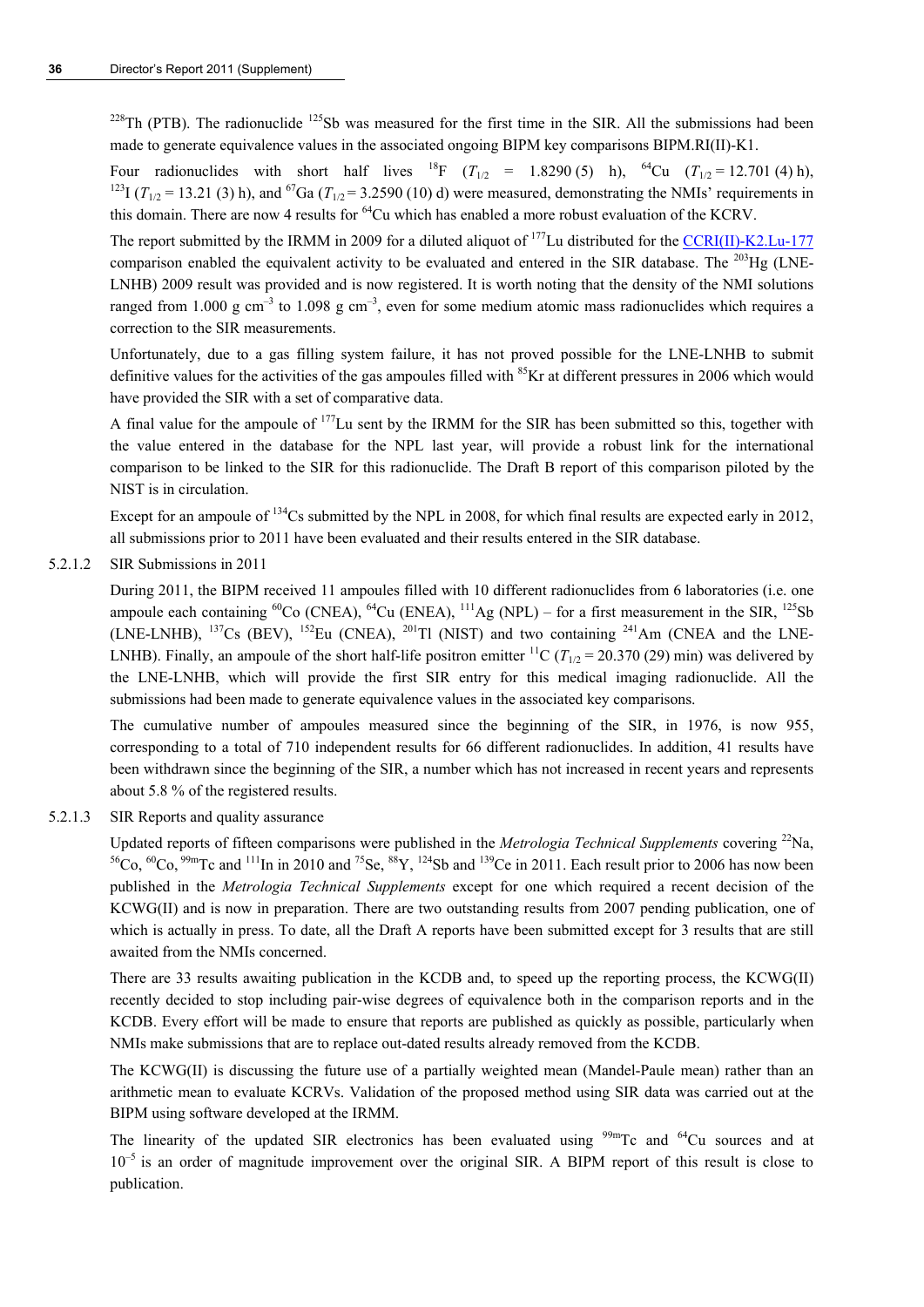Successful internal audits of the SIR within the BIPM Quality System were carried out in October 2010 and November 2011.

#### 5.2.2 Gamma spectrometry

Routine measurements of potential impurities in SIR ampoules are made using the Ge(Li) and HPGe spectrometers. No impurity was detected in the <sup>99</sup>Mo and <sup>18</sup>F solutions submitted to the SIR by the LNE-LNHB. The presence of  $^{121}$ Te and  $^{110m}$ Ag has been identified in solutions of  $^{123}$ I and  $^{113}$ Sn, respectively, from the LNE-LNHB. One impurity was identified in a solution of <sup>201</sup>Tl from the NIST and several impurities were identified in solutions of 64Cu and 111Ag from the ENEA and the NPL, respectively. Measurements of several swabs for BIPM sealed source leakage tests were carried out and certificates issued.

Work is well in hand to calibrate the high-purity germanium spectrometer (HPGe). The efficiency measurements at 3 different source positions are almost complete.

#### 5.2.3 Extension of the SIR to short-lived radionuclides

The **BIPM.RI(II)-K4.Tc-99m** key comparison using the SIR Transfer Instrument is now running smoothly. The results of the first <sup>99m</sup>Tc comparison, at the NIST, show agreement with the KCRV within one standard uncertainty and have been published. The results of the second comparison, which took place at the KRISS, also agreed with the KCRV within one standard uncertainty and were presented at the International Conference on Radionuclide Metrology 2011 in Tsukuba, Japan. A third comparison took place at the NMIJ after a postponement because of the earthquake in March 2011, and the results are being analysed. The NIM (China), LNMRI (Brazil), CNEA (Argentina), IFIN-HH (Romania) and the VNIIM (Russian Federation) are the next planned participants. The difficulties encountered in transporting the SIRTI (including the niobium reference source) to the NMIs and back to the BIPM demonstrate that no more than two comparisons a year can be organized.

The extension of the SIRTI for measuring <sup>18</sup>F is in development and Monte-Carlo simulations were carried out to study the response of the SIRTI for this pure  $\beta^+$  emitter that is widely used in medical imaging using positron emission tomography (PET).

#### 5.2.4 Extension of the SIR to pure beta emitters

In preparation for extending the SIR to the measurement of pure beta emitters, in autumn 2010 the ESWG(II) proposed a pilot comparison to compare the suitability of two measurement methods, one from the CIEMAT (Spain) based on the use of universal efficiency curves (UEC) using commercial liquid-scintillation (LS) spectrometers, the other proposed by the NMISA (South Africa) using TDCR spectrometers.

Previous attempts to use the CIEMAT/NIST method had been abandoned as this requires a comparison of the absolute activity of the solutions as determined by the BIPM and the NMI, which is a labour-intensive method requiring mathematical models to evaluate the tracer and the radionuclide efficiencies. Consequently, the new proposal relies only on the relative experimental determination of the efficiency of an appropriate tracer obtained with a set of quenched tracer samples, and on the measurements of the radionuclide by the NMI, and the quenching index of the LS spectrometer being used to evaluate the radionuclide efficiency from the tracer efficiency. This method is fast, independent of any theoretical models and is similar to the present methodology of the SIR.

The radionuclide chosen was <sup>63</sup>Ni, a comparatively simple to measure pure  $\beta$  emitter. The ENEA (Italy), IRMM (Geel), LNE-LNHB (France), NIST, NMISA, PTB and the POLATOM (Poland) each sent an ampoule containing a solution of  ${}^{63}$ Ni that they had previously standardized using their own techniques, to both the CIEMAT and the BIPM. In parallel the LNE-LNHB provided the BIPM with an ampoule of  $3H$  from the same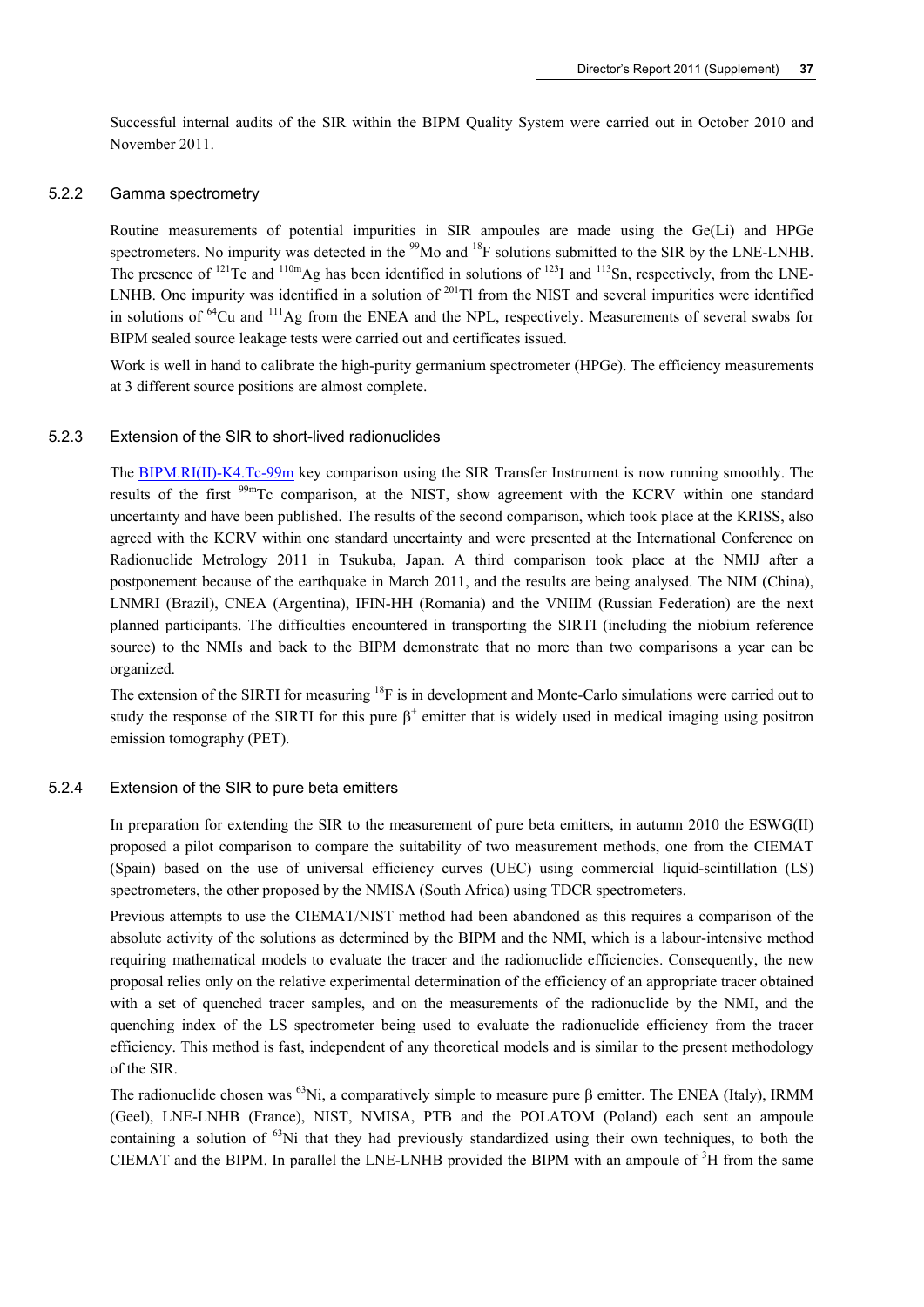batch as that used for the 2009<sup>3</sup>H comparison to serve as a tracer. Measurements were carried out at the same time at the CIEMAT and at the BIPM.

The BIPM used three different commercial liquid scintillators and prepared three sets of five samples for each of the seven  $^{63}$ Ni solutions and in parallel three sets of  $^{3}$ H standards quenched by addition of an increasing number of drops of nitromethane. All these samples were measured with the BIPM Beckman LS spectrometer and also with the BIPM TDCR spectrometer. With the collaboration of the LNE-LNHB, three sets of five samples were measured in two other LNE-LNHB-owned commercial LS spectrometers, and with a LNE-LNHB TDCR spectrometer to ensure the robustness of the measurement methods.

The measurements have shown that, even though one of the scintillators is less efficient than the two others, the quenching index, the composition of the scintillator, or type of spectrometer has no significant influence on the outcome of the comparison, with all the results agreeing at a 2 % to 3 % level. However, this spread could actually reflect discrepancies in the different primary activity determinations by the participating laboratories rather than the parameters for the relative measurements. This outcome is confirmed by the similar results obtained at the CIEMAT using the same solutions. Consequently, the use of the Universal Efficiency Curves method remains a possibility to extend the SIR to pure  $\beta$  emitters but further work is needed to decrease the spread in the results and improve the uncertainties. The analyses of the parallel TDCR measurements are pending.

# 5.2.5 CCRI activity comparison of <sup>241</sup>Pu

The [CCRI\(II\)-K2.Pu-241](http://kcdb.bipm.org/appendixB/KCDB_ApB_info.asp?cmp_idy=994&cmp_cod=CCRI(II)-K2.Pu-241&prov=exalead) activity comparison was organized and piloted by the NPL at the end of 2009. Although the BIPM did not participate in the activity comparison of this alpha emitter, the new Excel-based reporting forms for comparisons produced by the BIPM were used by the participants. Consequently, the pilot laboratory requested in early 2011 that the BIPM develop an Excel application with macros to read the NMI comparison forms containing all the measurement details and so produce tables summarizing the data. The objective is to automate and speed up the production of comparison reports. The  $^{241}$ Pu comparison has been used to test the process and a Draft A report including 10 tables was produced by the BIPM. However, it should be noted that finalizing the layout of the tables into the report in Word format and circulating the draft several times to the participants for comment and amendments is time consuming and difficult to accelerate. Nevertheless, the report was started in January 2011 and is now in an advanced Draft B stage with proposals for the KCRV and degrees of equivalence.

#### 5.2.6 Other CCRI activity comparisons with BIPM involvement

The Draft A comparison reports for the  ${}^{85}$ Kr comparison of 2009 and the  ${}^{3}$ H comparison of 2009 have been circulated to the participants. The latter comparison includes a result from the BIPM. The Draft B report for the earlier <sup>89</sup>Sr comparison is in preparation.

The results of the comparison of radionuclide activity uncertainty evaluation, piloted by the IRA (Switzerland) and the NPL (UK), were presented at the ICRM conference in Tsukuba, Japan, (September 2011) and a provisional Draft B report of the comparison was issued by the organizing laboratories and circulated to the participants for comment. The BIPM values are consistent with the comparison reference evaluation. A revised version of the report was presented to the KCWG(II) in November 2011. The lessons learned from this comparison will be used in the development of the KCWG(II) planned special issue of *Metrologia* on the subject of radionuclide measurement uncertainties.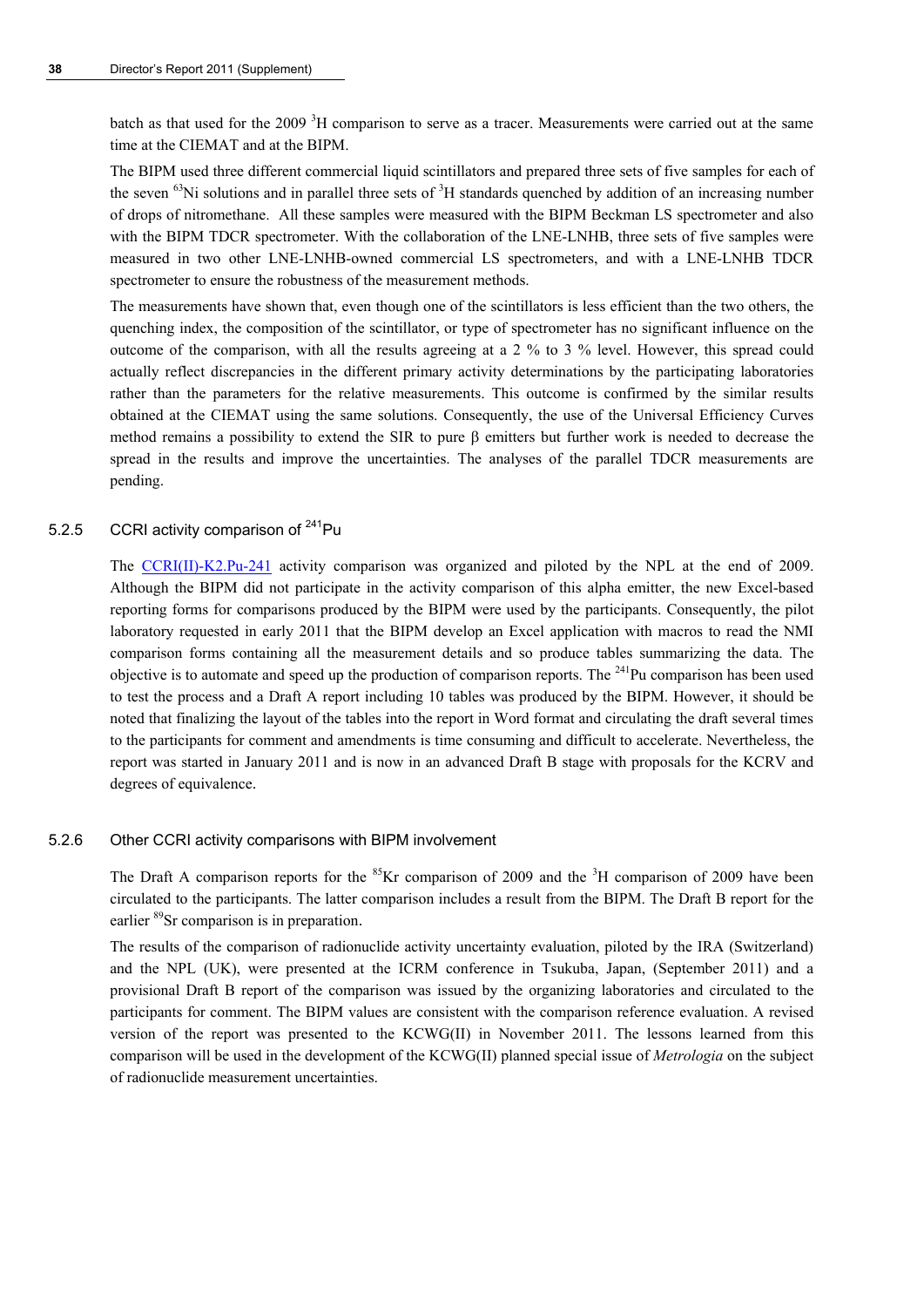# **5.3 Thermometry (P.J. Allisy-Roberts, S. Picard, M. Nonis)**

The draft B report of the [CCT-K3.1](http://kcdb.bipm.org/appendixB/KCDB_ApB_info.asp?cmp_idy=1009&cmp_cod=CCT-K3.1&prov=exalead) comparison, carried out in 2009 between the BIPM and the LNE-INM, was approved by the Consultative Committee for Thermometry (CCT) and published. Internal audits took place in August 2010 and June 2011.

Two newly-purchased water triple point cells of well-known isotopic content and a new gallium cell have been included as fixed points with the existing standards. Fifteen SPRTs and ten commercial laboratory thermometers belonging to the BIPM Mass, Electricity, Time and IR departments were calibrated.

# **5.4 Publications**

#### External publications

- 1. Allisy-Roberts P.J., Kessler C., Burns D.T., Derlaciński M., Kokociński J., Comparisons of the standards for air kerma of the GUM and the BIPM for <sup>60</sup>Co and <sup>137</sup>Cs gamma radiation, *Metrologia*, 2011, **48**, *Tech. [Suppl.,](http://stacks.iop.org/0026-1394/48/06015)* 06015.
- 2. Burns D.T., Lye J.E., Kessler C., Roger P., Butler D.J., Key comparison BIPM.RI(I)-K2 of the air-kerma standards of the ARPANSA and the BIPM in low-energy x-rays, *Metrologia,* 2010, **47**, *[Tech. Suppl.,](http://stacks.iop.org/0026-1394/47/06023)* 06023.
- 3. Burns D.T., Allisy-Roberts P.J., Desrosiers M.F., Sharpe P.H.G., Pimpinella M., Lourenço V., Zhang Y.L., Miller A., Generalova V., Sochor V., Supplementary comparison CCRI(I)-S2 of standards for absorbed dose to water in 60Co gamma radiation at radiation processing dose levels, *Metrologia,* 2011, **48**, *[Tech. Suppl.,](http://stacks.iop.org/0026-1394/48/06009)* [06009.](http://stacks.iop.org/0026-1394/48/06009)
- 4. Burns D.T., Csete I., Roger P., Key comparison BIPM.RI(I)-K3 of the air-kerma standards of the MKEH, Hungary and the BIPM in medium-energy x-rays, *Metrologia,* 2011, **48**, *[Tech. Suppl.,](http://stacks.iop.org/0026-1394/48/06017)* 06017 .
- 5. Burns D.T., Kessler C., McCaffrey J.P., Key comparison BIPM.RI(I)-K2 of the air-kerma standards of the NRC, Canada and the BIPM in low-energy x-rays, *Metrologia,* 2011, **48**, *[Tech. Suppl.,](http://stacks.iop.org/0026-1394/48/06002)* 06002 .
- 6. Burns D.T., Kessler C., Roger P., Toni M.P., Pinto M., Bovi M., Cappadozzi G., Silvestri C., Key comparison BIPM.RI(I)-K2 of the air-kerma standards of the ENEA-INMRI, Italy and the BIPM in lowenergy x-rays, *Metrologia,* 2011, **48**, *[Tech. Suppl.,](http://stacks.iop.org/0026-1394/48/06010)* 06010 .
- 7. Burns D.T., Kessler C., Villevalde A.Y., Oborin A.V., Key comparison BIPM.RI(I)-K3 of the air-kerma standards of the VNIIM, Russian Federation and the BIPM in medium-energy x-rays, *[Metrologia,](http://stacks.iop.org/0026-1394/48/06004)* 2011, **48**, *[Tech. Suppl.,](http://stacks.iop.org/0026-1394/48/06004)* 06004 .
- 8. Burns D.T., Roger P., Denozière M., Leroy E., Key comparison BIPM.RI(I)-K2 of the air-kerma standards of the LNE-LNHB, France and the BIPM in low-energy x-rays, *Metrologia,* 2011, **48**, *[Tech. Suppl.,](http://stacks.iop.org/0026-1394/48/06013)* 06013 .
- 9. Burns D.T., Roger P., Saito N., Kurosawa T., Morishita Y., Key comparison BIPM.RI(I)-K3 of the airkerma standards of the NMIJ, Japan and the BIPM in medium-energy x-rays, *[Metrologia,](http://stacks.iop.org/0026-1394/48/06012)* 2011, **48**, *Tech. [Suppl.,](http://stacks.iop.org/0026-1394/48/06012)* 06012.
- 10. Kessler C., Roger P., Allisy-Roberts P.J., Yi C.-Y., Comparison of the standards for air kerma of the KRISS and the BIPM for 137Cs gamma radiation, *Metrologia,* 2010, **47**, *[Tech. Suppl.,](http://stacks.iop.org/0026-1394/47/06022)* 06022.
- 11. Kessler C., Yi C-Y., Chung J-P., Roger P., Allisy-Roberts P.J., Comparison of the standards for air kerma of the KRISS and the BIPM for 60Co gamma radiation, *Metrologia,* 2010, **47**, *[Tech. Suppl.,](http://stacks.iop.org/0026-1394/47/06021)* 06021.
- 12. Kessler C., Allisy-Roberts P.J., Lye J., Oliver C., Comparison of the standards for air kerma of the ARPANSA and the BIPM for 60Co gamma radiation, *Metrologia,* 2011, **48**, *[Tech. Suppl.,](http://stacks.iop.org/0026-1394/48/06016)* 06016 .
- 13. Kessler C., Allisy-Roberts P.J., Morishita Y., Kato M., Takata N., Kurosawa T., Tanaka T., Saito N., Comparison of the standards for absorbed dose to water of the NMIJ and the BIPM for  ${}^{60}Co$  γ-ray beams, *Metrologia,* 2011, **48**, *[Tech. Suppl.,](http://stacks.iop.org/0026-1394/48/06008)* 06008 .
- 14. Kessler C., Allisy-Roberts P.J., Oborin A.V., Villevalde A.Y., Comparison of the standards for air kerma of the VNIIM and the BIPM for 60Co gamma radiation, *Metrologia,* 2011, **48**, *[Tech. Suppl.,](http://stacks.iop.org/0026-1394/48/06001)* 06001.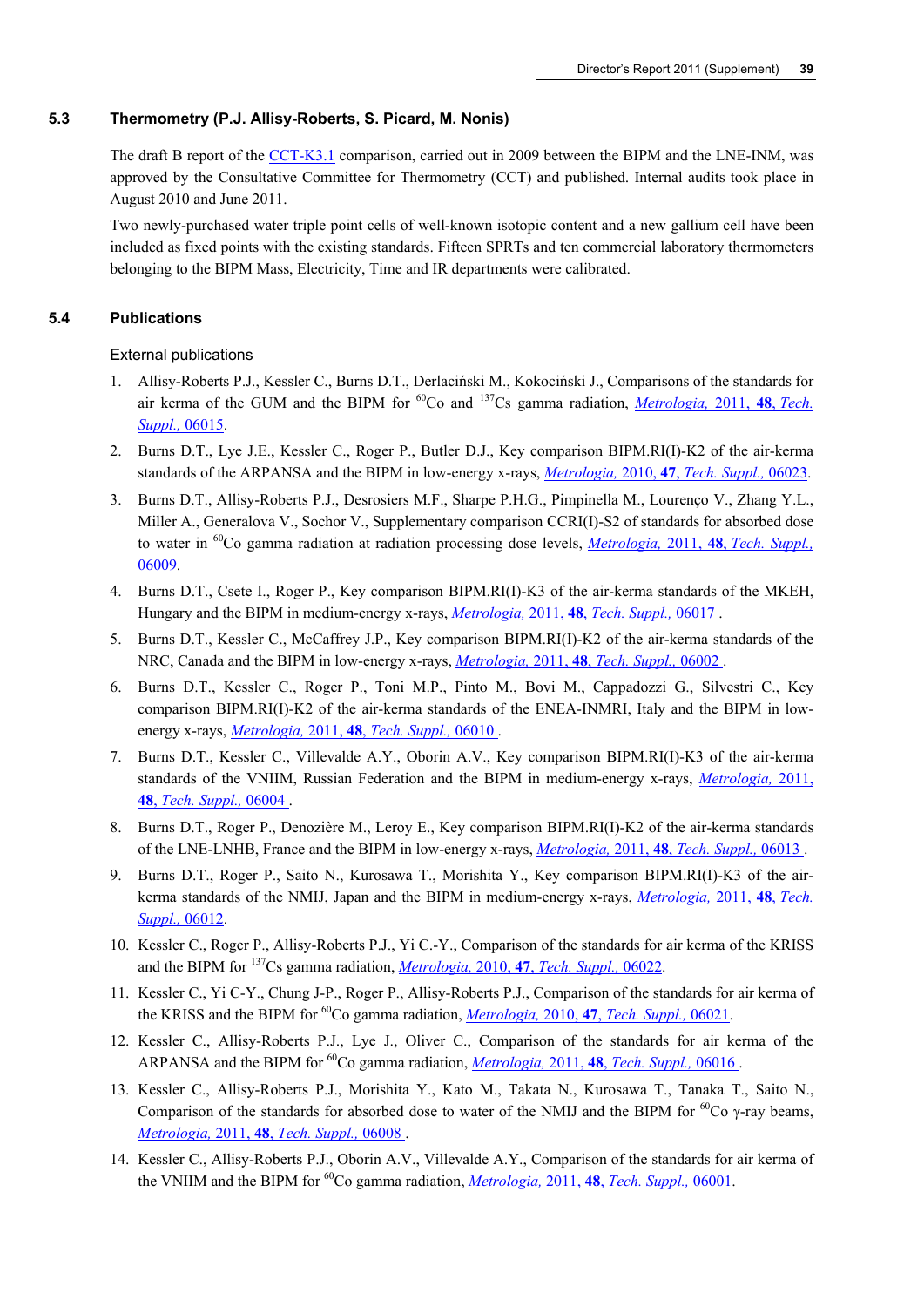- 15. Kessler C., Allisy-Roberts P.J., Oborin A.V., Villevalde A.Y., Comparison of the standards for air kerma of the VNIIM and the BIPM for 137Cs gamma radiation, *Metrologia,* 2011, **48**, *[Tech. Suppl.,](http://stacks.iop.org/0026-1394/48/06003)* 06003.
- 16. Kessler C., Burns D.T., Büermann L., Key comparison BIPM.RI(I)-K7 of the air-kerma standards of the PTB, Germany and the BIPM in mammography x-rays, *Metrologia,* 2011, **48**, *[Tech. Suppl.,](http://stacks.iop.org/0026-1394/48/06011)* 06011.
- 17. Kessler C., Burns D.T., O'Brien M., Key comparison BIPM.RI(I)-K7 of the air-kerma standards of the NIST, USA and the BIPM in mammography x-rays, *Metrologia,* 2011, **48**, *[Tech. Suppl.,](http://stacks.iop.org/0026-1394/48/06014)* 06014.
- 18. Kessler C., Burns D.T., McCaffrey J.P., Key comparison BIPM.RI(I)-K7 of the air-kerma standards of the NRC, Canada and the BIPM in mammography x-rays, *Metrologia,* 2011, **48**, *[Tech. Suppl.,](http://stacks.iop.org/0026-1394/48/06022)* 06022.
- 19. Michotte C., Courte S., Ratel G., Kossert K., Nähle O., Update of the ongoing comparison BIPM.RI(II)- K1.Y-88 to include recent activity measurements of the radionuclide  $88$ Y by the PTB, Germany, *Metrologia,* 2011, **48**, *[Tech. Suppl.,](http://stacks.iop.org/met/48/06006)* 06006.
- 20. Michotte C., Ratel G., Kossert K., Nähle O., Maringer F.J., Update of the BIPM comparison BIPM.RI(II)- K1.Ce-139 of activity measurements of the radionuclide <sup>139</sup>Ce to include the 2008 results of the PTB, Germany and the BEV, Austria, *Metrologia,* 2011, **48**, *[Tech. Suppl.,](http://stacks.iop.org/met/48/06019)* 06019.
- 21. Michotte C., Ratel G., Moune M., Bobin C., Activity measurements of the radionuclide <sup>124</sup>Sb by the LNE-LNHB, France for the ongoing comparison BIPM.RI(II)-K1.Sb-124, *[Metrologia,](http://stacks.iop.org/met/48/06021)* 2011, **48**, *Tech. [Suppl.,](http://stacks.iop.org/met/48/06021)* 06021.
- 22. Michotte C., Courte S., Ratel G., Moune M., Bobin C., Update of the ongoing comparison BIPM.RI(II)- K1.Se-75 to include recent activity measurements of the radionuclide  $^{75}$ Se by the LNE-LNHB (France), *Metrologia,* 2011, **48**, *[Tech. Suppl.,](http://stacks.iop.org/met/48/06007)* 06007.
- 23. Michotte C., Ratel G., Courte S., Garcia-Toraño E., Kossert K., Nähle O., van Wyngaardt W.M., Simpson B.R.S., Update report of the BIPM comparison BIPM.RI(II)-K1.Na-22 of activity measurements of the radionuclide <sup>22</sup>Na to include the CIEMAT, PTB and the NMISA, *Metrologia*, 2010, 47, *Tech. [Suppl.,](http://stacks.iop.org/met/47/06001)* 06001.
- 24. Michotte C., Courte S., Ratel G., Sahagia M., Wätjen A.C., Fitzgerald R., Maringer F-J., Update of the ongoing comparison BIPM.RI(II)-K1.Co-60 including activity measurements of the radionuclide  ${}^{60}$ Co for the IFIN-HH (Romania), NIST (USA) and the BEV (Austria), *Metrologia,* 2010, **47**, *[Tech. Suppl.,](http://stacks.iop.org/met/47/06010)* 06010.
- 25. Michotte C., Courte S., Ratel G., Sochorová J., Update of the comparison BIPM.RI(II)-K1.Co-56 of activity measurements of the radionuclide <sup>56</sup>Co to include the result of the CMI-IIR, *Metrologia*, 2010, 47, *Tech. [Suppl.,](http://stacks.iop.org/met/47/06011)* 06011.
- 26. Michotte C., Ratel G., Courte S., Verdeau E., Amiot M-N., Activity measurements of the radionuclide <sup>111</sup>In for the LNE-LNHB, France in the ongoing comparison BIPM.RI(II)-K1.In-111, *[Metrologia,](http://stacks.iop.org/met/47/06019)* 2010, **47**, *[Tech. Suppl.,](http://stacks.iop.org/met/47/06019)* 06019.
- 27. Michotte C., Courte S., Ratel G., Moune M., Johansson L., Keightley J., Update of the BIPM.RI(II)-K1.Tc-99m comparison of activity measurements for the radionuclide <sup>99m</sup>Tc to include new results for the LNE-LNHB and the NPL, *Metrologia,* 2010, **47**, *[Tech. Suppl.,](http://stacks.iop.org/met/47/06026)* 06026.
- 28. Picard S., Burns D.T. , Roger P., Allisy-Roberts P.J., McEwen M.R., Cojocaru C.D., Ross C.K., Comparison of the standards for absorbed dose to water of the NRC and the BIPM for accelerator photon beams, *Metrologia,* 2010*,* **47***[, Tech. Suppl.,](http://stacks.iop.org/0026-1394/47/06025)* 06025.
- 29. Picard S., Burns D.T., Roger P., Allisy-Roberts P.J., Kapsch R.P., Krauss A., Key comparison BIPM.RI(I)- K6 of the standards for absorbed dose to water of the PTB, Germany and the BIPM in accelerator photon beams, *Metrologia,* 2011, **48**, *[Tech. Suppl.,](http://stacks.iop.org/0026-1394/48/06020)* 06020*.*
- 30. Picard S., Nonis M., Solve S., Allisy-Roberts P. J., Renaot E., Martin C., Subsequent Bilateral Comparison to CCT-K3; CIPM Key comparison CCT-K3.1: Comparison of Standard Platinum Resistance Thermometers at the Triple Point of Water  $(T = 273.16 \text{ K})$  and at the Melting Point of Gallium  $(T =$ 302.9146 K), *Metrologia,* 2011, **48**, *[Tech. Suppl.,](http://stacks.iop.org/0026-1394/48/03001)* 03001.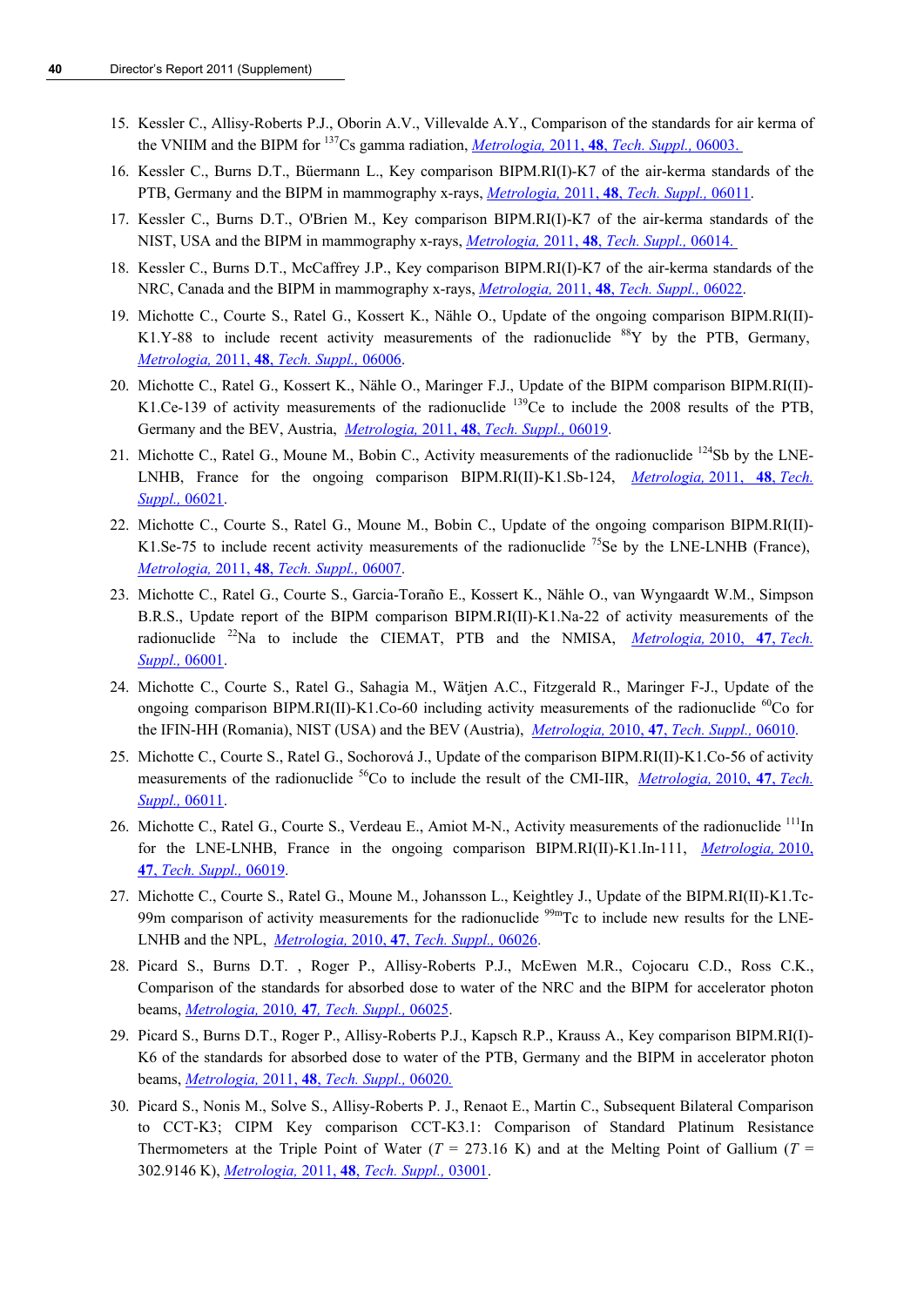#### BIPM reports

- 31. Allisy-Roberts P.J., Burns D.T., Kessler C., Measuring conditions and uncertainties for the comparison and calibration of national dosimetric standards at the BIPM, *[Rapport BIPM-](http://www.bipm.org/utils/common/pdf/rapportBIPM/2011/04.pdf)***2011/04**, 21 pp.
- 32. Picard S., Burns D.T., Ostrowsky A., Determination of the recombination correction for the BIPM parallelplate ionization chamber type in a pulsed photon beam, *[Rapport BIPM-](http://www.bipm.org/utils/common/pdf/rapportBIPM/2011/06.pdf)***2011/06**, 9 pp.
- 33. Roger P., High-voltage measurement for the BIPM x-ray generators, *[Rapport BIPM-](http://www.bipm.org/utils/common/pdf/rapportBIPM/2011/07.pdf)***2011/07**, 9 pp.

#### Internal seminars

- Radiation protection for the Ionizing Radiation Department, P.J. Allisy-Roberts, September 2010
- The BIPM mammography dosimetry programme, C. Kessler, December 2010
- Application of the Mandel-Paule method to the computation of key comparison reference values, C. Michotte, December 2011

#### **5.5 Activities related to the work of Consultative Committees**

P.J. Allisy-Roberts is Executive Secretary of the CCRI and its three Sections, the CCRI(III) in March 2011, CCRI(I) in May 2011, CCRI(II) and the CCRI itself in June 2011. In addition there have been eleven Working Group meetings during the last 18 months including the RMO WG in May 2011.

P.J. Allisy-Roberts and D.T. Burns are members of the KCWG(I), ADWG(I) and BSWG(I). The KCWG(I) and the ADWG(I) met together in May 2011 and C. Kessler and S. Picard also participated. D.T. Burns is also member of an *ad hoc* group evaluating the effect of excess charge on the value for *W*air.

C. Michotte is the coordinator of the CCRI(II) Working Group on the SIR Transfer Instrument and a member of the KCWG(II) which met in November 2010, June and November 2011. She is also the contact person at the BIPM and *rapporteur* for the JCGM/WG1 that met in November 2010, May and November/December 2011.

G. Ratel is a member of the CCRI(II) working group on the extension of the SIR to beta emitters, which met on 5 November 2010 and 16 November 2011, the KCWG(II) which met on 4 November 2010, in June and November 2011, the UCWG(II), which met on 3 November 2010 prior to its merger with the KCWG(II) in June 2011, and the BqWG(II) which met on 2 November 2010, 18 April 2011 and 16 November 2011.

S. Picard is Executive Secretary of the Consultative Committee for Acoustics, Ultrasound and Vibration (CCAUV).

#### **5.6 Activities related to external organizations**

P.J. Allisy-Roberts is the BIPM representative on the IAEA SSDL Scientific Committee which she currently chairs. She is a member of the Working Group for the UK NMS programme for ionizing radiation and acoustics and of the *Comité scientifique rayonnements ionisants* (LNE, France). She is a member of the editorial board of the *Journal of Radiological Protection* and of the *Revue Française de Métrologie*. She was elected to the Board of the European Federation of Medical Physicists where she currently serves as the European Matters Committee Chairman.

D.T. Burns is the BIPM representative at the ICRU, a member of the ICRU Committee on Fundamental Quantities and Units and a member of two ICRU Report Committees, on Key Data for Dosimetry and on Operational Quantities for Radiation Protection. He is the BIPM contact person for the EURAMET-TC for ionizing radiation. He was elected to Fellowship of the Institute of Physics (UK) in 2011.

C. Kessler acted as the external peer reviewer for the dosimetry services at the CNEA, Argentina in January 2011.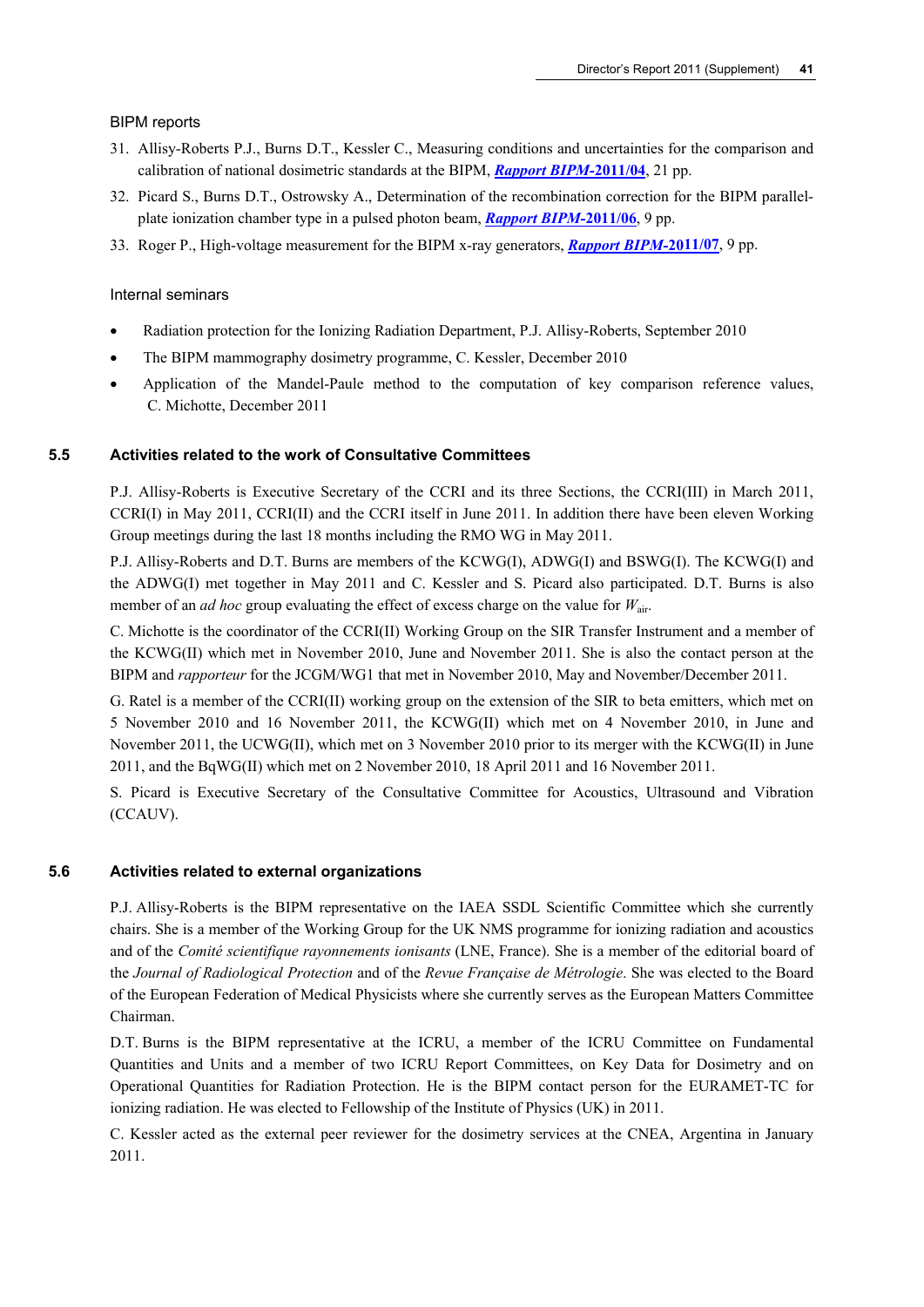G. Ratel is the BIPM representative on the International Committee for Radionuclide Metrology (ICRM) and is the President of the ICRM Nominating Committee. He also reviews papers for *Metrologia*.

# **5.7 Travel (conferences, lectures and presentations, visits)**

P.J. Allisy-Roberts to:

- London (UK), 9 July, 6 October 2010, 28 January, 31 March and 21 July 2011, for meetings of the editorial board of *Journal of Radiological Protection*; 12 July 2010 to participate in a discussion group at the Institute of Physics;
- Udine (Italy), 24 September 2010 for an EFOMP Board meeting;
- Vienna (Austria) 9-12 November 2010, to chair some scientific sessions and to make a presentation on international ionizing radiation metrology comparisons at the International Symposium on Standards, Applications and Quality Assurance in Medical Radiation Dosimetry (IDOS) at the IAEA; 19-21 September 2011, to attend the IAEA General Conference;
- Brussels, (Belgium), 19 January and 3 August 2011, to attend the EU Training and Education in Radiation Protection Board meeting on behalf of the EFOMP;
- Manchester (UK), 14 June 2011, to attend an Update meeting for Radiation Protection Advisers on developments in radiation protection standards;
- Strasbourg (France), 26 July 2011, to discuss the scientific programme for an EFOMP sponsored conference to be held there in 2012;
- Dublin (Ireland), 2 September 2011, to attend the International Medical Physics and Engineering Conference and to chair a session;
- Saclay (France) 8 September 2011, together with D.T. Burns and C. Kessler for the presentation of the thesis of M. Le Roy on radiation dosimetry;
- Braunschweig (Germany), 28-30 September 2011, with C. Kessler for an <sup>192</sup>Ir brachytherapy dosimetry comparison at the PTB;
- Paris (France), 24 November 2011, for a meeting on radiation protection at the ASN and to participate in the *Comité scientifique rayonnements ionisants* at the LNE.

D.T. Burns to:

- Gaithersburg (MD, USA), 22 September to 1 October 2010, for a comparison of absorbed-dose standards in the NIST linear accelerator beams;
- Vienna (Austria) 9-12 November 2010, to chair a session and to make a presentation at the International Symposium on Standards, Applications and Quality Assurance in Medical Radiation Dosimetry (IDOS) at the IAEA;
- Essen (Germany), 15-19 November 2010, to attend a meeting of the Main Commission of the ICRU;
- Barcelona (Spain), 14-15 April 2011, to attend a meeting of the ICRU Report Committee on Key Data for Dosimetry;
- Saclay (France), 18-21 April 2011, for a comparison of graphite absorbed-dose standards for  ${}^{60}$ Co radiation with the LNE-LNHB and for ion recombination measurements in the accelerator beam at the LNE-LNHB.

S. Picard to:

- Gaithersburg (MD, USA), 22 September to 6 October 2010, with P. Roger, for a comparison of absorbed dose standards in the NIST linear accelerator beams;
- Vienna (Austria), 8-12 November 2010, to present the poster entitled "The BIPM Graphite Calorimeter Standard for Absorbed Dose to Water" and participate in the International Symposium on Standards, Applications and Quality Assurance in Medical Radiation Dosimetry (IDOS) at the IAEA;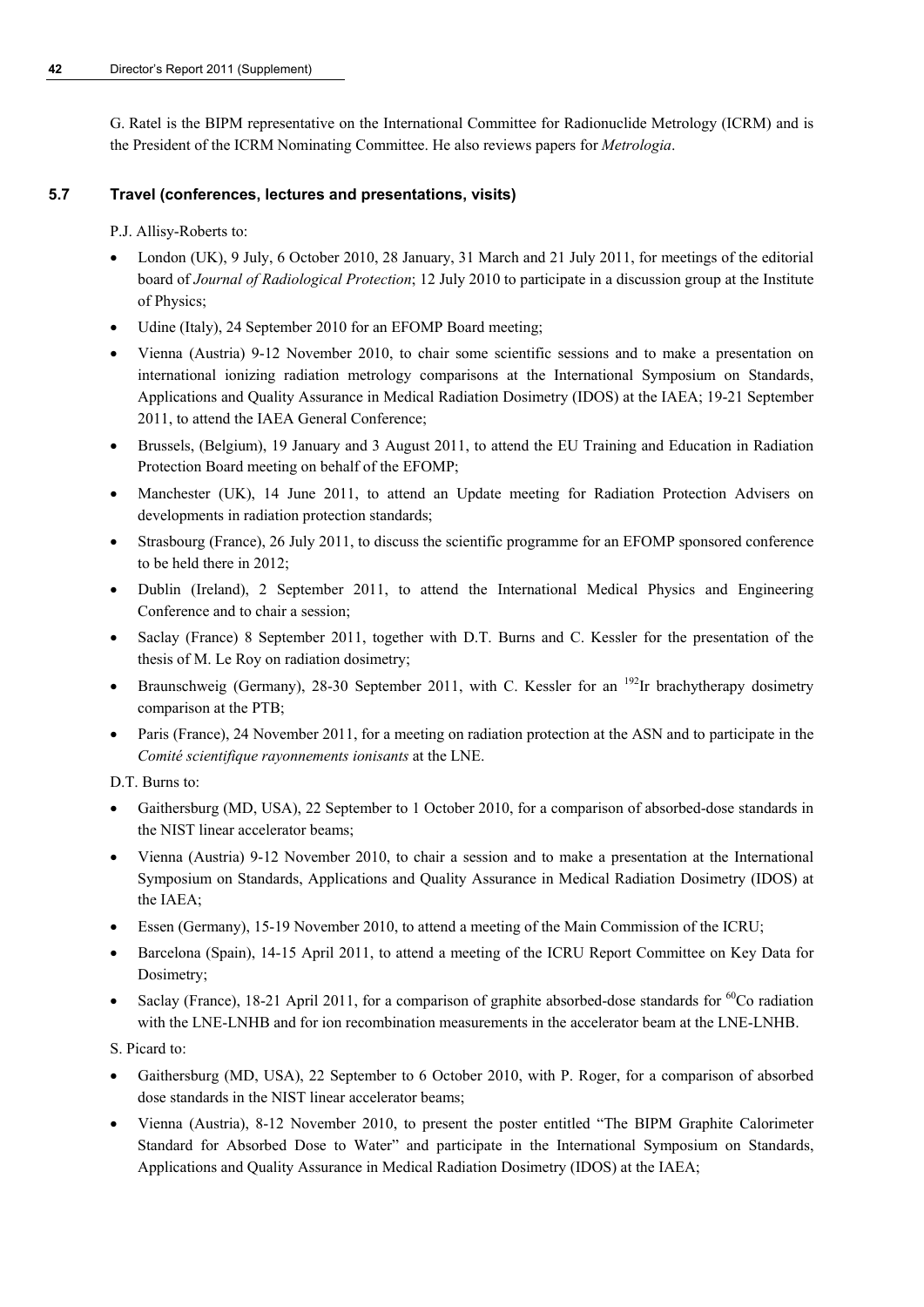- Trappes (France), 27 January 2011, to visit the acoustic and vibration section of the LNE;
- Saclay (France), 18-21 April 2011, for a comparison of graphite absorbed-dose standards for  ${}^{60}$ Co radiation with the LNE-LNHB and for ion recombination measurements in the accelerator beam at the LNE-LNHB;
- Paris (France), 21-22 June 2011, to participate in a recruitment panel of the LNE-INM/CNAM;
- La Defense (France), 27-29 June 2011, to participate in a course on Intercultural Team Management;
- Villejuif (France), 1 July 2011, to visit the radiotherapy unit of the Institut Gustave Roussy.

# G. Ratel to:

- Saclay (France) 7-9 March 2011, to measure the  $^{63}$ Ni samples for the trial comparison;
- Tsukuba (Japan), 19-23 September 2011, to attend the 18th ICRM Conference and then the ICRM Executive Board as Chairman of the ICRM nominating Committee. He chaired the session on International comparisons, refereed 7 articles to be published in the proceedings of the conference; he also gave a talk entitled "Pilot comparison to mimic the operation of the extended SIR for measurements of pure β emitters";
- Caen (France), 28-29 November 2011, to attend the "*Colloque national de radioprotection sur le zonage radiologique*";
- Roissy (France), 30 November 2011 and 1 December 2011, to attend with S. Courte an APAVE course to obtain the aptitude certificate for the transport of dangerous goods;
- Saclay (France), 8 December 2011, to give a talk on the SIR and its present status.
- C. Michotte to:
- Daejeon (Republic of Korea), 25 September to 2 October 2010, to make an activity comparison of  $^{99m}$ Tc (BIPM.RI(II)-K4.Tc-99m) at the KRISS using the SIR Transfer Instrument;
- Tsukuba (Japan), 18-28 September 2011, to make an activity comparison of <sup>99m</sup>Tc (BIPM.RI(II)-K4.Tc-99m) at the NMIJ using the SIR Transfer Instrument and to make an oral communication at the 18th ICRM on the results of the <sup>99m</sup>Tc comparison at the KRISS.

C. Kessler to:

- Vienna (Austria) 9-12 November 2010, to present a poster at the International Symposium on Standards, Applications and Quality Assurance in Medical Radiation Dosimetry (IDOS) at the IAEA;
- Braunschweig (Germany), 28-30 September 2011, for a brachytherapy comparison at the PTB.

# **5.8 Visitors**

- Dr Steffen Groth (WHO), 2 July 2010
- Dr Uwe Wätjen, Gabriel Suliman and Jan Paepen (IRMM), 20 July 2010
- Mr Sandor Vörös (METAS), 24 August 2010
- Mrs Maria Paz Aviles (CIEMAT), 22 November 2010
- Mr Frank Delaunay, Jean-Marc Bordy and François Damoy (LNE-LNHB), 13 January 2011
- Dr Philippe Cassette (LNE-LNHB), 16 February 2011
- Le Directeur de Cabinet du Préfet, 8 April 2011
- Mr Thierry Branger, Mrs Carole Fréchou and Mr Mathieu Rozenzweig (LNE-LNHB), 29 April 2011
- CCRI(I) participants, 4 May 2011
- Dr Margarita Saravi (CRRD), 9 May 2011
- NMI directors and government representatives, 27 May 2011
- Delegation from SASO, Saudi Arabia, 27 May 2011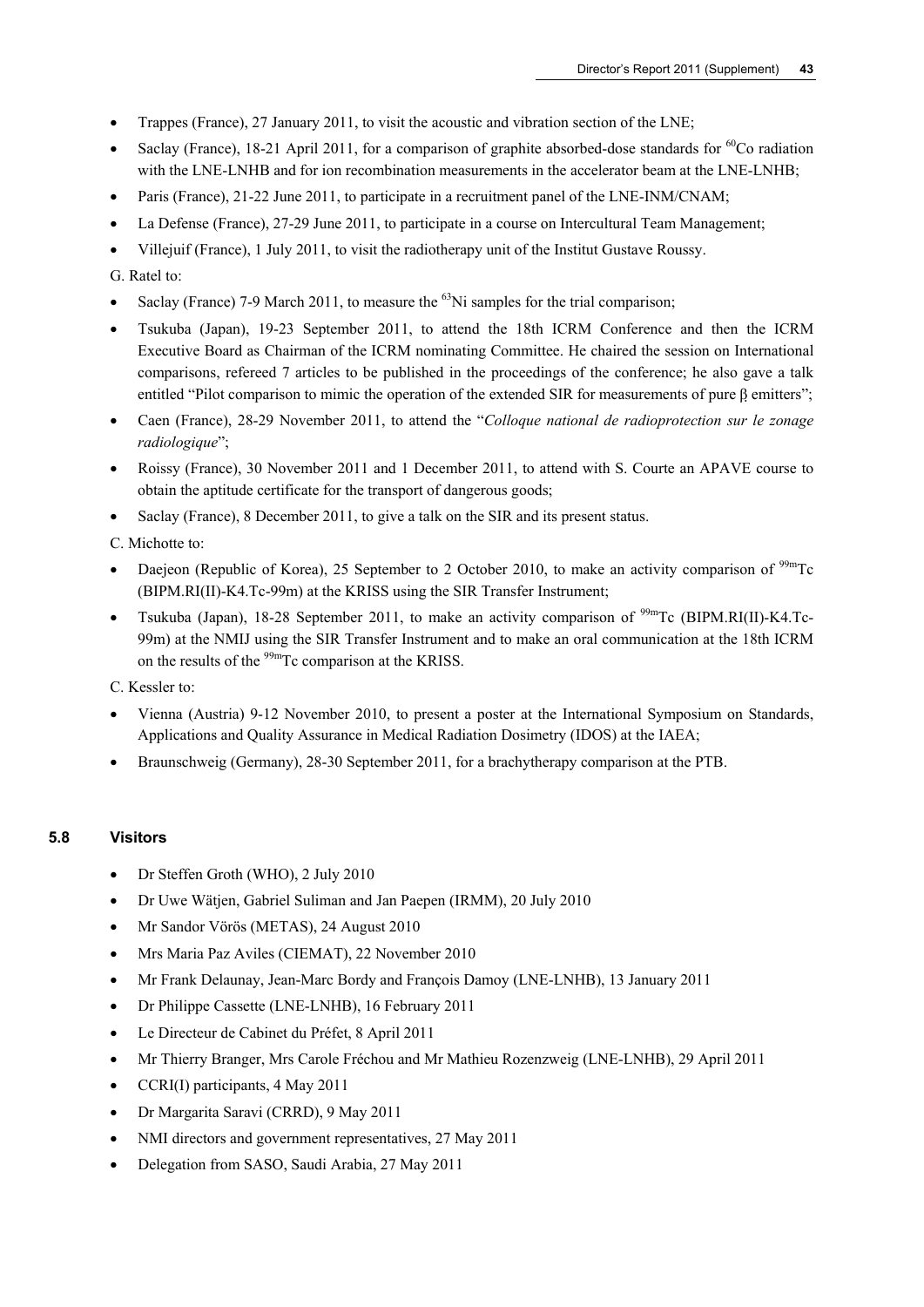- Mr Thierry Branger , Mrs Valérie Lourenzo and Mrs Carole Fréchou (LNE-LNHB), 9 June 2011
- Mr Vladimir Sochor (CMI), 22 to 24 June 2011
- Mr Thierry Branger (LNE-LNHB), 5 July 2011
- Prof. Chary Rangacharyulu (University of Saskatchewan, Canada), 8 August 2011
- Dr Shingo Ichimura (Vice President, AIST) and Dr Toshiyuki Fujimoto (Deputy Director, NMIJ), 19 September 2011
- Dr Guiseppe Felici (Sordina, Italy), 4 October 2011
- Delegation from Japanese Chamber of Commerce and Industry in France (CCIJF), 17 November 2011

# **5.9 Secondees and guest workers**

- Dr José Alvarez Romero (ININ) on an IAEA Fellowship until 12 July 2010
- Dr Jacco de Pooter (VSL), 19 July to 12 August 2010
- Mr Chul-Young Yi and Mr Hyum-Moon Kim (KRISS), 2 to 6 August 2010
- Mr Gabor Machula (MKEH), 13 to 17 September 2010
- Mrs Anna Villevalde (VNIIM), 25 to 29 October 2010 and 28 November to 2 December 2011
- Dr Maria Pia Toni and Mr Massimo Pinto (ENEA), 17 to 28 January 2011
- Mr Marc Donois and Aimé Ostrowsky (LNE-LNHB) 1 to 4 March 2011
- Mr Ladislav Czap (IAEA), 23 to 27 May 2011
- Mr João Cardoso (ITN), 7 to 11 March 2011
- Dr Istvan Csete (MKEH), 5 to 9 September 2011
- Mr Ronnie Minniti (NIST), 12 to 16 September 2011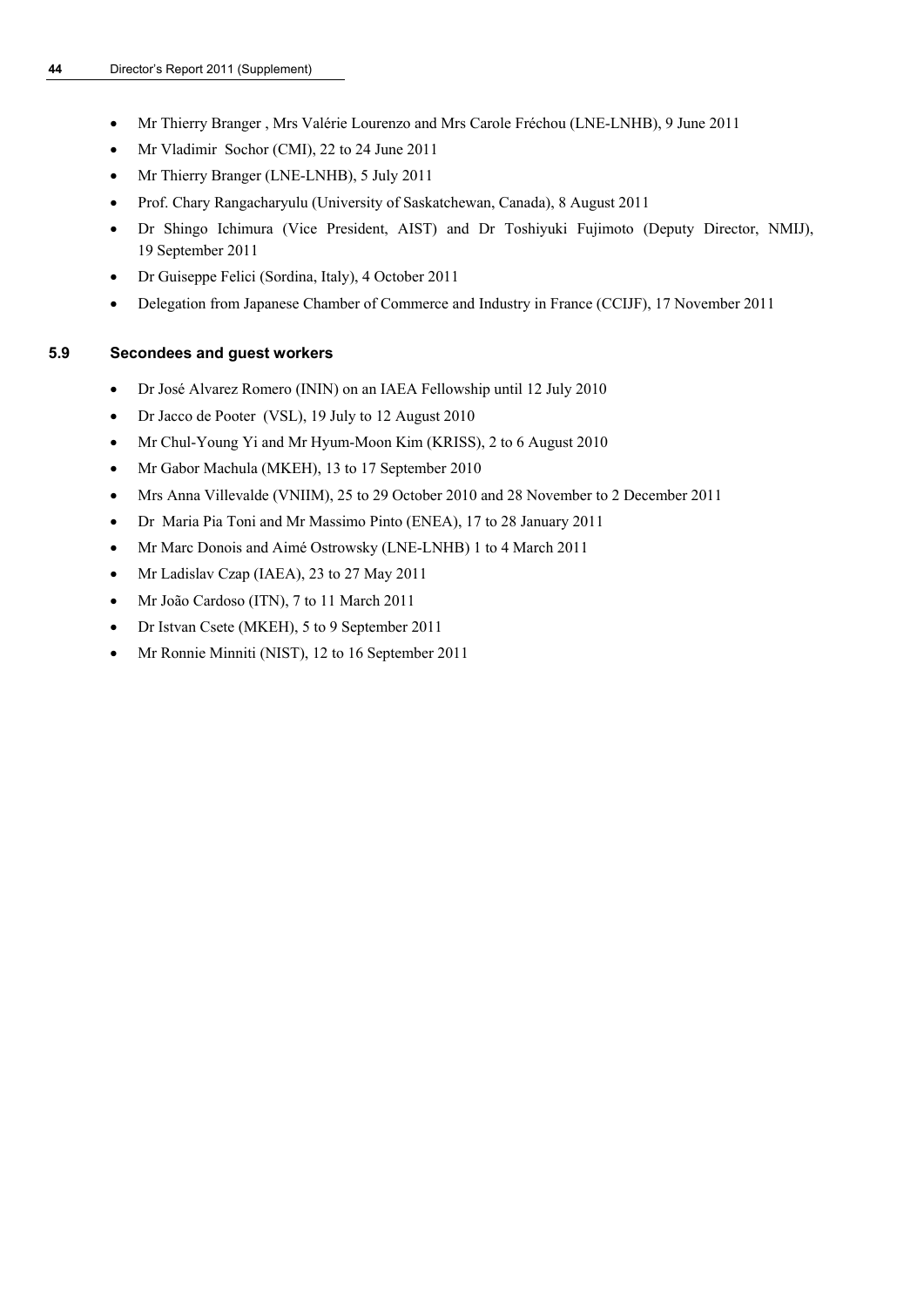# **BIPM Chemistry Department Director: R.I Wielgosz (1 July 2010 to 31 December 2011)**

#### **6.1 Gas metrology programme** (J. Viallon, E. Flores, M. Petersen, P. Moussay, F. Idrees, R.I. Wielgosz)

#### 6.1.1 Ozone photometer comparison and calibration programme

In September 2010, the last report of a comparison performed during the first cycle of the key comparison [BIPM.QM-K1](http://kcdb.bipm.org/appendixB/KCDB_ApB_info.asp?cmp_idy=733&cmp_cod=BIPM.QM-K1&prov=exalead) (comparison performed with VSL (the Netherlands) in September 2008) was reviewed by the Gas Analysis Working Group (GAWG) and published in *Metrologia Technical Supplement*.

The reports of the two first comparisons performed during the second cycle of the key comparison BIPM.QM-K1 which started in May 2009, i.e. with NIST (USA) in June 2009 and CHMI (Czech Republic) in September 2009 were reviewed and published this year.

Between July 2010 and September 2011, six additional laboratories brought or sent their ozone national standard to the BIPM for a comparison with the BIPM-SRP27 reference standard as part of the key comparison BIPM.QM-K1: NMISA (South Africa) in August 2010; CENICA (Mexico) in October 2010; VSL, NMC, A\*STAR (Singapore) and ISCIII (Spain) in December 2010; and EAA (Austria) in September 2011. All the reports have been reviewed and published.

In December 2010, a comparison using the BIPM.QM-K1 protocol was performed with the Department of Environment, Climate Change and Water (DECCW), New South Wales, (Australia), which has not yet been nominated as a designated institute in the CIPM MRA. The report of this comparison was published as a BIPM report (*[Rapport BIPM](http://search3.bipm.org/utils/common/pdf/rapportBIPM/2011/03.pdf)*-2011/03).

Two institutes have brought or sent an ozone analyser to the BIPM for a calibration: NMISA in August 2010 and GUM (Poland) in September 2011.

# 6.1.2 Comparisons using the gas phase titration facility

Further validations concerning potential losses of reactant in the molbloc units have been performed. The purity of reactants and inexistence of parasitic reactions have been confirmed by FTIR (40 m cell). The flow measurement elements have been calibrated. The titration can be linked to primary standards of NO or NO<sub>2</sub>. Efforts continue to resolve the inconsistency between the results linked to NO standards and the results linked to NO<sub>2</sub> standards.

# 6.1.3 NO gas standard comparison facility

The BIPM continues to maintain its nitric oxide comparison facility. The internal procedure on the value assignment of secondary gas standards for internal use is under review.

# 6.1.4 Maintenance of the NO2 facility and CCQM-K74, CCQM-P110, CCQM-P120 coordination

During a workshop at the 24th meeting of the CCQM GAWG in November 2010 the BIPM, in its role as coordinating laboratory of the key comparison [CCQM-K74,](http://kcdb.bipm.org/appendixB/KCDB_ApB_info.asp?cmp_idy=968&cmp_cod=CCQM-K74&prov=exalead) was asked to investigate additional sources of uncertainty in its measurement results which had been proposed as reference values for the key comparison. The additional sources of uncertainty investigated were: the impurity analysis uncertainties, the reaction of  $NO<sub>2</sub>$  to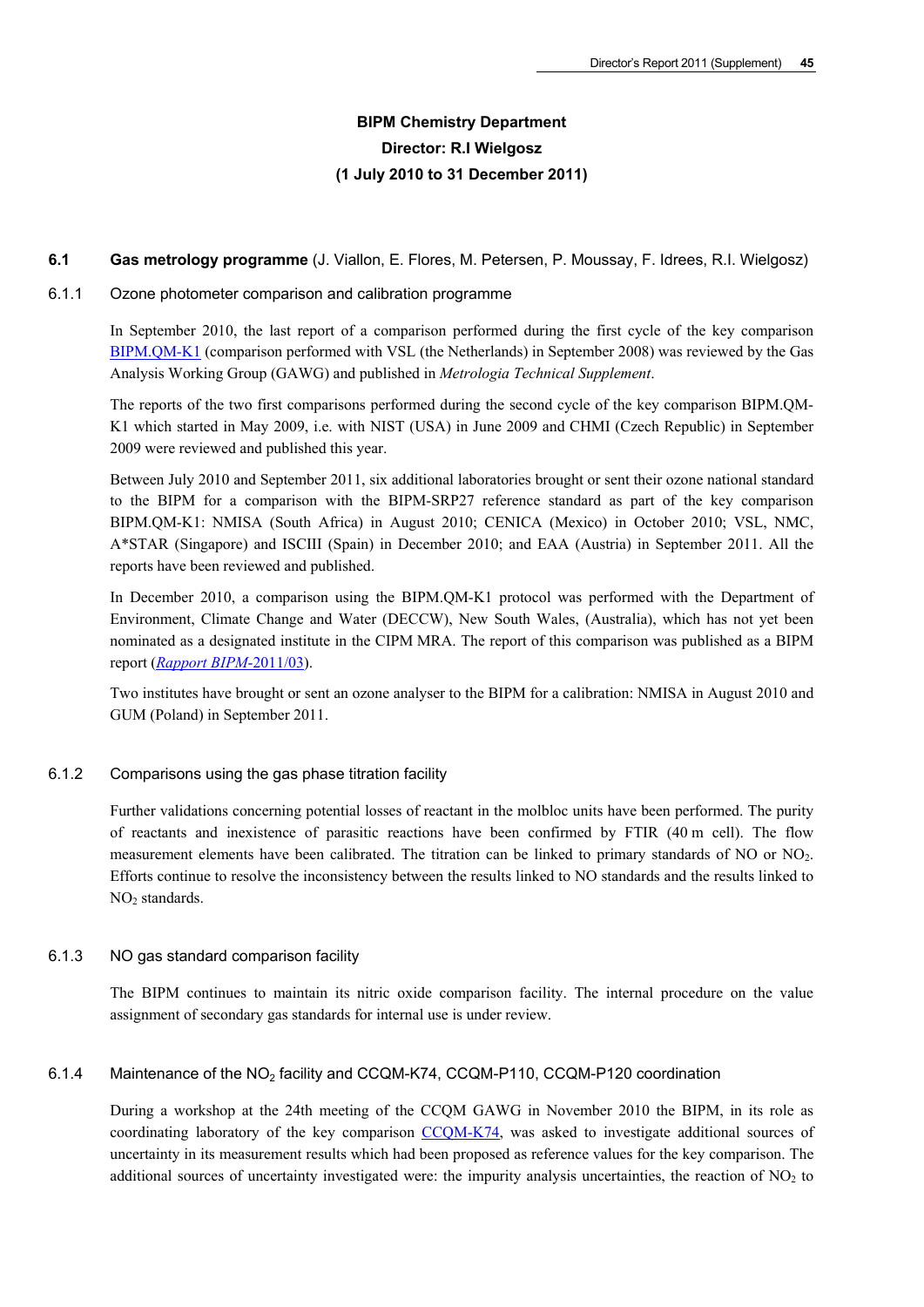$HNO<sub>3</sub>$  in the BIPM permeation facility, the stability of the gas concentration of the transfer standards (cylinders), and the contributions from flow measurements.

In response in April 2011, a report that summarized the results of the series of new investigations entitled "Proposed u(KCRV) for the Draft B report of CCQM-K74: Nitrogen dioxide, 10  $\mu$ mol/mol" was distributed and presented during the 25th meeting of the CCQM GAWG. A revised version of this report (0.2) was distributed in July 2011 and, after being approved, the first version of the Draft B CCQM-K74 report was submitted to the CCQM GAWG. Comments were received from reviewers in September 2011 and the final report is being finalized by the BIPM.

The Draft B reports of pilot studies CCQM-P110 protocols B1 and B2 were distributed to participating laboratories in September 2011. The reports had been presented during the 26th Meeting of the CCQM GAWG in Boulder, Colorado, USA, and due to the potential impact of both, the BIPM was asked to present revised versions of the reports, including new features and a new title for the CCQM-P110 protocol B1 study. New versions of both reports are being drafted by the BIPM.

#### 6.1.5 Key comparison on methane standards

The gas chromatography (GC-FID) facility for methane measurements was installed at the BIPM in December 2010. A method validation programme has been undertaken. It required the installation of a new version of the GC-FID facility control software and an update of the system configuration. System validation activities continued in September 2011, using ten primary methane standards provided by NIST in two different air matrices. The measurement protocol is currently being finalized and the comparison protocol drafted.

The cavity ring-down spectroscopy (CRDS) methane instrument was sent to the USA in July 2011 for repair. It was returned to the BIPM in November 2011. The CRDS facility was successfully validated using the NIST primary methane standards.

# 6.1.6 Formaldehyde

Validation studies of the facility for the generation of formaldehyde (HCHO) in nitrogen have continued. The influence of the carrier gas flow rate and the gas chamber temperature have been studied to find the optimum values for the stable generation of formaldehyde in the desired range of concentrations. Impurities in the output gas mixture were studied by FTIR spectrometry. In high concentration mixtures, water was detected and quantified. Water was found to represent about 4 % of the mass lost by the paraformaldehyde permeation tube. The water loss from the formaldehyde permeation tubes will require constant monitoring with a trace water analyser, which will be permanently installed on the diluted gas stream to better quantify this impurity, hence keeping a reasonable uncertainty on the formaldehyde concentration determination.

In parallel, a series of measurements to study the stability of potential transfer standards for the planned key comparison [CCQM-K90](http://kcdb.bipm.org/appendixB/KCDB_ApB_info.asp?cmp_idy=1095&cmp_cod=CCQM-K90&prov=exalead) have been performed. While National Metrology Institutes (NMIs) are developing their own gas cylinder standards, commercial cylinders were tested during the last seven months and were found to be insufficiently stable for use in a key comparison. Cylinders of formaldehyde in nitrogen produced and/or certified by NMIs will be tested in 2012, with the aim of starting the key comparison CCQM-K90 in 2013.

# 6.1.7 Development of a laser-based SRP and ozone absorption cross-section measurements

An important step has been reached in this project, with the completion of the laser ozone photometer, which has been used to perform new relative measurements of the ozone cross-section at three different wavelengths in the Hartley band: 244.06 nm, 248.32 nm and 257.34 nm. To obtain these results, the performance of the laser ozone photometer has been studied in detail. Linearity of the instrument has been demonstrated, including the influence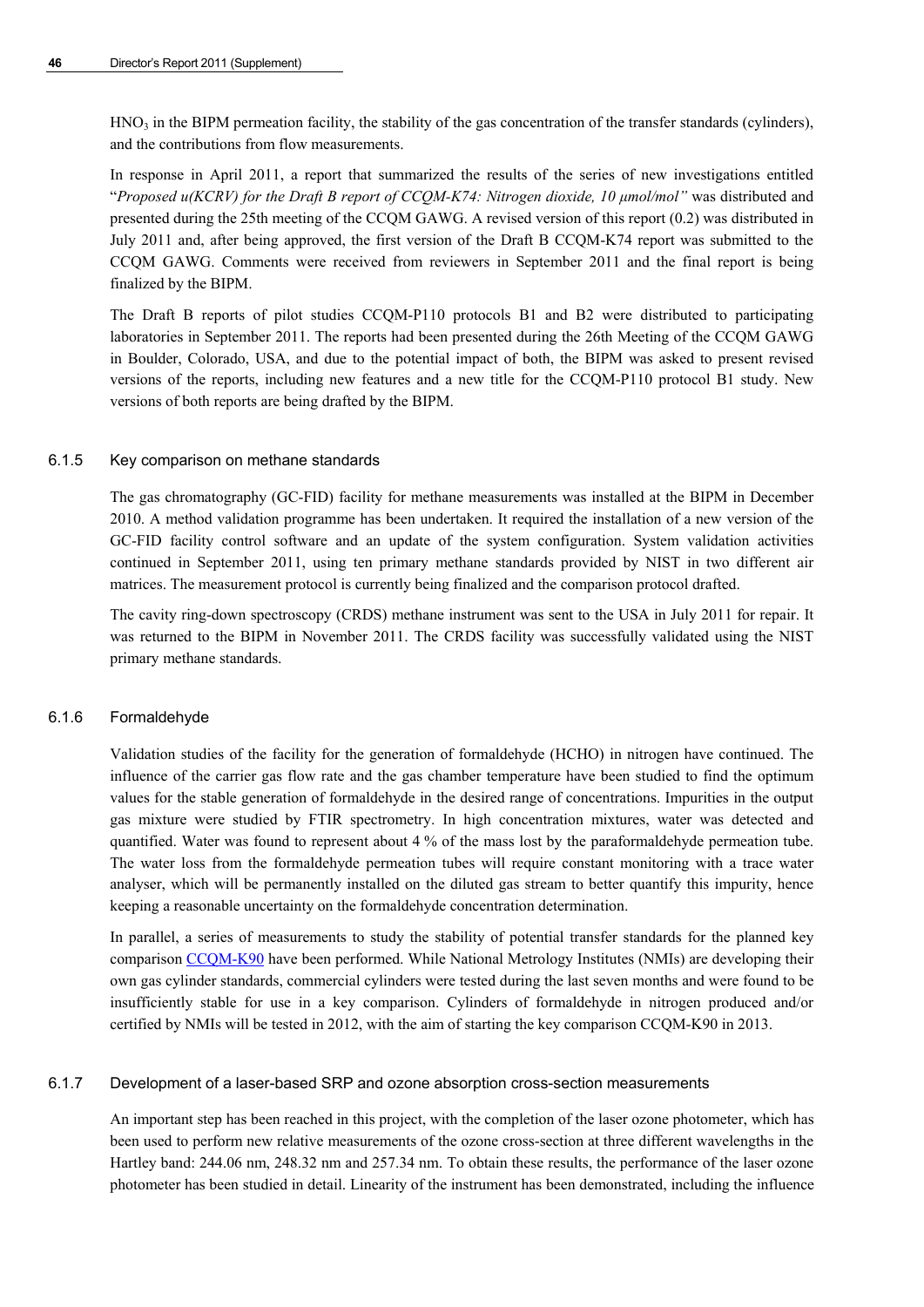of the light power on ozone concentrations. The uncertainty budget for the instrument has been completely reviewed, focusing on the laser light path length inside the instrument's cells. A system of centering irises was developed to insure that the path length is equal to the cell length. These tests in conjunction with the accurate length measurements already performed, and the tilted windows installed on the cells, provides a reduction in this uncertainty, which is the second major uncertainty component of Standard Reference Photometers (SRPs) after the ozone absorption cross-section.

Finally, relative measurements of the ozone cross-section have been performed at the three available wavelengths, using the procedure for ozone photometer comparisons. The measured values are in agreement with other published values, when using the same reference value of the ozone absorption cross-section at the mercury line wavelength (253.65 nm). These results have been submitted for publication in the *Journal of Geophysical Research*.

In parallel, all parts of the facility for (absolute) measurements of the ozone absorption cross-section on pure ozone have been received, including parts for the pure ozone generator. The experiment has been assembled and the first validation studies performed. In particular, the performance of the mass spectrum analyser has been validated on samples of oxygen in nitrogen. A home-made discharge generator to produce ozone from pure oxygen has been successfully tested on air samples. The first tests of ozone production are to be performed before the end of 2011.

# **6.2 Organic analysis programme** (S. Westwood, R. Josephs, A. Daireaux, T. Choteau, R.I. Wielgosz)

6.2.1 Primary calibrator (chloramphenicol) purity

Preliminary studies were undertaken on the suitability of chloramphenicol for selection as the measurand in the [CCQM-K55.c](http://kcdb.bipm.org/appendixB/KCDB_ApB_info.asp?cmp_idy=1072&cmp_cod=CCQM-K55.c&prov=exalead) comparison. Source materials from several suppliers were investigated by standard characterization techniques but all were found to be of too high a level of purity to be suitable for the intended purposes of the CCQM-K55 series of key comparisons. After discussion at the April 2011 meeting of the CCQM Organic Analysis Working Group (OAWG), it was agreed to halt the work on chloramphenicol and investigate (L)-valine as an alternative.

# 6.2.2 Primary calibrator (L-Valine) purity

The development and validation of analytical methods for use in the production and characterization of the CCQM-K55.c [(L)-Valine] comparison material has been undertaken.

Procedures developed for the CCQM-K55.c production study included:

- LC-MS/MS methods for confirmation of the identity and quantification of the related substance impurity content of the CCQM-K55.c comparison material;
- LC-CAD methods for quantification of the related substance impurity content of the CCQM-K55.c comparison material;
- GC-MS and GC-FID methods for the identification and relative quantification of amino acid impurities in (L)-Valine;
- GC-FID methods for the detection of the potential impurity (D)-Valine and estimation of the enantiomeric purity of the (L)-Valine material;
- Protocols based on LC-MS/MS, LC-CAD and GC-MS analysis for testing the stability and homogeneity of the related substance impurity content of the L-Valine candidate material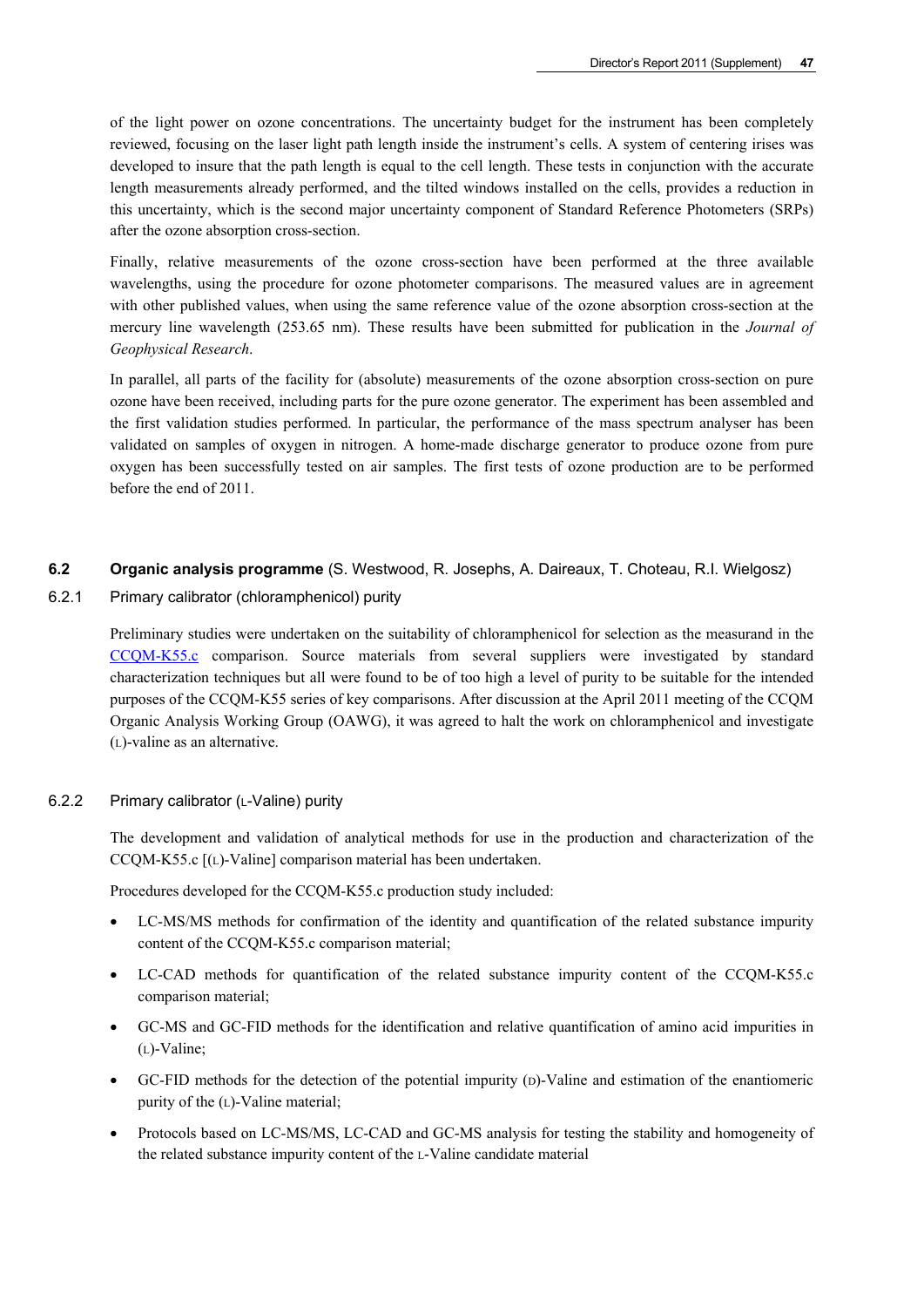- Analysis of NMR spectroscopic data obtained by an external collaborator to confirm the impurity profile of the CCQM-K55.c material and to obtain an independent assessment of its mass fraction valine content;
- Application of GC-MS methods for detection of residual organic solvent in the CCQM-K55.c candidate material and its application in assessing the stability and homogeneity of the residual solvent content of the candidate material;
- Development of Karl Fischer titration conditions for the assignment of the water content of the candidate material;
- Application of thermogravimetric analysis to provide confirmatory data for the estimates of residual solvent and water content obtained by other techniques;
- Trace metal analysis to confirm the absence of significant levels of metals;
- Elemental microanalysis of the percentage carbon, nitrogen and hydrogen content to provide supporting data for the BIPM characterization of the candidate material.

Homogeneity studies of the candidate material analysed by LC-MS/MS demonstrated a sufficient degree of homogeneity. Stability studies employing the LC-UV-CAD are ongoing.

# 6.2.3 Organic large molecule purity analysis – establishment study

Pure material characterization methods for analytes of higher molecular weight and complexity that are of relevance to the CCQM have been investigated at the BIPM. Study strategies for the model systems angiotensin I and insulin were developed after consultation with the NIST and the NIBSC (UK). Pure amino acids, isotopically labelled amino acids, angiotensin I, and insulin have been purchased. The specific laboratory equipment required (e.g. hydrolysis instrumentation, rotary vacuum evaporator, high resolution mass spectrometry system) has been purchased, installed and validated. Two laboratories have been rebuilt to provide sample preparation facilities and to accommodate the high resolution mass spectrometry system that has been connected to an existing liquid chromatography system. A new compressor and nitrogen generator system has been purchased and was installed in a dedicated plant room to supply the mass spectrometer facility.

In addition, a Research Fellow working in the field of larger molecule purity analysis has been recruited for a period of two years.

# 6.2.4 Organic large molecule purity analysis – angiotensin I

The BIPM has developed and validated analytical methods for amino acids (AAs), for use in the characterization of both angiotensin I (ANG I) and insulin (INS). Identification and quantification of major impurities present in a set of selected AAs is of utmost relevance for peptide/protein value assignment based on AA analysis.

Procedures were developed and validated for the determination of structurally related and other impurities in a set of six selected pure AAs (isoleucine, leucine, phenylalanine, proline, tyrosine and valine materials). The procedures were as follows:

- LC-UV-CAD method for the identification and quantification by external calibration of the selected AAs and related compounds;
- LC-MS/MS (Qtrap) method using chromatography with a reverse-phase analytical column with embedded acidic ion-pairing groups and electrospray ionization for the identification and quantification of the selected AAs and related compounds;
- LC-hrMS (Orbitrap) for the identification of the selected AAs and related compounds;
- GC-MS methods for determination of volatile organic impurities of the selected AA materials;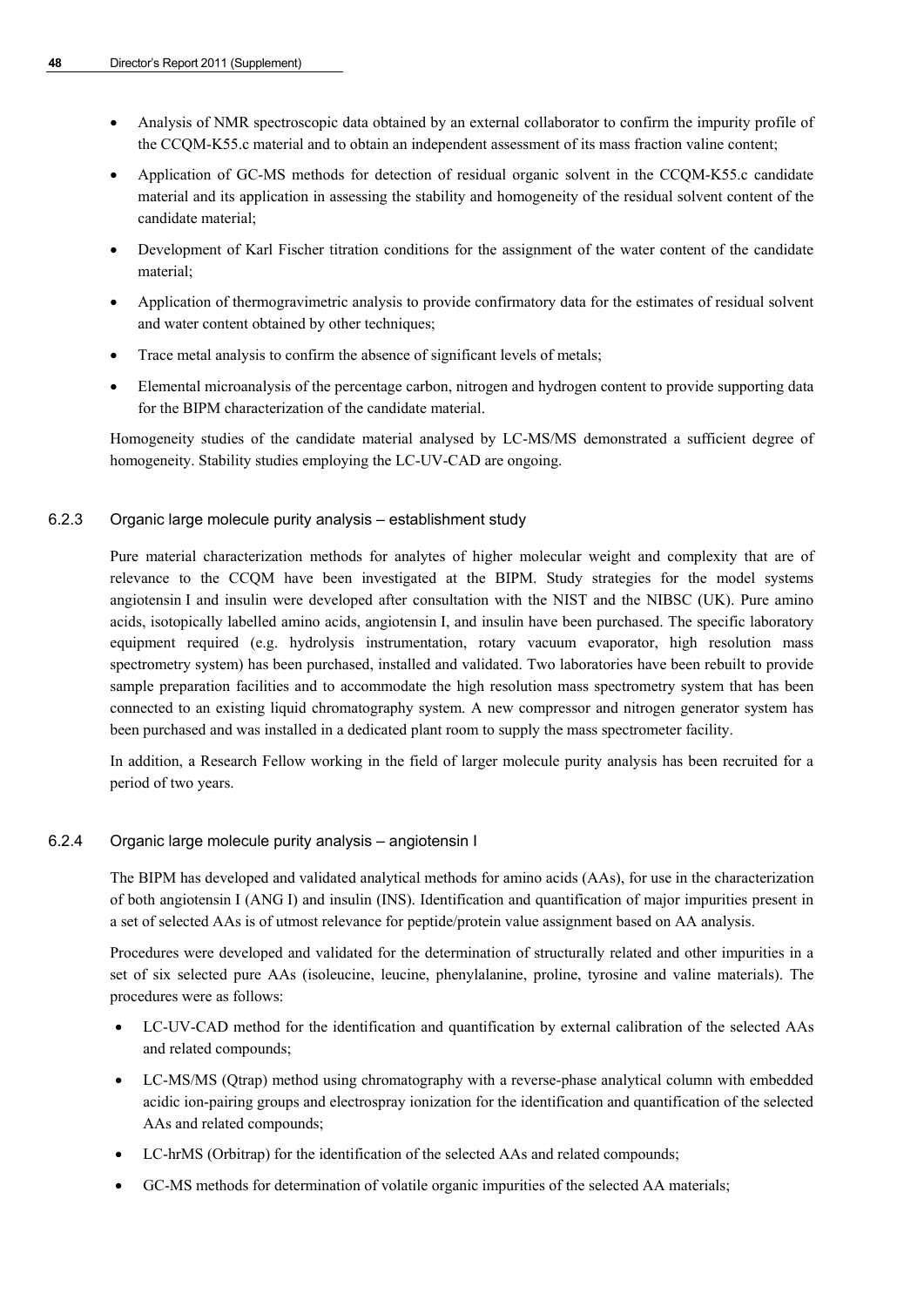- Karl Fischer titration method for the determination of the water content of the selected AA materials;
- Thermogravimetric analysis as a supporting method to estimate the total volatiles, water content and residues;
- NMR spectroscopy and elemental microanalysis to provide confirmatory data for the characterization of the selected AA materials.

The purity of the six selected AAs and the corresponding measurement uncertainties were evaluated using a mass balance purity approach.

The value-assigned AAs will be used to perform quantitative AA analysis for the mass fraction value assignment of ANG I after complete hydrolysis. The LC-MS/MS (Qtrap) method for AAs has been further developed to serve as an LC-ID-MS/MS method for the AA analysis of hydrolyzed peptides/proteins. Method optimization and validation is in progress.

Method development studies for characterization of intact peptide candidate material provided by the NIST have started. Procedures developed or investigated to date for the characterization of model peptide ANG I include:

- LC-UV-CAD method for the identification and quantification by external calibration of ANG I and related compounds;
- LC-MS/MS (Qtrap) method for the identification and quantification of the selected amino acids and related compounds (validated using decomposed ANG I);
- LC-hrMS (Orbitrap) for the identification and quantification of ANG I and related compounds;
- GC-MS methods for determination of volatile organic impurities;
- Karl Fischer titration method for the determination of the water content;
- Thermogravimetric analysis as a supporting method to estimate the total volatiles, water content and residues;
- NMR spectroscopy and elemental microanalysis to provide confirmatory data for the characterization of the ANG I.

#### 6.2.5 Organic large molecule purity analysis – insulin

Value-assigned AAs from the ANG I study will also be used for quantitative AA analysis for mass fraction value assignment of INS after complete hydrolysis. The LC-MS/MS (Qtrap) method for AAs has been further developed to serve as an LC-ID-MS/MS method for the AA analysis of hydrolyzed INS. Method optimization and validation is in progress.

Method development studies for the characterization of intact INS provided by the USP have started. Procedures being developed or investigated to date for use in the INS characterization include:

- LC-UV-CAD method for the identification and quantification by external calibration of INS and related compounds;
- LC-MS/MS (Qtrap) method for the identification and quantification of selected amino acids and related compounds;
- GC-MS methods for determination of volatile organic impurities;
- Karl Fischer titration method for the determination of the water content:
- Thermogravimetric analysis as a supporting method to estimate total volatiles, water content and residues;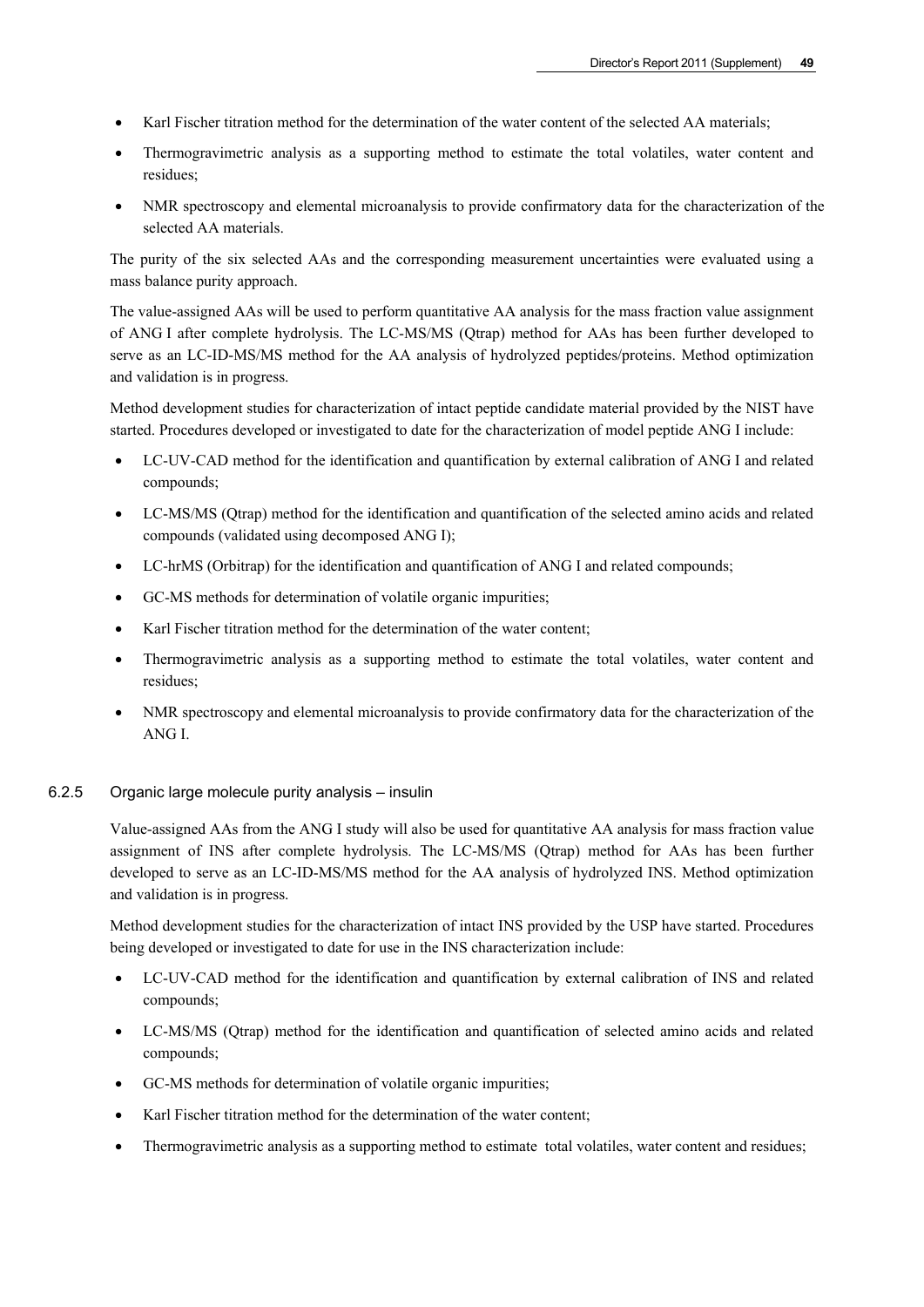NMR spectroscopy and elemental microanalysis to provide confirmatory data for the characterization of INS.

# 6.2.6 Purity methodology and small molecule purity analysis

A comprehensive compilation has been undertaken of all data reported by component and by participant for the four organic purity comparisons coordinated by the BIPM to date (CCQM-P20.e, CCQM-P20.f, [CCQM-K55.a](http://kcdb.bipm.org/appendixB/KCDB_ApB_info.asp?cmp_idy=823&cmp_cod=CCQM-K55.a&prov=exalead) and [CCQM-K55.b\)](http://kcdb.bipm.org/appendixB/KCDB_ApB_info.asp?cmp_idy=1071&cmp_cod=CCQM-K55.b&prov=exalead). The aim of the review was to develop a proposal for the assessment of the ongoing performance of an NMI in this area which could also be used for the technical review of Calibration and Measurement Capability (CMC) claims by the CCQM Key Comparison Working Group (KCWG).

An overview of the results and a preliminary approach for its use to link comparison results to CMC claims was reported to the CCQM OAWG in April 2011. This approach has been revised and an expanded version of the proposal was discussed further at the November 2011 OAWG meeting. As a result of this proposal, individual "report cards" summarizing the performance of each NMI have been incorporated into the Draft B reports for CCQM-K55.a and CCQM-K55.b and will be included in all future purity comparison reports.

A "White Paper" describing an objective approach to the use of this data to demonstrate a general capability for purity assignment of organic primary calibrators and for linking the results of key comparisons to the reporting and assessment of CMC claims is being prepared for distribution and discussion within the OAWG.

# 6.2.7 Organic programme quality system

A Quality System has been implemented within the Chemistry Department that will ensure all aspects of the technical work within the BIPM Organic Analysis work programme, related to key comparisons, complies with relevant BIPM technical and quality system requirements.

A BIPM internal audit of the Organic Programme Quality System was undertaken in December 2010 and was followed by an external Peer Review in June 2011. Dr Byungjoo Kim from KRISS (Republic of Korea) was the technical assessor for the Peer Review.

The Peer Review found that the BIPM operates its Organic Analysis programme to provide purity analysis comparisons for the CCQM in a competent manner and has sufficient capabilities to provide the related services. It concluded that the BIPM:

- has a documented a technical management system based on the requirements of ISO Guide 34 and ISO/IEC 17025, and has properly implemented it,
- has staff members and equipment to conduct the services,
- has management and technical capabilities for the services.

# 6.2.8 Purity comparison CCQM-K55.a (Estradiol)

The Draft B Report for the [CCQM-K55.a](http://kcdb.bipm.org/appendixB/KCDB_ApB_info.asp?cmp_idy=823&cmp_cod=CCQM-K55.a&prov=exalead) (Estradiol) comparison has been accepted in principle by the OAWG members. After final comments are received, the Final Key Comparison Report should be circulated in early 2012, initially within the OAWG and subsequently to the Chairs of the other CCQM WGs for final approval prior to publication in KCDB Appendix B. A draft final report for the parallel pilot study, CCQM-P117.a (Estradiol) has been prepared and circulated to pilot study participants for comment.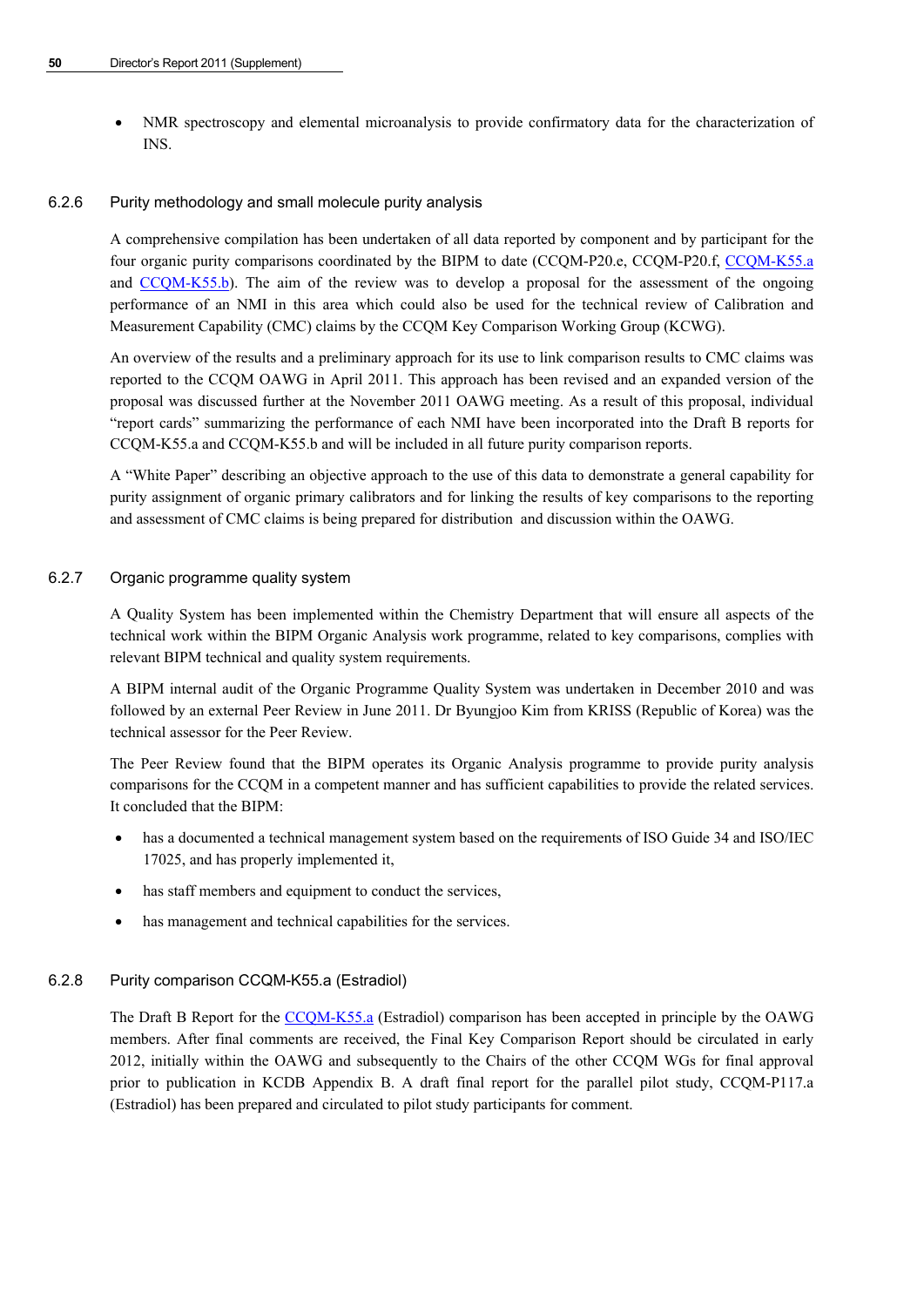#### 6.2.9 Purity comparison CCQM-K55.b (Aldrin)

In September 2010, results were received from all participants (19 for [CCQM-K55.b](http://kcdb.bipm.org/appendixB/KCDB_ApB_info.asp?cmp_idy=1071&cmp_cod=CCQM-K55.b&prov=exalead) and 5 for the parallel pilot study CCQM-P117.b). An initial summary was circulated to all participants prior to a detailed initial discussion at the CCQM Organic Analysis Working Group meeting in Singapore in November 2010. There was a difference of approximately 10 mg/g between the higher mass fraction assignments reported by the majority of laboratories that used a mass balance approach to assign the aldrin content of the comparison material and a smaller set of laboratories that assigned a lower value using techniques that included an assessment by quantitative NMR (qNMR).

Follow-up studies discussed at the April 2011 OAWG meeting demonstrated conclusively that the difference arose from the presence of a significant non-volatile organic impurity that had not been detected using standard mass balance techniques applicable to this class of impurity. The discrepancy was not due to an inherent bias in the qNMR techniques or an inhomogeneity that was not accounted for in the comparison material.

As requested at the April 2011 meeting of the OAWG, the BIPM proposed Key Comparison Reference Values (KCRVs) for the main component and also for the major classes of impurities present in the material. A Draft B report based on these KCRVs and their associated measurement uncertainties was distributed prior to the WG meeting in November 2011. The reference value for the aldrin content of the comparison was based on a consensus estimate mass balance approach, appropriately taking into account the non-volatile organic residue content, and was similar in approach to that used for the CCQM-K55.a comparison.

# 6.2.10 Purity comparison CCQM-K55.c [(L)-Valine]

The [CCQM-K55.c](http://kcdb.bipm.org/appendixB/KCDB_ApB_info.asp?cmp_idy=1072&cmp_cod=CCQM-K55.c&prov=exalead) [(L)-Valine] comparison material has been prepared at the BIPM. The bulk source material was sub-divided into units of 500 mg. The impurity profile of the candidate material batch is being assigned and the suitability of the homogeneity and stability of the batch for the purposes of the comparison are under investigation. If these studies are completed satisfactorily, a call for participation will be circulated in early 2012 with a target sample distribution in May 2012.

# **6.3 Activities related to the JCTLM** (S. Maniguet and R.I. Wielgosz)

R.I. Wielgosz is Executive Secretary of the Joint Committee for Traceability in Laboratory Medicine (JCTLM) and a member of its review team on Quality Systems and Implementation. S. Maniguet is coordinating the development of the JCTLM Database.

The annual JCTLM Working Group 1 and 2 joint meetings, and *Ad Hoc* Working Group 3 meetings were held in conjunction with the [American Association for Clinical Chemistry](http://www.aacc.org/) (AACC) meetings in Anaheim, USA, in July 2010, and in Atlanta, USA, in July 2011. For the two annual review cycles (cycle 7 (2010) and cycle 8 (2011)), the JCTLM review teams used the newly-implemented nomination and review process. This process was modified to ensure consistency with the revised harmonized standards EN/ISO 15194:2009 and 15193:2009 published in the *Official Journal of the European Community*.

The 9th and 10th meetings of the Executive Committee of the JCTLM were held at the BIPM headquarters on 2– 3 December 2010, and 8–9 December 2011, respectively. The Declaration of Cooperation between the International Committee for Weights and Measures (CIPM), International Federation of Clinical Chemistry and Laboratory Medicine (IFCC) and International Laboratory Accreditation Cooperation (ILAC) was revised to be consistent with current JCTLM processes and approved. Appendix III was modified to provide references to the dated international standards used by the Working Groups to evaluate compliance of the nominations, and a statement for the obligations of Member Status was added to Appendix IV.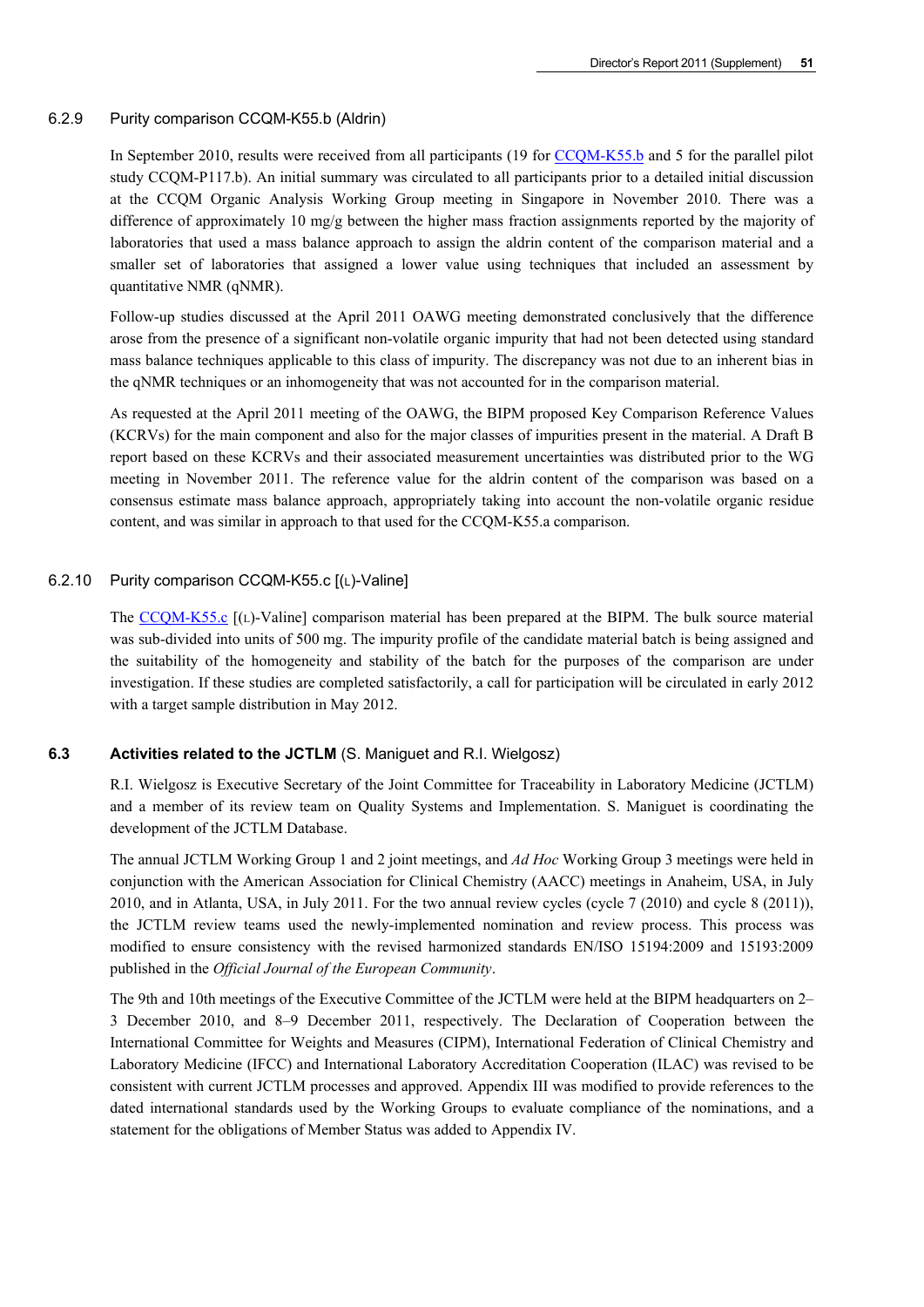The list of JCTLM review teams in Working Group 1 was updated to include the review team member appointed for the review of nominations for Nucleic Acids. The document for the terms of reference for each review team was revised for harmonization by the Quality Review Team Leader.

WG2 procedures have been updated to include extended criteria for reference measurement service providers regarding their regular participation in the EQAS Scheme for the listed measurands for which they offer a service.

The JCTLM Database was updated in March 2011 to include WG1 Cycle 7 reference materials, and measurement methods, and WG2 Cycle 5 reference measurement laboratory services approved by the Executive Committee during its 9th annual meeting.

As of December 2011 the **JCTLM Database** contains:

- 247 available certified reference materials covering 12 categories of analytes. Of these reference materials, 33 are in List II, which includes reference materials value-assigned using internationally agreed protocols, and 3 are in List III, which covers reference materials with nominal properties;
- 152 reference measurement methods or procedures that represent about 80 different analytes in eight categories of analytes;
- 86 reference measurement services, delivered by 10 reference laboratories in 6 countries and which cover six categories of analytes.

The WG1 Cycle 8 call for nominations of higher order reference materials and reference measurement methods or procedures, and the WG2 Cycle 6 call for nominations of reference measurement laboratory services were announced on the JCTLM website in January 2011, and email notifications were sent to about 300 JCTLM potential contributors. As of July 2011, 40 nominations for materials, 7 nominations for procedures, and 5 nominations for services had been received and sent to Review Teams for evaluation.

# **6.4 Metrology in biosciences and biotechnology activities**

The BIPM commissioned study on 'Measurement Service and Comparison Needs for an International Measurement Infrastructure for the Biosciences and Biotechnology: Input for the BIPM Work Programme' was completed and published in March 2011 and is available at

<http://www.bipm.org/utils/common/pdf/rapportBIPM/2011/02.pdf>.

# **6.5 Publications**

External publications

- 1. Viallon J., Moussay P., Idrees F., Wielgosz R.I., Rakowska A., Final report on the on-going key comparison BIPM.QM-K1: Ozone at ambient level, comparison with VSL, 2008, *Metrologia*, 2010, **47**, *[Tech. Suppl](http://stacks.iop.org/0026-1394/47/08024)*., [08024.](http://stacks.iop.org/0026-1394/47/08024)
- 2. Viallon J., Moussay P., Idrees F., Wielgosz R., Novak J. and Vokoun M., Final report on the ongoing key comparison BIPM.QM-K1: Ozone at ambient level, comparison with CHMI, 2009, *[Metrologia](http://stacks.iop.org/0026-1394/48/08001)*, 2011, **48**, *[Tech. Suppl](http://stacks.iop.org/0026-1394/48/08001)*., 08001.
- 3. Viallon J., Moussay P., Idrees F., Wielgosz R. and Fentanes O., Final report on the ongoing key comparison BIPM.QM-K1: Ozone at ambient level, comparison with CENICA (October 2010), *[Metrologia](http://stacks.iop.org/0026-1394/48/08003)*, 2011, **48**, *[Tech. Suppl](http://stacks.iop.org/0026-1394/48/08003)*., 08003.
- 4. Viallon J., Moussay P., Idrees F., Wielgosz R., Gomez P.M., Sanchez C., Final report on the ongoing key comparison BIPM.QM-K1: Ozone at ambient level, comparison with ISCIII (December 2010), *[Metrologia](http://stacks.iop.org/0026-1394/48/08005)*, 2011, **48**, *[Tech. Suppl](http://stacks.iop.org/0026-1394/48/08005)*., 08005.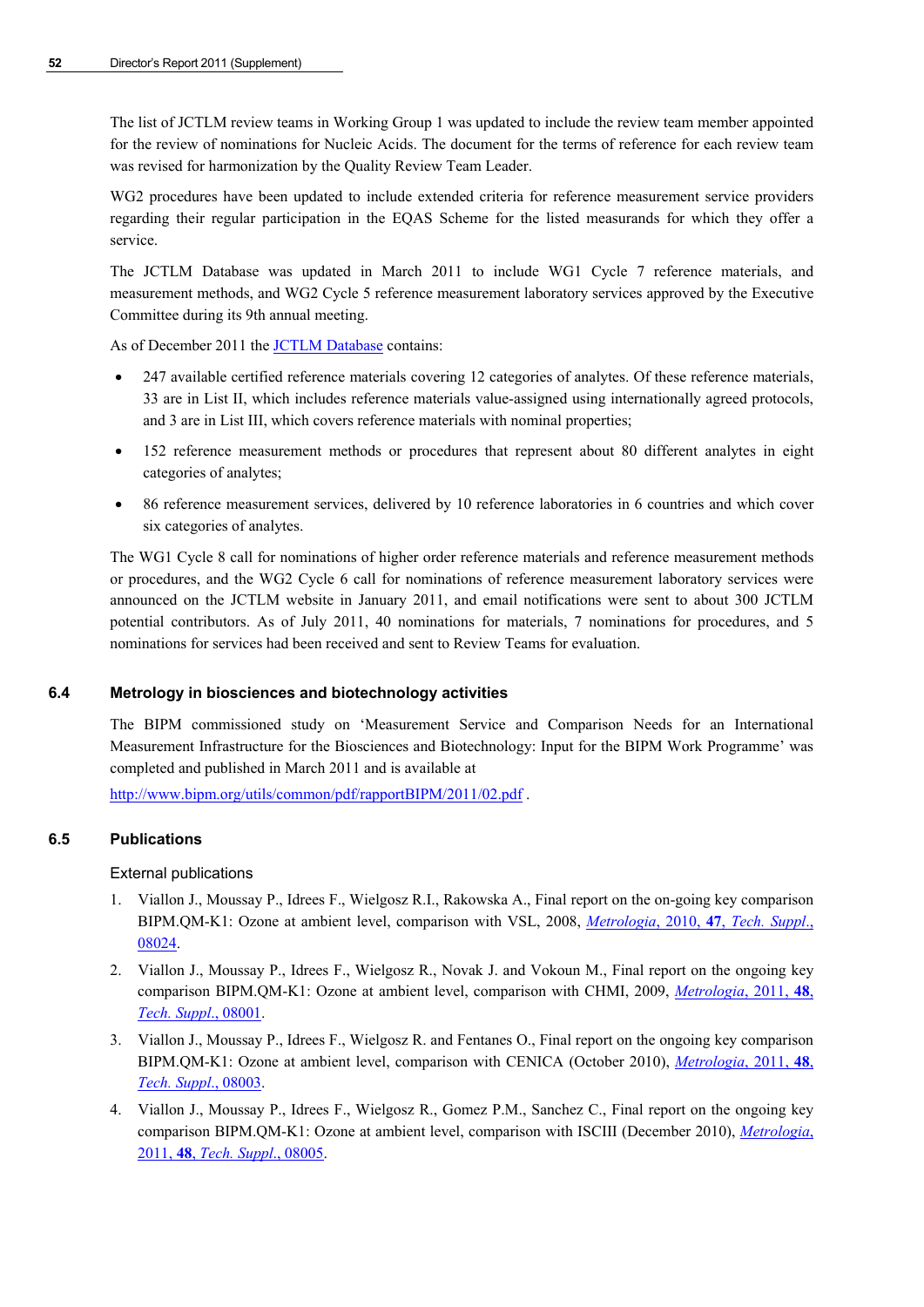- 5. Viallon J., Moussay P., Idrees F., Wielgosz R., Norris J.E. and Guenther F.R., Final report on the ongoing key comparison BIPM.QM-K1: Ozone at ambient level, comparison with NIST (June 2009), *[Metrologia](http://stacks.iop.org/0026-1394/48/08006)*, 2011, **48**, *[Tech. Suppl](http://stacks.iop.org/0026-1394/48/08006)*., 08006.
- 6. Viallon J., Moussay P., Idrees F., Wielgosz R., Botha A., Final report on the ongoing key comparison BIPM.QM-K1: Ozone at ambient level, comparison with NMISA (August 2010), *[Metrologia](http://stacks.iop.org/0026-1394/48/08007)*, 2011, **48**, *[Tech. Suppl](http://stacks.iop.org/0026-1394/48/08007)*., 08007.
- 7. Viallon J., Moussay P., Idrees F., Wielgosz R., Heikens D., Wessel R., Final report on the ongoing key comparison BIPM.QM-K1: Ozone at ambient level, comparison with VSL (December 2010), *[Metrologia](http://stacks.iop.org/0026-1394/48/08008)*, 2011, **48**[, Tech. Suppl., 08008.](http://stacks.iop.org/0026-1394/48/08008)
- 8. Viallon J., Moussay P., Idrees F., Wielgosz R., Rakowska A., Chin-Chye T., Final report on the ongoing key comparison BIPM.QM-K1: Ozone at ambient level, comparison with NMC, A\*STAR (December 2010), *Metrologia*, 2011, **48**, *[Tech. Suppl.](http://stacks.iop.org/0026-1394/48/08017)*, 08017.
- 9. Viallon J., Moussay P., Idrees F., Wielgosz R., Froehlich M., Wolf A., Final report on the ongoing key comparison BIPM.QM-K1: Ozone at ambient level, comparison with EAA (September 2011), *[Metrologia](http://stacks.iop.org/0026-1394/48/08018)*, 2011, **48**, *[Tech. Suppl](http://stacks.iop.org/0026-1394/48/08018)*., 08018.
- 10. Petersen M., Viallon J., Moussay P., Wielgosz R.I., Relative measurements of ozone absorption crosssections at three wavelengths in the Hartley band using a well-defined UV laser beam, 2011, *submitted to Journal of Geophysical Research*
- 11. Westwood S., Josephs R., Choteau T., Mesquida C., Daireaux A., Wielgosz R., Davies S., Windust A., Kang M., Ting H., Kato K., Frias E., Pérez M., Apps P., Fernandes-Whaley M., Wiangnon K., Ruangrittinon N., Wood S., LeGoff T., Duewer D., Schantz M., Siekmann L., Esker J., An international comparison of mass fraction purity assignment of digoxin: CCQM Pilot Study CCQM-P20.f (Digoxin), *Metrologia Technical Supplement*, in press.
- 12. Josephs R.D., Daireaux A., Westwood S., Wielgosz R.I., Simultaneous determination of various estrogens by normal phase – liquid chromatography – tandem mass spectrometry with atmospheric pressure photoionization for the purity assessment of the monitored drug ß-estradiol, *Anal. Bioanal. Chem.* (in preparation).

#### BIPM publications

13. Viallon J., Moussay P., Idrees F., Wielgosz R.I. and Ross G. 2011 Comparison of Ozone Reference Standards of the DECCW and the BIPM, December 2010 *[Rapport BIPM](http://www.bipm.org/utils/common/pdf/rapportBIPM/2011/03.pdf)*-2011/03, 18 pp*.*

#### **6.6 Activities related to the work of Consultative Committees**

R.I. Wielgosz is the Executive Secretary of the CCQM. The CCQM held its 17th meeting at the BIPM (14–15 April 2011), and was preceded by meetings of its working groups. CCQM workshops on 'Metrology and the need for reliable microbial measurement/testing results' and 'Relative molecular mass measurements for the identification of peptides, proteins and other molecules' and were held at the BIPM on 6–7 and 13 April 2010 respectively.

S. Westwood is a member of the CCQM Organic Analysis Working Group and the CCQM Organic Analysis Working Group Taskforce on Core Key Competencies.

- R. Josephs is a member of the CCQM Bioanalysis and Organic Analysis Working Groups.
- J. Viallon is a member of the CCQM Working Group on Gas Analysis.
- E. Flores is a member of the CCQM Working Group on Gas Analysis.
- S. Maniguet is a member of the CCQM Organic Analysis Working Group and Key Comparison Working Group.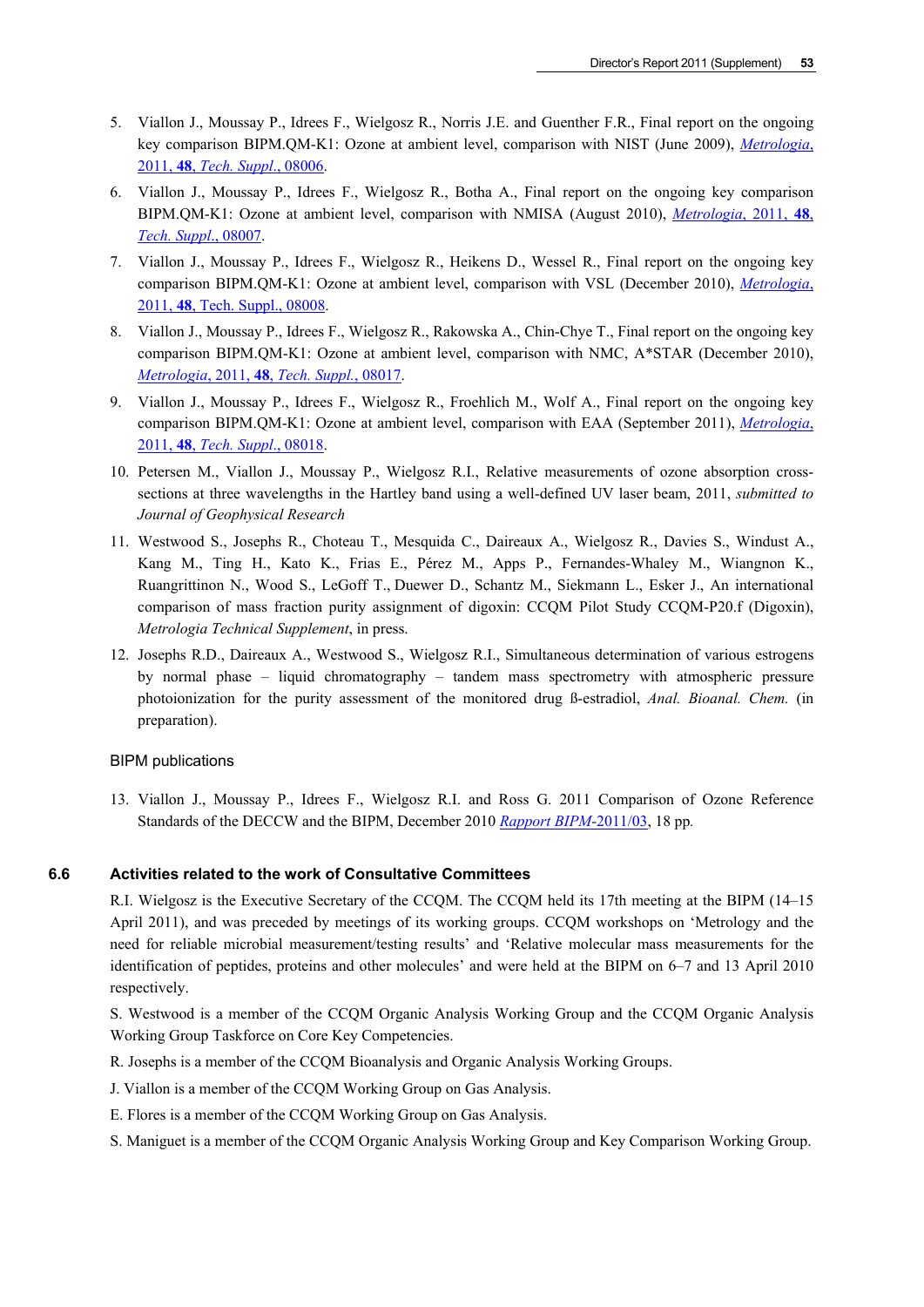# **6.7 Activities related to external organizations**

R.I. Wielgosz is a BIPM representative to the IUPAC ICTNS, ISO TC 212, Clinical laboratory testing and *in vitro* diagnostic test systems, Working Group 2 on Reference Systems, and ISO TC 146 on Air Quality, and is a member of the editorial board of *Accreditation and Quality Assurance*. He is a member of the WMO-BIPM Joint Liaison Group.

S. Westwood is the BIPM and CCQM liaison to the ISO-REMCO and is a member of the World Anti-Doping Agency (WADA) Laboratory Committee.

R. Josephs is the BIPM representative to the Inter-Agency Meeting and the Codex Committee on Methods of Analysis and Sampling (CCMAS) of the Codex Alimentarius Commission.

J. Viallon is the BIPM representative at ISO TC 146/SC 3 on Air Quality – Ambient Atmospheres.

# **6.8 Travel**

R.I. Wielgosz to:

- Novo Nordisk, Copenhagen (Denmark), 7–8 October 2010;
- NIST, Gaithersburg (USA), 26–27 October 2010, to attend the AACC Harmonization meeting;
- Singapore (Singapore), 1–5 November 2010, to attend the 24th CCQM Gas Analysis Working Group meeting;
- Helsinki (Finland), 3–4, February 2011, to attend the EURAMET Metchem Plenary Session;
- Warsaw (Poland), 20 May 2011, for a presentation at the GUM on World Metrology Day;
- Teddington (UK), 7–8 June 2011, to participate in the NMS Chem/Bio-metrology advisory working group;
- Atlanta (USA), 23 July 2011, to attend and chair the JCTLM Working Groups Meeting;
- San Juan (Puerto Rico), 31 July to 1 August 2011, to attend the IUPAC ICTNS meeting;
- Boulder (USA), 27–29 September 2011, to attend the 26th CCOM Gas Analysis Working Group meeting;
- Geneva (Switzerland), 25–26 October 2011, for a presentation and participation in the ISO Workshop on International Standards for Biotechnology.

J. Viallon to:

- Singapore (Singapore), 1–5 November 2010, to attend the 24th CCQM Gas Analysis Working Group meeting;
- Rotterdam (the Netherlands), 9–11 February 2011, to give a lecture on "Dynamic generation of formaldehyde standards by permeation tubes: performance evaluation using FTIR and Cavity-Ring Down Spectroscopy techniques" during the conference GAS 2011;
- NPL, Teddington (UK), 27 June 2011, to visit the gas metrology laboratories and discuss formaldehyde in nitrogen standards;
- Boulder (USA), 27-29 September 2011, to attend the 26th CCQM Gas Analysis Working Group meeting.

E. Flores to:

- Singapore (Singapore), 1–5 November 2010, to attend the 24th CCQM Gas Analysis Working Group meeting;
- Rotterdam (the Netherlands), 9–11 February 2011 to attend GAS 2011 Parallel session Metrology, accreditation and chemometrics and present the lecture: Accurate measurements of nitrogen dioxide and nitric acid mole fraction by FT-IR spectroscopy calibrated by gas standards and synthetic spectra;
- Boulder (USA), 27–29 September 2011, to attend the 26th CCQM Gas Analysis Working Group meeting.

S. Westwood to:

Rockville, MD (USA), 13–14 September 2010 for the 10th International Reference Standard Symposium;